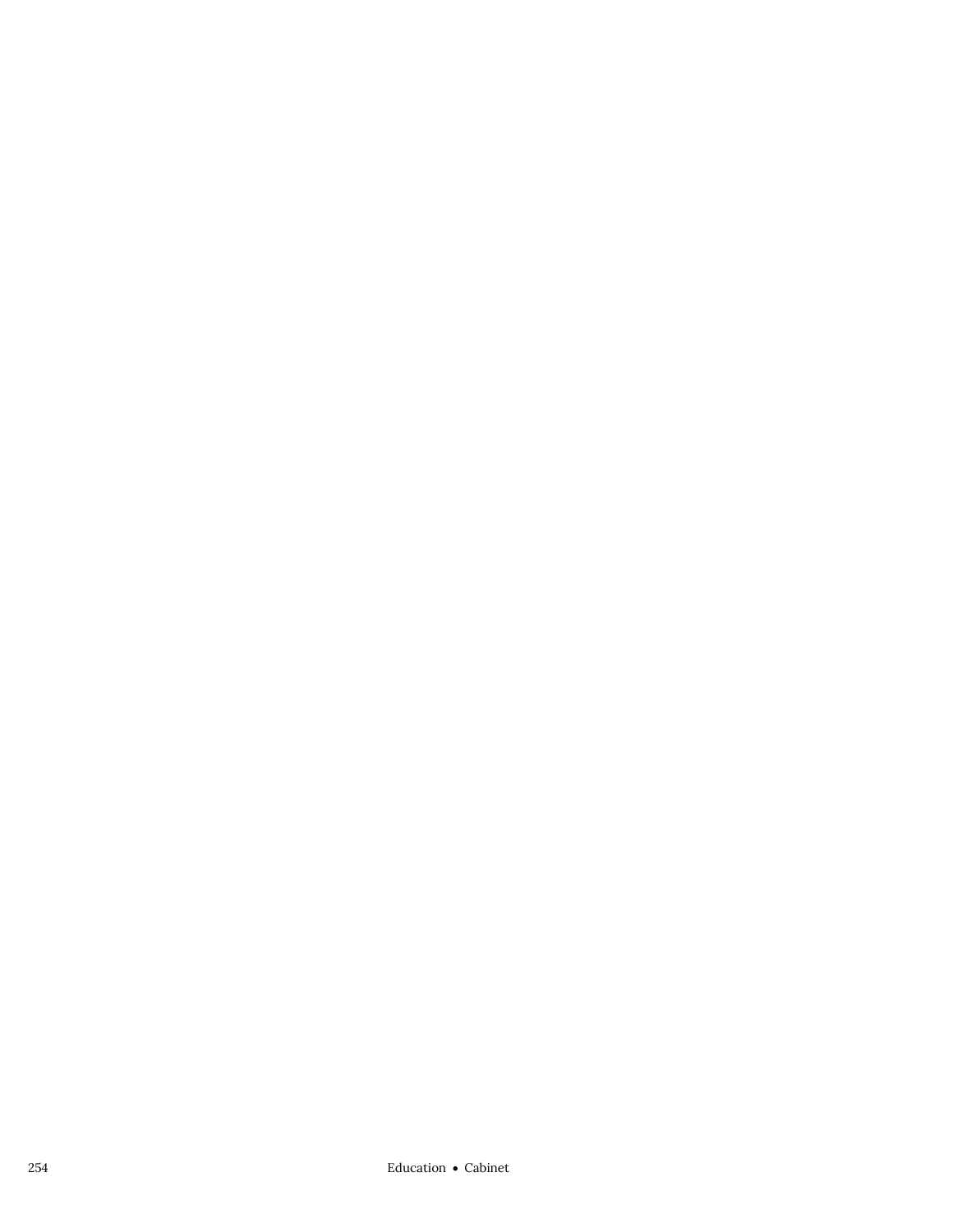## <span id="page-2-0"></span>Education

## **Brenda Cassellius,** *Superintendent*

## **Cabinet Mission**

The Education Cabinet will be responsible for Boston's education landscape and tasked with crafting and executing an education agenda for the City. From early childhood education, to kindergarten, to junior high, to higher learning institutions, to educations for seniors. The cabinet will implement the vision for academic excellence across the City.

| <b>Operating Budget</b>            |                              | <b>Total Actual '20</b> |                   | Total Actual '21 Total Approp '22 | <b>Total Budget '23</b>                            |
|------------------------------------|------------------------------|-------------------------|-------------------|-----------------------------------|----------------------------------------------------|
|                                    | <b>Boston Public Schools</b> | 1.178.562.370           | 1.260.465.246     | 1,294,719,861                     | 1,334,845,508                                      |
|                                    | <b>Total</b>                 | 1,178,562,370           | 1,260,465,246     | 1,294,719,861                     | 1,334,845,508                                      |
| <b>Capital Budget Expenditures</b> |                              | <b>Actual</b> '20       | <b>Actual</b> '21 | <b>Estimated '22</b>              | Projected '23                                      |
|                                    |                              |                         |                   |                                   |                                                    |
|                                    | <b>Boston Public Schools</b> | 60,783,171              | 71,589,256        | 170,082,778                       | 144,170,922                                        |
|                                    | Total                        | 60,783,171              | 71,589,256        | 170,082,778                       | 144,170,922                                        |
|                                    |                              |                         |                   |                                   |                                                    |
| <b>External Funds Expenditures</b> |                              | <b>Total Actual '20</b> |                   |                                   | Total Actual '21 Total Approp '22 Total Budget '23 |
|                                    | <b>Boston Public Schools</b> | 124,130,922             | 126,055,421       | 349,245,351                       | 188,451,168                                        |
|                                    | Total                        | 124,130,929             | 126,055,421       | 349,245,351                       | 188,451,168                                        |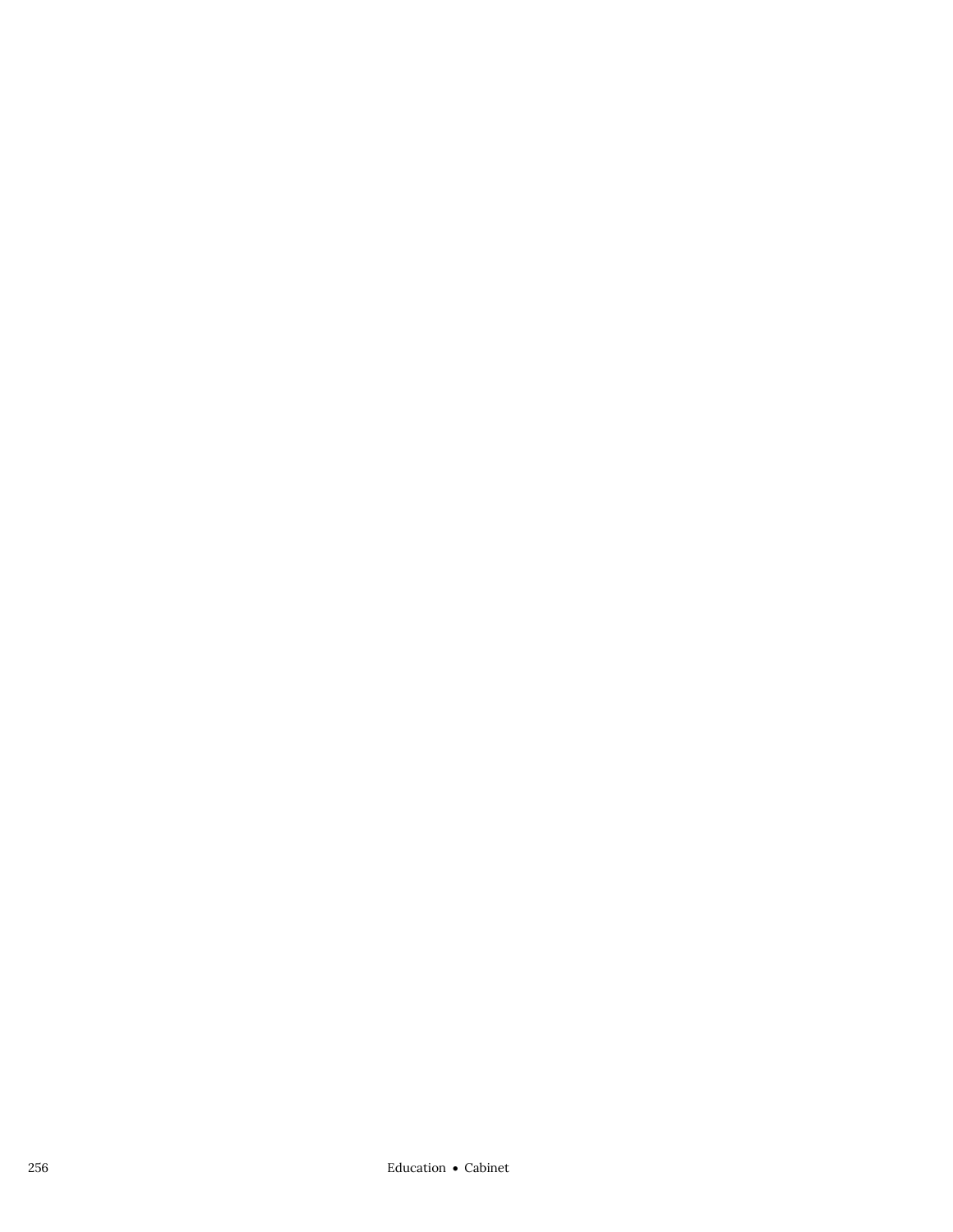# Boston Public Schools Operating Budget

## **Brenda Cassellius,** *Superintendent,* **Appropriation 101000**

## **Department Mission**

Boston Public Schools

We welcome the children of this city into the Boston Public Schools, where effective teaching and learning prepare all of our students to achieve at high levels, and where the entire community works together to focus on children.

## <span id="page-4-0"></span>**Selected Performance Goals**

**General School Purposes**

- BPS will provide rigorous, effective, and engaging curriculum, instruction, and enrichment.
- To graduate all students from high school prepared for college and career success.

| <b>Operating Budget</b>      | Program Name                                                                                                                                                                                                                                                                                                                                                                                                                                                                                                                                                                                                                                                                                                                                                                                                                                                                       | <b>Total Actual '20</b>                                                                                                                                                                                                                                                                 |                                                                                                                                                                                                                                                                                                              | Total Actual '21 Total Approp '22                                                                                                                                                                                                                                                         | <b>Total Budget '23</b>                                                                                                                                                                                                                                                                                                                                                                |
|------------------------------|------------------------------------------------------------------------------------------------------------------------------------------------------------------------------------------------------------------------------------------------------------------------------------------------------------------------------------------------------------------------------------------------------------------------------------------------------------------------------------------------------------------------------------------------------------------------------------------------------------------------------------------------------------------------------------------------------------------------------------------------------------------------------------------------------------------------------------------------------------------------------------|-----------------------------------------------------------------------------------------------------------------------------------------------------------------------------------------------------------------------------------------------------------------------------------------|--------------------------------------------------------------------------------------------------------------------------------------------------------------------------------------------------------------------------------------------------------------------------------------------------------------|-------------------------------------------------------------------------------------------------------------------------------------------------------------------------------------------------------------------------------------------------------------------------------------------|----------------------------------------------------------------------------------------------------------------------------------------------------------------------------------------------------------------------------------------------------------------------------------------------------------------------------------------------------------------------------------------|
|                              | <b>General School Purposes</b>                                                                                                                                                                                                                                                                                                                                                                                                                                                                                                                                                                                                                                                                                                                                                                                                                                                     | 1,178,562,370                                                                                                                                                                                                                                                                           | 1,260,465,246                                                                                                                                                                                                                                                                                                | 1,294,719,861                                                                                                                                                                                                                                                                             | 1,334,845,508                                                                                                                                                                                                                                                                                                                                                                          |
|                              | <b>Total</b>                                                                                                                                                                                                                                                                                                                                                                                                                                                                                                                                                                                                                                                                                                                                                                                                                                                                       | 1,178,562,370                                                                                                                                                                                                                                                                           | 1,260,465,246 1,294,719,861                                                                                                                                                                                                                                                                                  |                                                                                                                                                                                                                                                                                           | 1,334,845,508                                                                                                                                                                                                                                                                                                                                                                          |
| <b>External Funds Budget</b> | <b>Fund Name</b>                                                                                                                                                                                                                                                                                                                                                                                                                                                                                                                                                                                                                                                                                                                                                                                                                                                                   | <b>Total Actual '20</b>                                                                                                                                                                                                                                                                 |                                                                                                                                                                                                                                                                                                              | Total Actual '21 Total Approp '22                                                                                                                                                                                                                                                         | <b>Total Budget '23</b>                                                                                                                                                                                                                                                                                                                                                                |
|                              | 21st Century Community Learn<br><b>Adult Education Fund</b><br>Alternative English Learner Ed<br>Alternative English Learner Ed -<br>Summer<br>American Rescue Plan<br><b>ARABIC Summer Academy</b><br>Assessment Audit<br>Athletics Revolving Fund<br>Better: Bite by Bite<br><b>BHCC Dual Enrollment</b><br><b>BOKS</b> Grant<br>Boston Adult High School<br><b>Boston Athletic Assoc Donation</b><br><b>Boston Resiliency Fund</b><br>Capital Skills<br>Career and Technical Education<br>CARES/ESSER<br>Children's Pilot Funds<br>Civics Teaching & Learning<br>Commonwealth Preschool<br>Partnership Initiative<br>Community Impact Fund<br>Community Partnership Program<br>Comprehensive Behavorial Health<br>Model Initiative<br>Comprehensive School Health<br>Country Music Assoc. Foundation<br>CPPI Grant<br>Crown Castle Donation<br>CTE Planning School Year - State | 750,512<br>607,379<br>$\bf{0}$<br>0<br>0<br>$\Omega$<br>15,000<br>12,590<br>$\mathbf{0}$<br>31,829<br>0<br>8,387<br>$\mathbf{0}$<br>2,000,000<br>436,434<br>60,000<br>1,953,042<br>215,874<br>0<br>0<br>6,500<br>109,814<br>291,481<br>284,490<br>0<br>622,800<br>$\mathbf{0}$<br>2,000 | 604,083<br>627,648<br>10,200<br>70,428<br>$\mathbf{0}$<br>16,434<br>$\mathbf{0}$<br>5,143<br>49,398<br>$\mathbf{0}$<br>46,314<br>2,486<br>219,000<br>522,513<br>127,117<br>63,081<br>21,243,078<br>215,871<br>$\Omega$<br>509,106<br>0<br>$\Omega$<br>382,482<br>386,695<br>$-600$<br>7,800<br>37,432<br>674 | 851,140<br>462,845<br>$\Omega$<br>194,151<br>5,564,066<br>0<br>0<br>0<br>105,351<br>$\mathbf{0}$<br>87,993<br>0<br>$\mathbf{0}$<br>0<br>$\Omega$<br>99,500<br>1,535,091<br>524,796<br>60,000<br>850,000<br>0<br>$\Omega$<br>353,423<br>400,000<br>0<br>$\Omega$<br>12,830<br>$\mathbf{0}$ | 482,158<br>465,428<br>$\Omega$<br>197,703<br>4,352,878<br>$\mathbf{0}$<br>$\mathbf{0}$<br>$\mathbf{0}$<br>107,417<br>$\mathbf{0}$<br>$\boldsymbol{0}$<br>$\mathbf{0}$<br>$\boldsymbol{0}$<br>$\boldsymbol{0}$<br>$\boldsymbol{0}$<br>65,767<br>4,735,445<br>203,352<br>60,880<br>872,192<br>0<br>$\Omega$<br>326,735<br>401,373<br>$\mathbf{0}$<br>$\mathbf{0}$<br>369<br>$\mathbf{0}$ |
|                              | Digital Literacy & Computer<br>Science                                                                                                                                                                                                                                                                                                                                                                                                                                                                                                                                                                                                                                                                                                                                                                                                                                             | 0                                                                                                                                                                                                                                                                                       | 26,628                                                                                                                                                                                                                                                                                                       | $\mathbf{0}$                                                                                                                                                                                                                                                                              | $\mathbf{0}$                                                                                                                                                                                                                                                                                                                                                                           |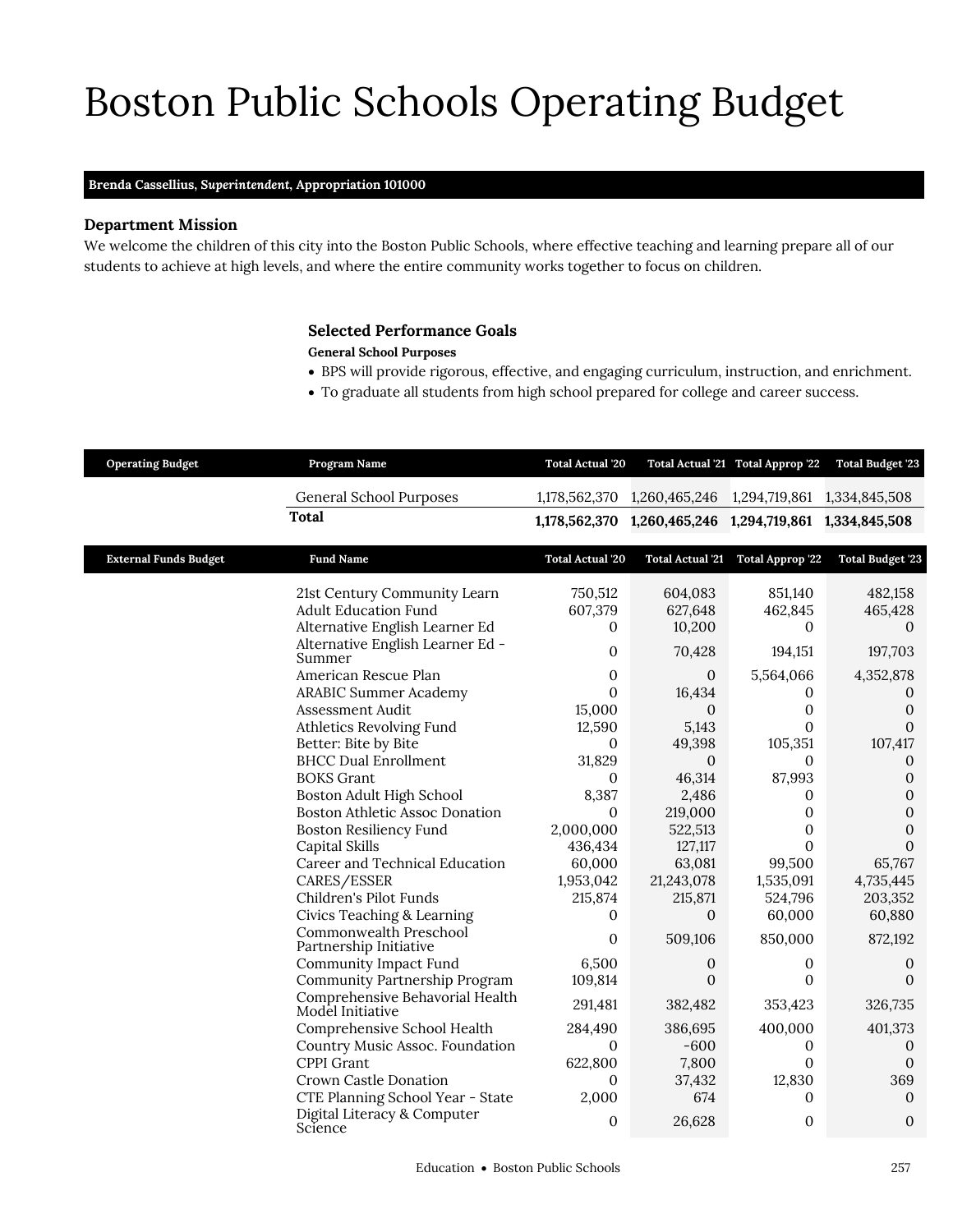| Digital Literacy Now                                                 | 17,964           | 6,316            | 18,812       | 79,934                       |
|----------------------------------------------------------------------|------------------|------------------|--------------|------------------------------|
| E. B. Early Childhood Playground                                     | 567,500          | $-549,475$       | 0            | $\theta$                     |
| Early College - CHS                                                  | 59,713           | 29,077           | 180,000      | 0                            |
| Early College Designation WROX                                       | 3,100            | $\boldsymbol{0}$ | 0            | $\mathbf{0}$                 |
| Early Literacy Intervention                                          | 128,781          | 369              | 0            | 0                            |
| Ed-Fi CTA Grant                                                      | 75,880           | 13,707           | 111,800      | 108,920                      |
| <b>Educator Effectiveness</b>                                        | 88,167           | $\mathbf{0}$     | 0            | $\theta$                     |
| EdVestor Human Capital                                               | 214,841          | 57,930           | 809,043      | $\Omega$                     |
| ELT Young Achievers Summer                                           | $\mathbf{0}$     | 0                | 149,000      | 730,305                      |
| <b>Emergency Food Relief Services</b>                                | $\boldsymbol{0}$ | 50,000           | 25,000       | 25,076                       |
| Emergency Impact & Assist Home                                       | 18,525           | 18,525           | 0            |                              |
| English for New Bostonians                                           | 24,000           | 23,841           | 85,739       | 28,819                       |
| Eos Foundation's Nourishing Kids<br>Initiative                       | 0                | 58,750           | 0            | 0                            |
| EPA Reduction in Lead Exposure                                       | 0                | 291,438          | 5,758,431    | 5,758,431                    |
| <b>ESSA-Transportation Grant</b>                                     | $\boldsymbol{0}$ | 198,877          | 0            | $\Omega$                     |
| <b>ESSERII</b>                                                       | $\boldsymbol{0}$ | $\mathbf{0}$     | 122,967,458  | $\mathbf{0}$                 |
| <b>Expanded Learning Time</b>                                        | 1,187,959        | 703,236          | 1,262,756    | 623,443                      |
| Facilities Fund                                                      | 1,822,188        | 298,843          | 2,200,000    | 2,200,000                    |
| <b>FAFSA Grant</b>                                                   | 0                | 44,889           | 10,000       | $\cup$                       |
| Family Literacy                                                      | $\boldsymbol{0}$ | 191,982          | 641,574      | 599,398                      |
| FC735 Early Lit. Pilot Program                                       | 6,868            | $\mathbf 0$      | 0            | $\mathbf 0$                  |
| Fidelity Grant - Philbrick                                           | 1,450            | $\boldsymbol{0}$ | 0            | $\mathbf{0}$                 |
| Financial Ed. Innovation BCLA                                        | 2,500            | $\mathbf{0}$     | 0            | $\mathbf{0}$                 |
| Financial Literacy Planning                                          | $\boldsymbol{0}$ | 10,000           | $\mathbf{0}$ | $\theta$                     |
| Fresh Fruit & Vegetable Program                                      | 661,420          | 231,372          | 1,790,773    | 1,854,138                    |
| Gateway City                                                         | 38,807           | 118,844          | 0            | $\cup$                       |
| <b>GED Test Score</b>                                                | 7,164            | 6,665            | 0            | $\mathbf 0$                  |
| Higginson School Playground                                          | $\mathbf{0}$     | $-49,889$        | 0            | $\boldsymbol{0}$             |
| <b>High Quality Summer Learning</b>                                  | 43,620           | 0                | 0            | $\boldsymbol{0}$             |
| High School Voter Registration                                       | $\mathbf{0}$     | 6,750            | 0<br>0       | $\mathbf{0}$<br>$\mathbf{0}$ |
| <b>HQPBL Grant</b><br>Humane Society of Mass CPR                     | 864,877<br>0     | 25,000<br>1,600  | 0            | $\mathbf{0}$                 |
| i3 Scale Up Grant                                                    | 19,847           | 32,239           | 5,195        | $\theta$                     |
| Improving Student Access to                                          |                  |                  |              |                              |
| Behavioral & Mental Health Services                                  | 102,489          | 5,974            | 0            | $\theta$                     |
| Indirect                                                             | 1,194,649        | 15,638           | 2,217,319    | 1,997,492                    |
| Influence 100 Fellow                                                 | 2,000            | 2,000            | 0            | $\Omega$                     |
| InnovATe Project Grant-Korey                                         | $\mathbf{0}$     | $\boldsymbol{0}$ | 57,783       | 58,908                       |
| Stringer Institute                                                   |                  |                  |              |                              |
| <b>Innovation Pathways</b>                                           | 74,831           | 21,725           | 75,000       | $\boldsymbol{0}$             |
| Instrument Rental Account                                            | 63,582           | $\theta$         | 0            | $\sigma$                     |
| Integrated English Literacy & Civics<br>Education - Culinary Pathway | 40,000           | 35,243           | 0            | $\mathbf 0$                  |
| Kaleidoscope Cohort School Fund                                      | 0                | 21,000           | 1,171,803    | $\mathbf 0$                  |
| Lee School Playground                                                | 827,030          | $-826,315$       | 0            | 0                            |
| Mass Life Sciences Center                                            | 0                | 0                | 108,407      | 110,575                      |
| MassGrad Excel High                                                  | $\boldsymbol{0}$ | 29,409           | 0            | $\Omega$                     |
| MassGrad Implementation                                              | 186,181          | 265,452          | 570,000      | 14,333                       |
| MassWin                                                              | 0                | 15,000           | 0            | $\theta$                     |
| MCIEA Performance Assessment                                         |                  |                  |              |                              |
| Support                                                              | $\boldsymbol{0}$ | 8,572            | 0            | 0                            |
| <b>McKinney Homeless</b>                                             | 115,000          | 86,766           | 115,000      | 142,401                      |
| Multi-State Mentor Initiative                                        | 0                | 16,800           | 0            | $\mathbf{0}$                 |
| MyCAP Development and                                                | 0                | 0                | 62,500       | 1,706                        |
| Implementation                                                       |                  |                  |              |                              |
| National Institute of Justice<br>Comprehensive School Safety         | $\mathbf{0}$     | 78,379           | 140,553      | $\theta$                     |
| No Kid Hungry Breakfast After the                                    |                  |                  |              |                              |
| Bell                                                                 | 11,234           | $\boldsymbol{0}$ | 0            | $\mathbf 0$                  |
| OpenSciEd Field Test                                                 | 11,500           | 21,727           | 0            | $\theta$                     |
| Otis Community Playground                                            | 0                | $-3,780$         | 0            | $\Omega$                     |
| Partnerships in Social Emotion                                       | 662,524          | 564,440          | 488,900      | 301,238                      |
| Perkins Vocational Education                                         | 1,544,232        | 1,351,476        | 1,821,938    | 1,811,243                    |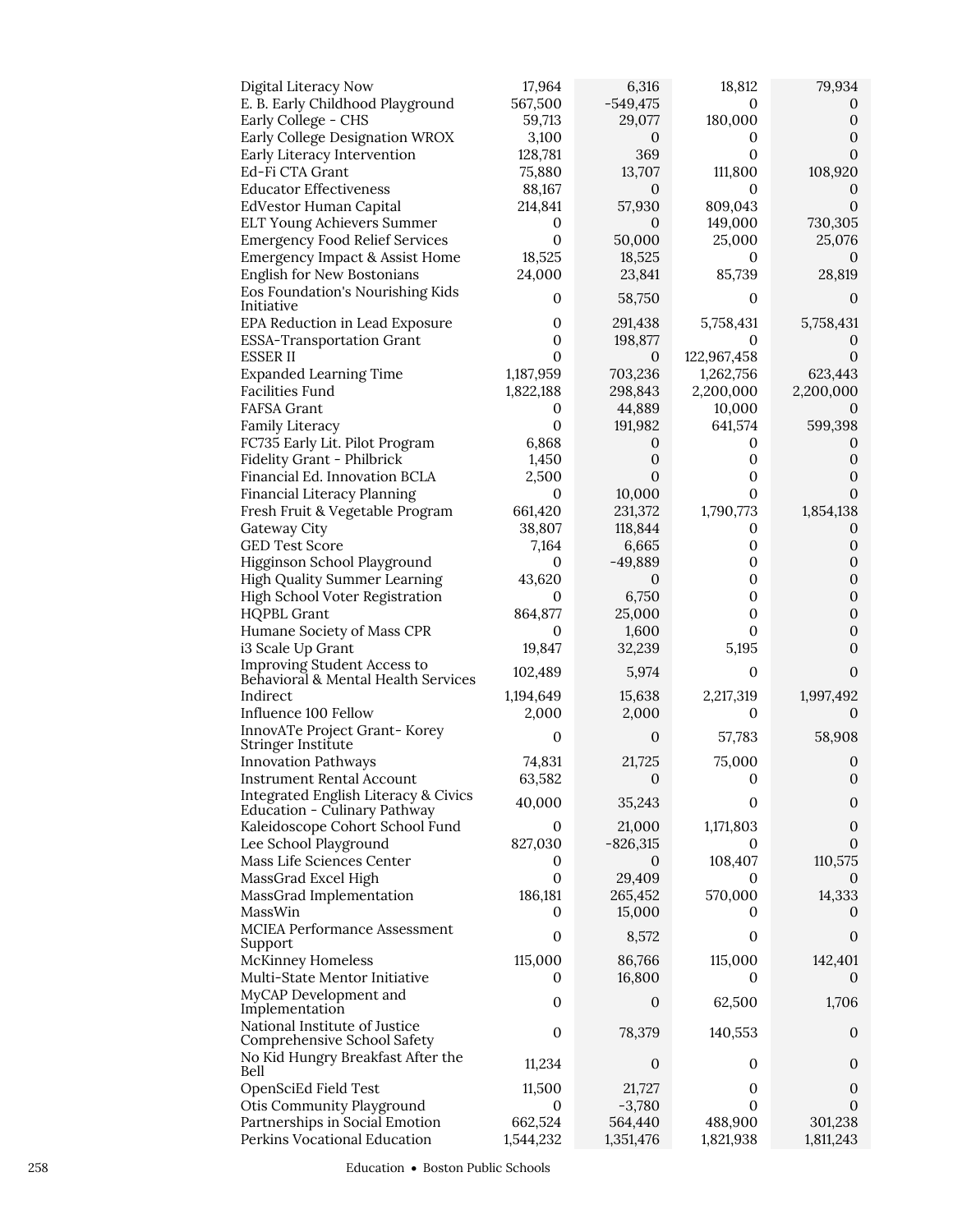| Playball! Foundation-Athletics<br>PreK-3 Remote Learning Partner                                                       | 66,427<br>0                            | 4,800<br>379,576                           | 120,000<br>0                                     | 120,466<br>$\Omega$                          |
|------------------------------------------------------------------------------------------------------------------------|----------------------------------------|--------------------------------------------|--------------------------------------------------|----------------------------------------------|
| Prof Based Language Other<br>Promoting Adolescent Health thru                                                          | $\mathbf{0}$                           | $\mathbf{0}$<br>418,562                    | 8,950                                            | 15,104                                       |
| School Based HIV Prevention<br>Quality Pre-K Grant<br>Reimbursable<br>Remote Learning Tech Essentials                  | 389,648<br>1,296,649<br>6,122,051<br>0 | 1,757,714<br>4,857,452<br>668,750          | 1,033,144<br>5,000,000<br>12,629,152<br>$\Omega$ | 623,334<br>3,125,864<br>0<br>$\mathbf{0}$    |
| ROTC<br>School District Improvement<br>School EBT Admin Reimbursement                                                  | 748,577<br>0<br>0                      | 835,732<br>1,199,325<br>0                  | 811,632<br>2,000,000<br>82,855                   | 812,592<br>2,036,938<br>0                    |
| School Improvement<br>School Lunch - Food Services<br>School Redesign Grant - Ellis<br>Secondary Virtual Course Access | 304,278<br>24,854,676<br>282,582<br>0  | 634,657<br>18,666,542<br>271,211<br>20,000 | 900,000<br>42,000,000<br>218,261<br>0            | 907,235<br>53,629,325<br>145,805<br>$\theta$ |
| <b>Small Donations Grant</b><br>Social Emotional Learning<br>Special Ed. Early Childhood                               | 19,653<br>0                            | 25,125<br>0                                | 147,973<br>25,000                                | 15,273<br>0                                  |
| Discretionary Program<br>Improvement<br>Special Education 188 Early                                                    | 4,592<br>442,319                       | 30,439<br>451,880                          | 0<br>541,341                                     | $\mathbf{0}$<br>516,518                      |
| Childhood<br>Special Education Circuit Breaker                                                                         | 10,926,886                             | 622,558                                    | 46,324,468                                       | 22,484,212                                   |
| <b>SPED IDEA</b><br><b>SRG</b><br><b>STARS Grant</b>                                                                   | 14,987,072<br>867,105<br>165,997       | 16,844,835<br>125,082<br>122,852           | 20,193,404<br>$\Omega$<br>0                      | 17,839,840<br>0<br>0                         |
| State COVID19 Prevention Fund                                                                                          | 0                                      | 3,661,302                                  | 0                                                | 0                                            |
| STEM - Focused Teacher<br>Externship<br><b>Strategic Support</b><br><b>Student Opportunity Act</b>                     | 4,550<br>270,594<br>0                  | $\mathbf{0}$<br>509,505<br>2,088<br>37,047 | $\mathbf{0}$<br>169,505<br>3,000                 | 0<br>171,435<br>0                            |
| Summer Food Program<br><b>Supporting Chemistry Teachers</b>                                                            | 949,600<br>123,384                     | 168,995                                    | 3,500,000<br>239,020                             | 3,551,000<br>252,317                         |
| Teacher Diversification Pilot                                                                                          | 337,107                                | 200,958                                    | 169,911                                          | 0                                            |
| Teachers Feedback- Mathematica                                                                                         | 3,500                                  | $\mathbf{0}$                               | $\mathbf{0}$                                     | $\mathbf{0}$                                 |
| <b>Technology Fund</b><br>Title I<br>Title II - Teacher Quality                                                        | 65,300<br>33,961,258<br>3,689,204      | $\mathbf{0}$<br>35,940,428<br>2,973,244    | 2,000,000<br>48,765,455<br>3,445,929             | 2,000,000<br>43,069,541<br>3,445,929         |
| Title III - Bilingual Lang Acq                                                                                         | 1,922,937                              | 2,964,844                                  | 2,227,348                                        | 2,227,349                                    |
| Title III - Language Instruction                                                                                       | 30,735                                 | 223,527                                    | $\mathbf{0}$                                     | $\mathbf{0}$                                 |
| Title IV<br><b>Transportation Fund</b>                                                                                 | 2,759,545<br>286,040                   | 2,346,658<br>0                             | 2,643,034<br>100,000                             | 2,643,034<br>100,000                         |
| Turnaround Assistance Grant TAG                                                                                        | 150,106                                | 186,040                                    | 0                                                | 0                                            |
| <b>USFA Support-Emergency Meals</b>                                                                                    | 0                                      | 200,287                                    | 0                                                | $\mathbf{0}$                                 |
| Yellow School Bus                                                                                                      | $\boldsymbol{0}$                       | $\mathbf{0}$                               | $\boldsymbol{0}$                                 | 0                                            |
| <b>Total</b>                                                                                                           | 124,130,929                            | 126,055,421                                | 349,245,351                                      | 188,451,168                                  |

| <b>Operating Budget</b> |                                     | <b>Actual</b> '20          | <b>Actual</b> '21           | Approp '22                   | Budget '23                   |
|-------------------------|-------------------------------------|----------------------------|-----------------------------|------------------------------|------------------------------|
|                         | Personnel Services<br>Non Personnel | 947.770.897<br>230.791.474 | 997.246.770<br>263.218.477  | 1.038.362.910<br>256.356.951 | 1.059.286.547<br>275,558,961 |
| Total                   |                                     |                            | 1,178,562,370 1,260,465,246 | 1,294,719,861 1,334,845,508  |                              |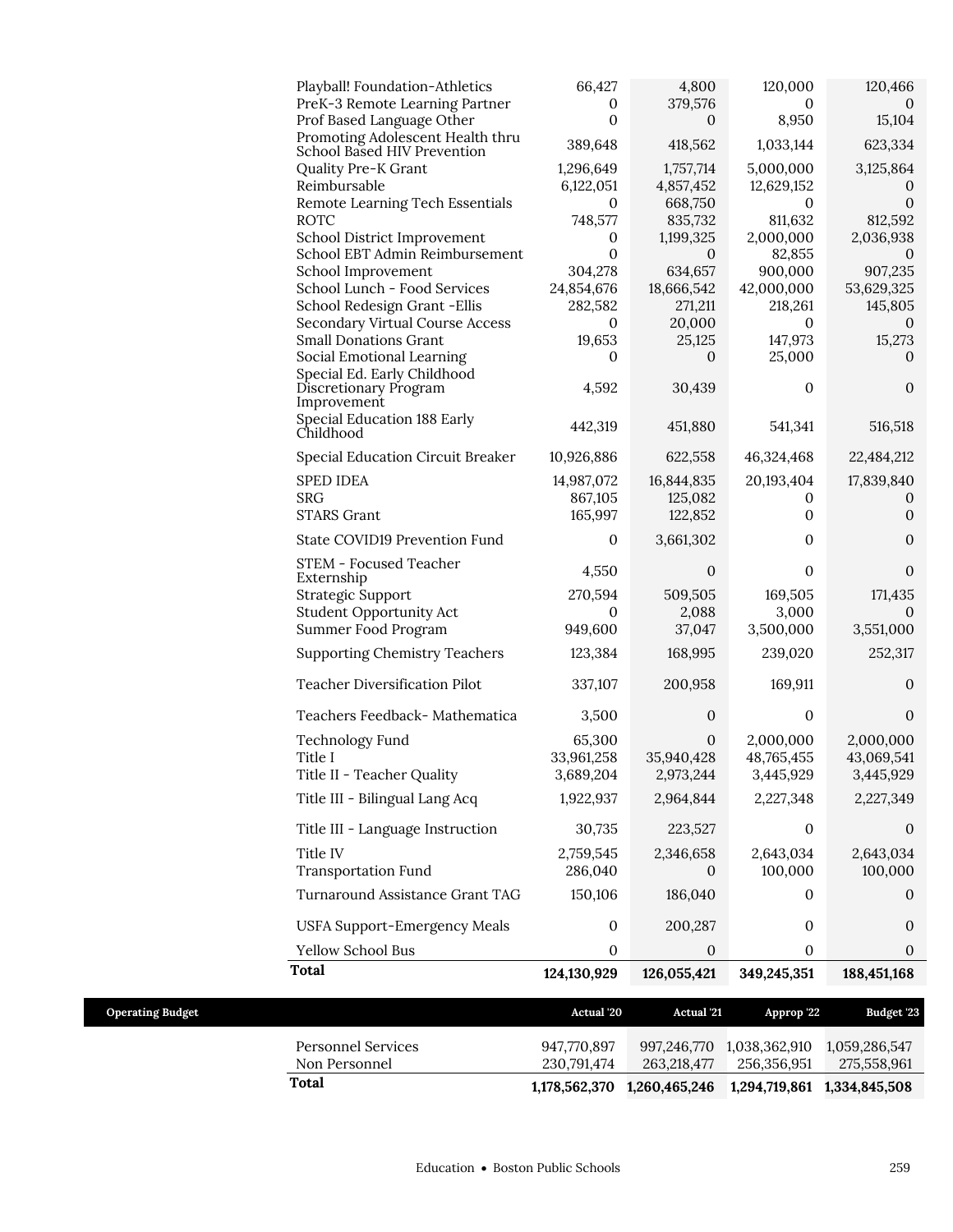## Boston Public Schools Operating Budget

## **Authorizing Statutes**

- Rev. St. 1647, ch. 23, § 10 Rev. St.
- General Laws and Liberties of the Massachusetts Colony (1672).
- Massachusetts Constitution, Mass. Const. part II ch. 5, § 2.
- Boston City Charter, 1821 Mass. Acts ch. 110, §19.
- 1987 Mass. Acts ch. 613.
- 1991 Mass. Acts ch. 108.
- Education Reform Act, 1993 Mass. Acts ch. 71, as amended.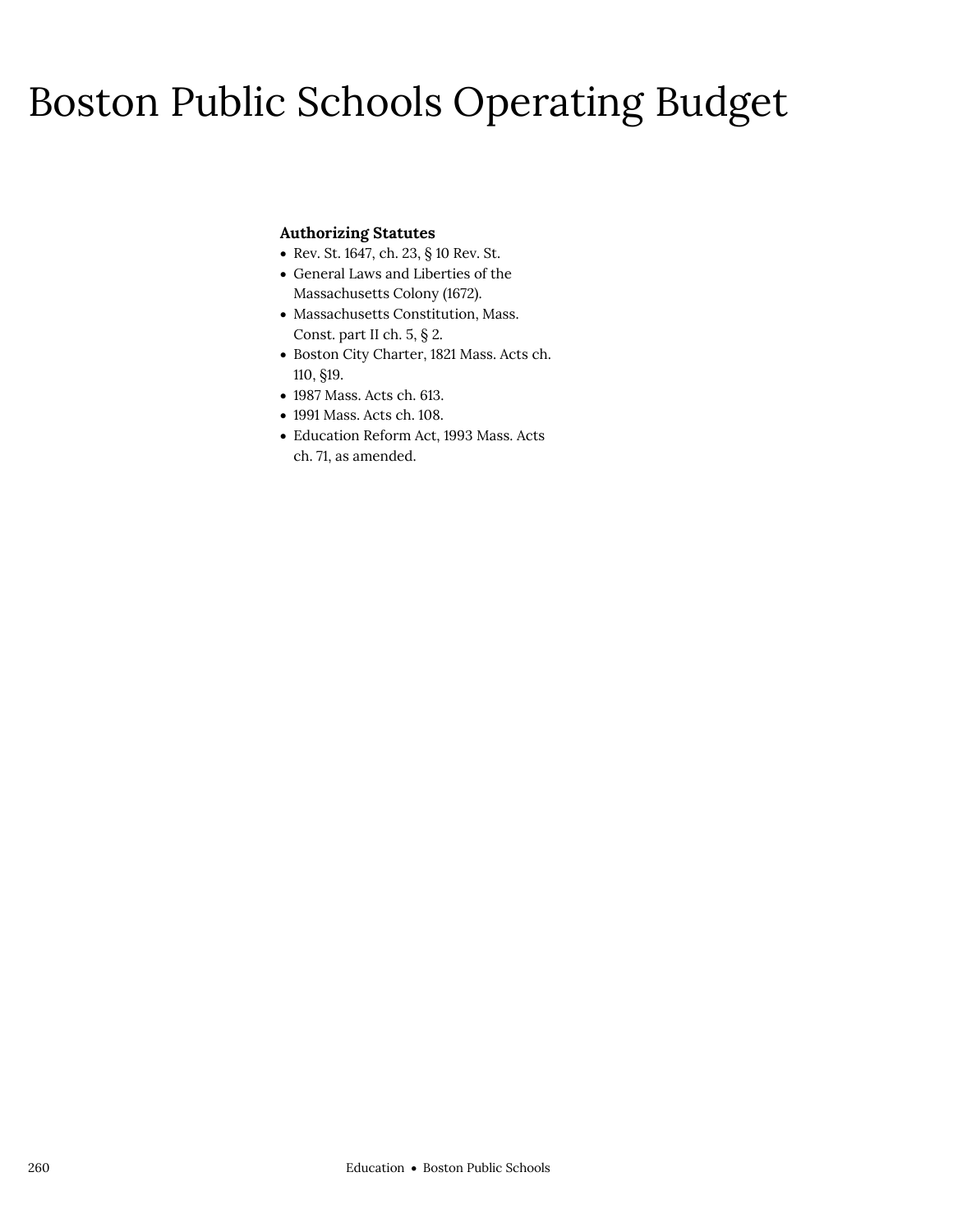# Department History

| <b>Personnel Services</b>                                                                                                                                                                                                                                                | FY20 Expenditure                                                                              | FY21 Expenditure                                                                                  | FY22 Appropriation                                                                        | FY23 Recommended                                                                               | Inc/Dec 22 vs 23                                                                                 |
|--------------------------------------------------------------------------------------------------------------------------------------------------------------------------------------------------------------------------------------------------------------------------|-----------------------------------------------------------------------------------------------|---------------------------------------------------------------------------------------------------|-------------------------------------------------------------------------------------------|------------------------------------------------------------------------------------------------|--------------------------------------------------------------------------------------------------|
| 51000 Permanent Employees<br>51100 Emergency Employees<br>51200 Overtime<br>51300 Part Time Employees<br>51400 Health Insurance<br>51500 Pension & Annuity                                                                                                               | 749,198,744<br>15,869,368<br>9,016,185<br>22,651,628<br>125,352,646<br>11,052,636             | 795,900,590<br>12,668,348<br>13,960,851<br>13,506,192<br>133,889,571<br>14,321,837                | 820,298,956<br>13,606,187<br>17,348,877<br>18,718,958<br>140,620,788<br>11,690,080        | 839,000,031<br>12,367,897<br>14,185,512<br>18,892,791<br>145,120,559<br>12,696,441             | 18,701,075<br>$-1,238,290$<br>$-3,163,365$<br>173,833<br>4,499,771<br>1,006,361                  |
| 51600 Unemployment<br>Compensation                                                                                                                                                                                                                                       | 1,422,921                                                                                     | 2,288,636                                                                                         | 2,143,055                                                                                 | 2,170,791                                                                                      | 27,736                                                                                           |
| 51700 Workers' Compensation<br>51900 Medicare<br><b>Total Personnel Services</b>                                                                                                                                                                                         | 3,877,744<br>9,329,020<br>947,770,892                                                         | 262.864<br>10,447,891<br>997,246,780                                                              | 4,050,188<br>9,885,821<br>1,038,362,910                                                   | 4,049,971<br>10,802,554<br>1,059,286,547                                                       | $-217$<br>916,733<br>20,923,637                                                                  |
|                                                                                                                                                                                                                                                                          |                                                                                               |                                                                                                   |                                                                                           |                                                                                                |                                                                                                  |
| <b>Contractual Services</b>                                                                                                                                                                                                                                              | FY20 Expenditure                                                                              | FY21 Expenditure                                                                                  | FY22 Appropriation                                                                        | FY23 Recommended                                                                               | Inc/Dec 22 vs 23                                                                                 |
| 52100 Communications<br>52200 Utilities<br>52300 Contracted Ed. Services<br>52400 Snow Removal                                                                                                                                                                           | 964,341<br>18,787,143<br>38,314,037<br>$\mathbf{0}$                                           | 1,666,348<br>18,372,815<br>48,708,605<br>$\mathbf{0}$                                             | 1,754,393<br>21,287,805<br>28,378,958<br>120,713                                          | 2,229,434<br>21,635,393<br>25,769,522<br>$\mathbf{0}$                                          | 475,041<br>347,588<br>$-2,609,436$<br>$-120,713$                                                 |
| 52600 Repairs Buildings &<br><b>Structures</b>                                                                                                                                                                                                                           | 17,847,821                                                                                    | 20,232,984                                                                                        | 18,914,507                                                                                | 25,744,442                                                                                     | 6,829,935                                                                                        |
| 52700 Repairs & Service of<br>Equipment                                                                                                                                                                                                                                  | 64,816                                                                                        | 68,242                                                                                            | 77,000                                                                                    | 162,000                                                                                        | 85,000                                                                                           |
| 52800 Transportation of Persons<br>52900 Contracted Services<br><b>Total Contractual Services</b>                                                                                                                                                                        | 101,798,347<br>29,470,972<br>207, 247, 477                                                    | 107,643,771<br>34,179,719<br>230,872,484                                                          | 111,828,620<br>37,368,415<br>219,730,411                                                  | 116,234,918<br>44,079,832<br>235,855,541                                                       | 4,406,298<br>6,711,417<br>16,125,130                                                             |
| <b>Supplies &amp; Materials</b>                                                                                                                                                                                                                                          | FY20 Expenditure                                                                              | FY21 Expenditure                                                                                  | <b>FY22 Appropriation</b>                                                                 | <b>FY23 Recommended</b>                                                                        | Inc/Dec 22 vs 23                                                                                 |
| 53000 Auto Energy Supplies<br>53200 Food Supplies<br>53400 Custodial Supplies<br>53500 Med, Dental, & Hosp Supply<br>53600 Office Supplies and Materials<br>53800 Educational Supplies & Mat<br>53900 Misc Supplies & Materials<br><b>Total Supplies &amp; Materials</b> | 62,604<br>1,553,228<br>$\mathbf{0}$<br>86,456<br>211,370<br>4,138,280<br>840,831<br>6,892,769 | 86,460<br>4,610,482<br>$\mathbf{0}$<br>82,901<br>181,542<br>10,399,147<br>1,364,833<br>16,725,365 | 87,148<br>362,301<br>2,073,785<br>77,520<br>310,741<br>8,504,660<br>399,153<br>11,815,308 | 90,115<br>442,573<br>$\mathbf{0}$<br>79,070<br>300,163<br>8,282,706<br>1,609,199<br>10,803,826 | 2,967<br>80,272<br>$-2,073,785$<br>1,550<br>$-10,578$<br>$-221,954$<br>1,210,046<br>$-1,011,482$ |
| <b>Current Chgs &amp; Oblig</b>                                                                                                                                                                                                                                          | FY20 Expenditure                                                                              | FY21 Expenditure                                                                                  | <b>FY22 Appropriation</b>                                                                 | FY23 Recommended                                                                               | Inc/Dec 22 vs 23                                                                                 |
| 54300 Workers' Comp Medical<br>54400 Legal Liabilities<br>54600 Current Charges H&I<br>54800 Reserve Account<br>54900 Other Current Charges<br>Total Current Chgs & Oblig                                                                                                | 1,042,523<br>0<br>$\mathbf{0}$<br>$\mathbf{0}$<br>6,305,592<br>7,348,115                      | 614,295<br>$\boldsymbol{0}$<br>$\mathbf{0}$<br>$\mathbf{0}$<br>5,288,786<br>5,903,081             | 874,903<br>$\mathbf{0}$<br>$\Omega$<br>3,475,429<br>6,865,307<br>11,215,639               | 874,904<br>0<br>$\mathbf{0}$<br>6,129,008<br>7,476,604<br>14,480,516                           | 1<br>$\mathbf{0}$<br>$\mathbf{0}$<br>2,653,579<br>611,297<br>3,264,877                           |
| Equipment                                                                                                                                                                                                                                                                | FY20 Expenditure                                                                              | FY21 Expenditure                                                                                  | FY22 Appropriation                                                                        | <b>FY23 Recommended</b>                                                                        | Inc/Dec 22 vs 23                                                                                 |
| 55000 Automotive Equipment<br>55400 Lease/Purchase<br>55600 Office Furniture & Equipment<br>55900 Misc Equipment<br><b>Total Equipment</b>                                                                                                                               | 112,704<br>7,300,147<br>290,754<br>784,860<br>8,488,465                                       | 40,120<br>6,851,221<br>86,635<br>1,912,902<br>8,890,878                                           | $\mathbf{0}$<br>11,472,994<br>439,192<br>871,665<br>12,783,851                            | 60,000<br>12,369,465<br>451,470<br>896,401<br>13,777,336                                       | 60,000<br>896,471<br>12,278<br>24,736<br>993,485                                                 |
| Other                                                                                                                                                                                                                                                                    | FY20 Expenditure                                                                              | FY21 Expenditure                                                                                  | <b>FY22 Appropriation</b>                                                                 | FY23 Recommended                                                                               | Inc/Dec 22 vs 23                                                                                 |
| 56200 Special Appropriation<br>57200 Structures & Improvements<br>58000 Land & Non-Structure<br>Total Other                                                                                                                                                              | 814,652<br>0<br>$\boldsymbol{0}$<br>$\boldsymbol{0}$                                          | 826,664<br>$\boldsymbol{0}$<br>$\boldsymbol{0}$<br>$\mathbf{0}$                                   | 811,742<br>0<br>$\mathbf{0}$<br>$\boldsymbol{0}$                                          | 641,742<br>0<br>0<br>0                                                                         | $-170,000$<br>0<br>$\mathbf 0$<br>$\boldsymbol{0}$                                               |
| Grand Total                                                                                                                                                                                                                                                              | 1,178,562,371                                                                                 | 1,260,465,246                                                                                     | 1,294,719,861                                                                             | 1,334,845,508                                                                                  | 40,125,647                                                                                       |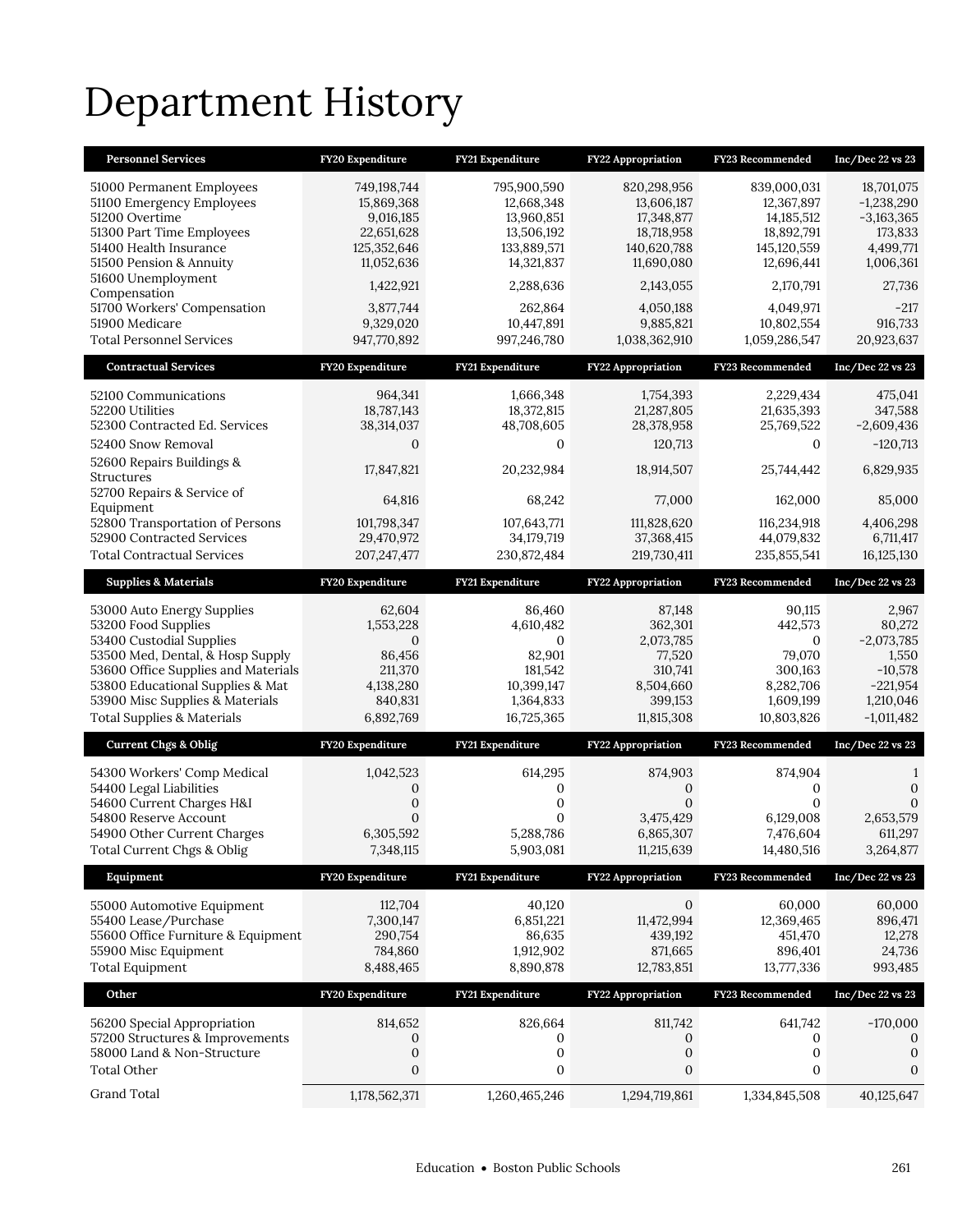## General Fund Employees by Category **Acct Code Expense Title**

|        |                                      | FY20 Actuals | <b>FY21 Actuals</b> |          | FY22 Actuals FY23 Projected |
|--------|--------------------------------------|--------------|---------------------|----------|-----------------------------|
| t Code | <b>Expense Title</b>                 | 1/1/2020     | 1/1/2021            | 1/1/2022 | 1/1/2023                    |
|        | 51002 General Education Teacher      | 1,524.4      | 1.456.1             | 1,402.1  | 1,360.1                     |
|        | 51005 Kindergarten Teacher           | 175.5        | 163.6               | 161.0    | 161.2                       |
|        | 51006 Vocational Ed. Tchr.           | 49.5         | 55.0                | 53.3     | 55.6                        |
|        | 51007 Bilingual Kindergarten Teacher | 59.0         | 61.0                | 59.0     | 57.2                        |
|        | 51008 Sped Resource Teacher          | 214.8        | 198.4               | 195.5    | 212.5                       |
|        | 51009 Special Education Teacher      | 1,053.0      | 1,148.3             | 1,191.2  | 1,216.7                     |
|        | 51010 Bilingual Tchr                 | 760.6        | 772.1               | 788.4    | 788.8                       |
|        | 51011 Specialist Teacher             | 431.1        | 455.1               | 447.1    | 457.0                       |
|        | 51012 Sped Itinerant Teacher         | 246.9        | 247.1               | 246.1    | 254.0                       |
|        | <b>Total Teachers</b>                | 4,514.8      | 4,556.7             | 4,543.7  | 4,563.1                     |
|        | 51013 Central Administrator          | 80.7         | 72.6                | 80.9     | 80.9                        |
|        | 51014 Elementary Sch Administrator   | 97.4         | 95.7                | 94.0     | 92.1                        |
|        | 51015 Middle School Administrator    | 45.9         | 44.8                | 41.0     | 34.6                        |
|        | 51016 High School Administrator      | 89.8         | 87.8                | 91.1     | 92.1                        |
|        | 51017 Special School Administrator   | 10.0         | 12.1                | 13.1     | 13.1                        |
|        | 51019 Professional Support           | 208.3        | 219.5               | 223.7    | 224.8                       |
|        | 51046 Managerial Support             | 134.9        | 136.5               | 133.3    | 133.3                       |
|        | <b>Total Administrators</b>          | 667.0        | 669.0               | 677.1    | 670.9                       |
|        | 51020 Itinerant Pupil Support        | 75.4         | 80.3                | 78.2     | 78.1                        |
|        | 51021 Program Support                | 249.0        | 302.3               | 365.6    | 377.7                       |
|        | 51023 Librarian                      | 19.5         | 18.3                | 17.8     | 49.8                        |
|        | 51024 Guidance                       | 100.1        | 93.3                | 96.1     | 125.0                       |
|        | 51025 Athletic Instructor            | 2.0          | 4.0                 | 3.0      | 3.0                         |
|        | 51026 Nurse                          | 143.5        | 149.3               | 140.3    | 137.7                       |
|        | 51045 Instructional Coach            | 34.4         | 71.2                | 78.7     | 75.5                        |
|        | <b>Total Support</b>                 | 623.9        | 718.7               | 779.7    | 846.8                       |
|        | 51039 Instructional Aide             | 185.5        | 203.1               | 205.4    | 203.4                       |
|        | 51041 Sped Resource Aide             | 5.4          | 2.0                 | 0.0      | 0.0                         |
|        | 51042 Special Education Aide         | 1,144.5      | 1,160.9             | 1,195.1  | 1,172.1                     |
|        | 51043 Bilingual Ed. Aide             | 119.2        | 130.2               | 122.6    | 129.6                       |
|        | 51047 ABA Specialist                 | 115.0        | 119.0               | 120.0    | 152.2                       |
|        | 51048 Sign Language Interpreter      | 5.0          | 5.0                 | 4.0      | 4.5                         |
|        | 51049 Support Specialist             | 8.0          | 7.0                 | 5.0      | 5.4                         |
|        | <b>Total Aides</b>                   | 1,582.6      | 1,627.2             | 1,652.1  | 1,667.2                     |
|        | 51027 Secretarial/Clerical           | 171.5        | 159.0               | 160.0    | 158.1                       |
|        | 51028 Etl-Secretarial/Clerical       | 69.0         | 71.0                | 56.5     | 56.5                        |
|        | 51029 Guidance-Secretarial/Clerical  | 2.0          | 3.0                 | 3.0      | 3.0                         |
|        | <b>Total Secretarial</b>             | 242.5        | 233.0               | 219.5    | 217.6                       |
|        | 51030 Custodian                      | 383.0        | 407.0               | 421.0    | 422.0                       |
|        | 51032 Ft Food Service Worker         | 0.0          | 0.0                 | 0.0      | 0.0                         |
|        | 51033 Technical Support              | 153.8        | 183.7               | 220.2    | 219.1                       |
|        | 51034 Technical/Supervisory          | 42.0         | 40.0                | 40.0     | 43.7                        |
|        | 51035 School Police Officer          | 65.0         | 62.0                | 43.0     | 43.0                        |
|        | 51036 Community Field Coordinator    | 148.3        | 137.3               | 123.3    | 115.3                       |
|        | 51038 Health Paraprofessional        | 6.0          | 6.0                 | 6.0      | 7.0                         |
|        | 51044 Security Aide                  | 25.5         | 29.2                | 20.2     | 17.7                        |
|        | 51304 Food Service Worker            | 0.0          | 0.0                 | 0.0      | 0.0                         |
|        | 51307 Transportation Attendant       | 316.9        | 310.9               | 272.3    | 272.6                       |
|        | 51308 Part-Time Custodian            | 56.0         | 40.0                | 35.0     | 35.0                        |
|        | Total Cust/Safe/Tech                 | 1,196.5      | 1,216.1             | 1,181.0  | 1,175.4                     |
|        | 51040 Library Aide                   | 23.2         | 23.3                | 23.0     | 20.1                        |
|        | 51303 Part-Time Clerical             | 0.5          | 2.5                 | 4.3      | 1.8                         |
|        | 51305 Non-Academic Part-Time         | 13.0         | 1.0                 | $1.5\,$  | $1.1\,$                     |
|        | 51306 Lunch Monitor                  | 165.0        | 152.5               | 152.5    | 152.5                       |
|        | <b>Total Part-Time</b>               | 201.7        | 179.3               | 181.3    | 175.5                       |
|        | <b>Total Active Positions</b>        | 9,029.0      | 9,200.0             | 9,234.4  | 9,316.5                     |
|        | 51003 Long-Term Leave                | 209.0        | 269.0               | 254.0    | 254.0                       |
|        | 51701 Workers Compensation           | 65.0         | 59.0                | 71.0     | 71.0                        |
|        | <b>Total Other</b>                   | 274.0        | 328.0               | 325.0    | 325.0                       |
|        | <b>Total FTEs</b>                    | 9,302.9      | 9,527.8             | 9,559.1  | 9,641.5                     |
|        |                                      |              |                     |          |                             |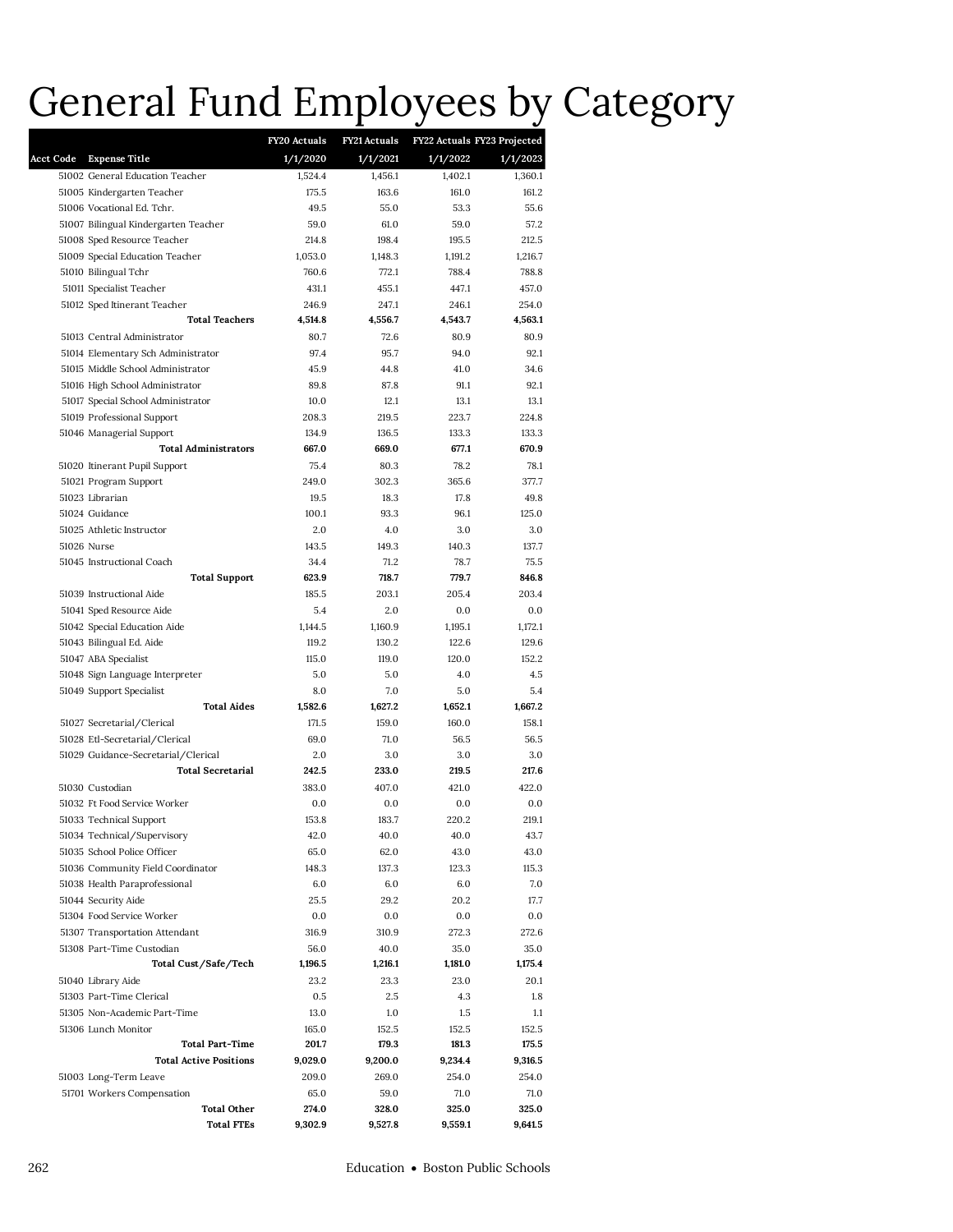# External Funds History

| <b>Personnel Services</b>                                                                                                                                                                                                                                                                                          | FY20 Expenditure                                                                                                                      | FY21 Expenditure                                                                                                                      | FY22 Appropriation                                                                                                                     | FY23 Recommended                                                                                                                      | Inc/Dec 22 vs 23                                                                                                                                               |
|--------------------------------------------------------------------------------------------------------------------------------------------------------------------------------------------------------------------------------------------------------------------------------------------------------------------|---------------------------------------------------------------------------------------------------------------------------------------|---------------------------------------------------------------------------------------------------------------------------------------|----------------------------------------------------------------------------------------------------------------------------------------|---------------------------------------------------------------------------------------------------------------------------------------|----------------------------------------------------------------------------------------------------------------------------------------------------------------|
| 51000 Permanent Employees<br>51100 Emergency Employees<br>51200 Overtime<br>51300 Part Time Employees<br>51400 Health Insurance<br>51500 Pension & Annuity<br>51600 Unemployment Compensation<br>51700 Workers' Compensation<br>51800 Indirect Costs<br>51900 Medicare<br><b>Total Personnel Services</b>          | 36,576,835<br>663,534<br>13,006,205<br>3,193,053<br>6,494,001<br>4,405,046<br>0<br>$\mathbf{0}$<br>1,561,205<br>599,240<br>66,499,119 | 40,078,894<br>481,264<br>12,099,585<br>7,438,520<br>6,327,100<br>4,616,014<br>0<br>$\mathbf{0}$<br>1,980,640<br>683,319<br>73,705,336 | 66,505,675<br>4,480,710<br>28,675,277<br>6,599,544<br>15,899,695<br>4,849,290<br>8,730<br>8,730<br>5,301,316<br>915,816<br>133,244,783 | 43,745,582<br>3,684,106<br>10,216,942<br>6,943,182<br>12,880,306<br>3,140,445<br>1,828<br>1,828<br>2,296,465<br>659,802<br>83,570,486 | $-22,760,093$<br>$-796,604$<br>$-18,458,335$<br>343,638<br>$-3,019,389$<br>$-1,708,845$<br>$-6,902$<br>$-6,902$<br>$-3,004,851$<br>$-256,014$<br>$-49,674,297$ |
| <b>Contractual Services</b>                                                                                                                                                                                                                                                                                        | FY20 Expenditure                                                                                                                      | FY21 Expenditure                                                                                                                      | <b>FY22 Appropriation</b>                                                                                                              | FY23 Recommended                                                                                                                      | $Inc/Dec$ 22 vs 23                                                                                                                                             |
| 52100 Communications<br>52200 Utilities<br>52300 Contracted Ed. Services<br>52400 Snow Removal<br>52500 Garbage/Waste Removal<br>52600 Repairs Buildings & Structures<br>52700 Repairs & Service of Equipment<br>52800 Transportation of Persons<br>52900 Contracted Services<br><b>Total Contractual Services</b> | 872,677<br>0<br>11,416,958<br>0<br>$\mathbf{0}$<br>1,936,833<br>842<br>951,434<br>20,416,458<br>35,595,202                            | 407,800<br>0<br>618,734<br>0<br>$\mathbf{0}$<br>3,316,983<br>$\Omega$<br>662.886<br>22,881,961<br>27,888,364                          | 52,475<br>318,270<br>46,324,468<br>$\mathbf{0}$<br>$\mathbf{0}$<br>21,979,557<br>0<br>1,688,442<br>51,126,825<br>121,490,037           | 83,235<br>318,270<br>22,484,212<br>0<br>$\mathbf{0}$<br>2,950,000<br>$\Omega$<br>447,445<br>22,586,546<br>48,869,708                  | 30,760<br>$-23,840,256$<br>0<br>$\mathbf{0}$<br>$-19,029,557$<br>$\Omega$<br>$-1,240,997$<br>$-28,540,279$<br>$-72,620,329$                                    |
| <b>Supplies &amp; Materials</b>                                                                                                                                                                                                                                                                                    | FY20 Expenditure                                                                                                                      | FY21 Expenditure                                                                                                                      | <b>FY22 Appropriation</b>                                                                                                              | FY23 Recommended                                                                                                                      | Inc/Dec 22 vs 23                                                                                                                                               |
| 53000 Auto Energy Supplies<br>53200 Food Supplies<br>53400 Custodial Supplies<br>53500 Med, Dental, & Hosp Supply<br>53600 Office Supplies and Materials<br>53800 Educational Supplies & Mat<br>53900 Misc Supplies & Materials<br><b>Total Supplies &amp; Materials</b>                                           | $\mathbf{0}$<br>13,323,348<br>0<br>$\mathbf{0}$<br>510<br>3,506,191<br>1,853,178<br>18,683,227                                        | 0<br>10,311,548<br>32,766<br>0<br>143<br>5,865,665<br>4,545,635<br>20,755,757                                                         | $\mathbf{0}$<br>30,672,909<br>$\mathbf{0}$<br>1,128,191<br>2,000<br>16,472,313<br>3,692,201<br>51,967,614                              | 0<br>39,119,828<br>$\Omega$<br>$\mathbf{0}$<br>2,040<br>6,859,462<br>2,706,141<br>48,687,471                                          | 0<br>8,446,919<br>0<br>$-1,128,191$<br>40<br>$-9,612,851$<br>$-986,060$<br>$-3,280,143$                                                                        |
| <b>Current Chgs &amp; Oblig</b>                                                                                                                                                                                                                                                                                    | FY20 Expenditure                                                                                                                      | FY21 Expenditure                                                                                                                      | <b>FY22 Appropriation</b>                                                                                                              | FY23 Recommended                                                                                                                      | $Inc/Dec$ 22 vs 23                                                                                                                                             |
| 54300 Workers' Comp Medical<br>54400 Legal Liabilities<br>54600 Current Charges H&I<br>54800 Reserve Account<br>54900 Other Current Charges<br>Total Current Chgs & Oblig                                                                                                                                          | $\mathbf{0}$<br>$\boldsymbol{0}$<br>$\mathbf 0$<br>$\mathbf{0}$<br>46,540<br>46.540                                                   | 0<br>0<br>$\mathbf{0}$<br>852,111<br>36,687<br>888,798                                                                                | 0<br>$\mathbf 0$<br>$\Omega$<br>27,904,108<br>680,693<br>28,584,801                                                                    | 0<br>0<br>$\Omega$<br>25,059<br>602,242<br>627,301                                                                                    | 0<br>$\mathbf{0}$<br>$\Omega$<br>$-27,879,049$<br>-78,451<br>$-27,957,500$                                                                                     |
| Equipment                                                                                                                                                                                                                                                                                                          | FY20 Expenditure                                                                                                                      | FY21 Expenditure                                                                                                                      | FY22 Appropriation                                                                                                                     | <b>FY23 Recommended</b>                                                                                                               | Inc/Dec 22 vs 23                                                                                                                                               |
| 55000 Automotive Equipment<br>55400 Lease/Purchase<br>55600 Office Furniture & Equipment<br>55900 Misc Equipment<br><b>Total Equipment</b>                                                                                                                                                                         | 23,990<br>$\mathbf{0}$<br>33,702<br>3,249,142<br>3,306,834                                                                            | 28,055<br>0<br>76,588<br>2,712,522<br>2,817,165                                                                                       | 55,000<br>$\mathbf{0}$<br>13,232<br>13,889,885<br>13,958,117                                                                           | 51,000<br>0<br>0<br>6,645,202<br>6,696,202                                                                                            | $-4,000$<br>$\mathbf{0}$<br>$-13,232$<br>$-7,244,683$<br>$-7,261,915$                                                                                          |
| Other                                                                                                                                                                                                                                                                                                              | FY20 Expenditure                                                                                                                      | FY21 Expenditure                                                                                                                      | FY22 Appropriation                                                                                                                     | FY23 Recommended                                                                                                                      | Inc/Dec 22 vs 23                                                                                                                                               |
| 56200 Special Appropriation<br>57200 Structures & Improvements<br>58000 Land & Non-Structure<br><b>Total Other</b>                                                                                                                                                                                                 | 0<br>$\boldsymbol{0}$<br>0<br>$\boldsymbol{0}$                                                                                        | 0<br>0<br>0<br>0                                                                                                                      | $\mathbf{0}$<br>$\boldsymbol{0}$<br>0<br>0                                                                                             | 0<br>$\boldsymbol{0}$<br>0<br>0                                                                                                       | $\boldsymbol{0}$<br>$\boldsymbol{0}$<br>$\boldsymbol{0}$<br>$\mathbf 0$                                                                                        |
| Grand Total                                                                                                                                                                                                                                                                                                        | 124,130,929                                                                                                                           | 126,055,421                                                                                                                           | 349,245,351                                                                                                                            | 188,451,168                                                                                                                           | $-160,794,183$                                                                                                                                                 |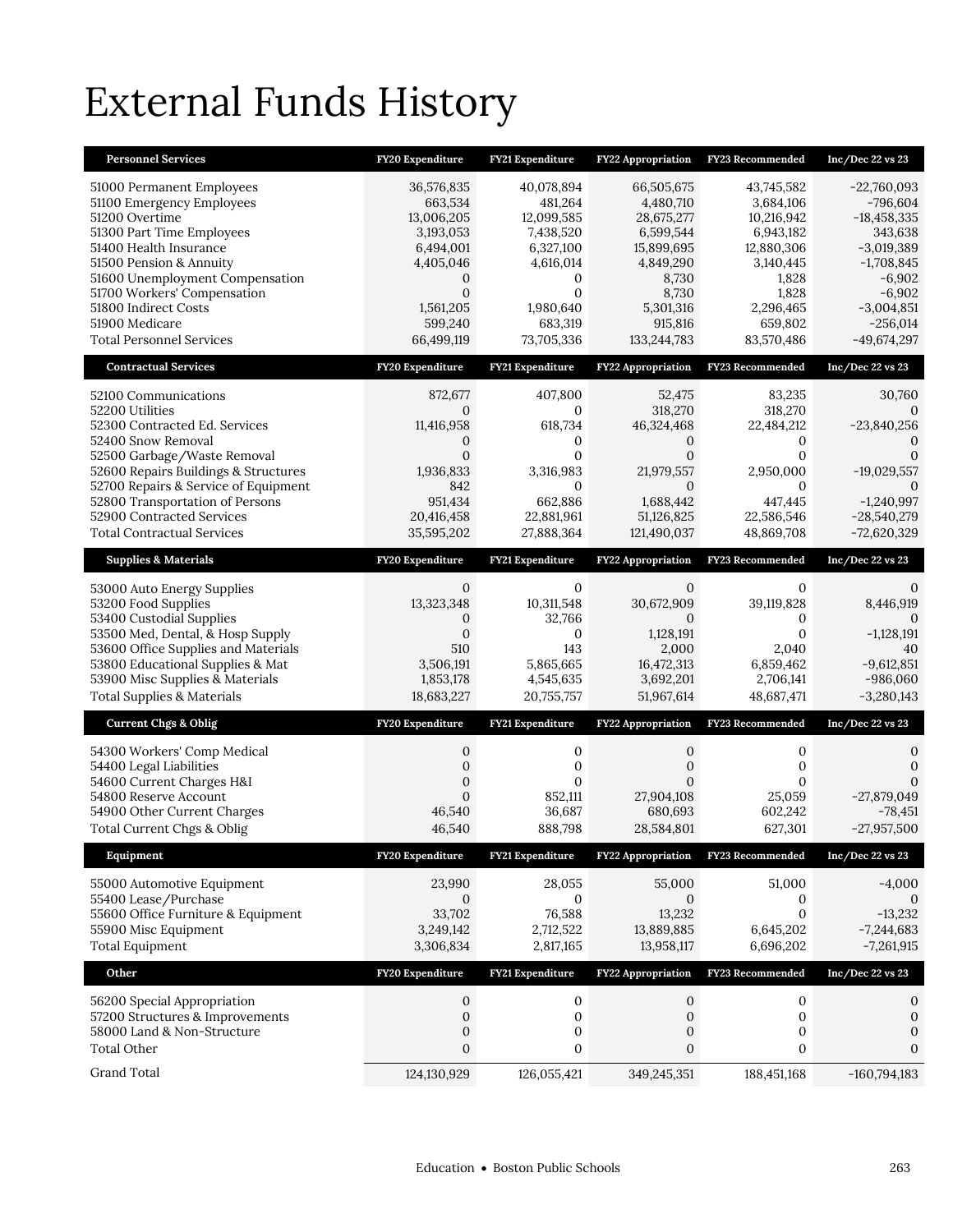# External Funds Employees by Category

|                  |                                                                 | FY20 Actuals | <b>FY21 Actuals</b> | FY22 Actuals FY23 Projected |             |
|------------------|-----------------------------------------------------------------|--------------|---------------------|-----------------------------|-------------|
| <b>Acct Code</b> | <b>Expense Title</b>                                            | 1/1/2020     | 1/1/2021            | 1/1/2022                    | 1/1/2023    |
|                  | 51002 General Education Teacher                                 | 22.4         | 20.6                | 20.5                        | 13.1        |
|                  | 51005 Kindergarten Teacher                                      | 0.0          | 0.0                 | 0.0                         | 0.0         |
|                  | 51006 Vocational Ed. Tchr.                                      | 3.0          | 1.5                 | 0.7                         | 0.7         |
|                  | 51007 Bilingual Kindergarten Teacher                            | 0.0          | 0.0                 | 0.0                         | 0.0         |
|                  | 51008 Sped Resource Teacher                                     | 1.1          | 2.3                 | 8.6                         | 1.3         |
|                  | 51009 Special Education Teacher                                 | 2.0          | 3.7                 | 4.7                         | 1.9         |
|                  | 51010 Bilingual Tchr                                            | 25.2         | 29.1                | 33.9                        | 28.7        |
|                  | 51011 Specialist Teacher                                        | 7.5          | 7.1                 | 20.8                        | 8.5         |
|                  | 51012 Sped Itinerant Teacher                                    | 9.5          | 11.5                | 10.0                        | 10.0        |
|                  | <b>Total Teachers</b>                                           | 70.7         | 75.8                | 99.2                        | 64.2        |
|                  | 51013 Central Administrator                                     | 14.7         | 17.8                | 18.5                        | 18.0        |
|                  | 51014 Elementary Sch Administrator                              | 3.6          | 4.3                 | 5.0                         | 4.0         |
|                  | 51015 Middle School Administrator                               | 3.0          | 2.0                 | 1.0                         | 1.0         |
|                  | 51016 High School Administrator                                 | 7.0          | 8.0                 | 6.0                         | 5.0         |
|                  | 51017 Special School Administrator                              | 5.0          | 4.9                 | 4.9                         | 4.9         |
|                  | 51019 Professional Support                                      | 70.2         | 66.7                | 75.2                        | 75.2        |
|                  | 51046 Managerial Support                                        | 35.5         | 38.3                | 36.4                        | 35.4        |
|                  | <b>Total Administrators</b>                                     | 139.0        | 142.0               | 147.0                       | 143.5       |
|                  | 51020 Itinerant Pupil Support                                   | 4.9          | 2.4                 | 8.3                         | 4.6         |
|                  | 51021 Program Support                                           | 29.1         | 29.4                | 32.5                        | 31.2        |
|                  | 51023 Librarian                                                 | 0.0          | 0.4                 | 0.4                         | 0.0         |
|                  | 51024 Guidance                                                  | 3.3          | 3.3                 | 3.0                         | 2.5         |
|                  | 51025 Athletic Instructor                                       | 0.0          | 0.0                 | 0.0                         | 0.0         |
|                  | 51026 Nurse                                                     | 3.0          | 4.0                 | 9.0                         | 4.0         |
|                  | 51045 Instructional Coach                                       | 14.9         | 16.4                | 22.2                        | 6.4         |
|                  | Total Support                                                   | 55.2         | 55.9                | 75.4                        | 48.7        |
|                  | 51039 Instructional Aide                                        | 2.9          | 1.0                 | 15.5                        | 0.0         |
|                  | 51041 Sped Resource Aide                                        | 0.0          | 0.0                 | 0.0                         | 0.0         |
|                  | 51042 Special Education Aide                                    | 44.0         | 40.0                | 56.5                        | 55.0        |
|                  | 51043 Bilingual Ed. Aide                                        | 8.3          | 5.8                 | 13.8                        | 12.8        |
|                  | 51047 ABA Specialist                                            | 0.0          | 0.0                 | 0.0                         | 0.0         |
|                  | 51048 Sign Language Interpreter                                 | 0.0          | 0.0                 | 0.0                         | 0.0         |
|                  | 51049 Support Specialist                                        | 0.0          | 0.0                 | 0.0                         | 0.0         |
|                  | <b>Total Aides</b>                                              | 55.2         | 46.8                | 85.8                        | 67.8        |
|                  | 51027 Secretarial/Clerical                                      | 11.5         | 14.0                | 15.0                        | 15.0        |
|                  | 51028 Etl-Secretarial/Clerical                                  | 0.0          | 0.0                 | 0.0                         | 0.0         |
|                  | 51029 Guidance-Secretarial/Clerical<br><b>Total Secretarial</b> | 0.0<br>11.5  | 0.0<br>14.0         | 0.0<br>15.0                 | 0.0<br>15.0 |
|                  |                                                                 |              |                     |                             |             |
|                  | 51030 Custodian                                                 | 0.0          | 0.0                 | 0.0                         | 0.0         |
|                  | 51032 Ft Food Service Worker                                    | 62.0<br>25.5 | 56.0                | 80.0                        | 101.6       |
|                  | 51033 Technical Support                                         | 7.0          | 20.0<br>8.0         | 34.5<br>7.0                 | 28.0<br>7.0 |
|                  | 51034 Technical/Supervisory<br>51035 School Police Officer      | 0.0          | 0.0                 | 0.0                         | 0.0         |
|                  | 51036 Community Field Coordinator                               | 9.2          | 6.1                 | 10.2                        | 4.6         |
|                  | 51038 Health Paraprofessional                                   | $0.0\,$      | 0.0                 | 0.0                         | 0.0         |
|                  | 51044 Security Aide                                             | 3.1          | 0.8                 | 2.8                         | 0.8         |
|                  | 51304 Food Service Worker                                       | 199.8        | 181.3               | 183.8                       | 150.8       |
|                  | 51307 Transportation Attendant                                  | 0.0          | 0.0                 | 0.0                         | 0.0         |
|                  | 51308 Part-Time Custodian                                       | 0.0          | 0.0                 | 0.0                         | 0.0         |
|                  | Total Cust/Safe/Tech                                            | 306.6        | 272.2               | 318.3                       | 292.8       |
|                  | 51040 Library Aide                                              | 0.0          | 0.3                 | 0.2                         | 0.2         |
|                  | 51303 Part-Time Clerical                                        | 15.5         | 13.5                | 4.5                         | 1.3         |
|                  | 51305 Non-Academic Part-Time                                    | 0.0          | 0.0                 | 0.5                         | $0.0\,$     |
|                  | 51306 Lunch Monitor                                             | 0.0          | 0.0                 | 0.5                         | 1.3         |
|                  | <b>Total Part-Time</b>                                          | 15.5         | 13.8                | 5.7                         | 2.8         |
|                  | <b>Total Active Positions</b>                                   | 653.7        | 620.5               | 746.4                       | 634.8       |
|                  | 51003 Long-Term Leave                                           | 0.0          | 0.0                 | 0.0                         | 0.0         |
|                  | 51701 Workers Compensation                                      | 0.0          | 0.0                 | 0.0                         | 0.0         |
|                  | Total Other                                                     | 0.0          | 0.0                 | 0.0                         | 0.0         |
|                  | Total FTEs                                                      | 653.7        | 620.5               | 746.4                       | 634.8       |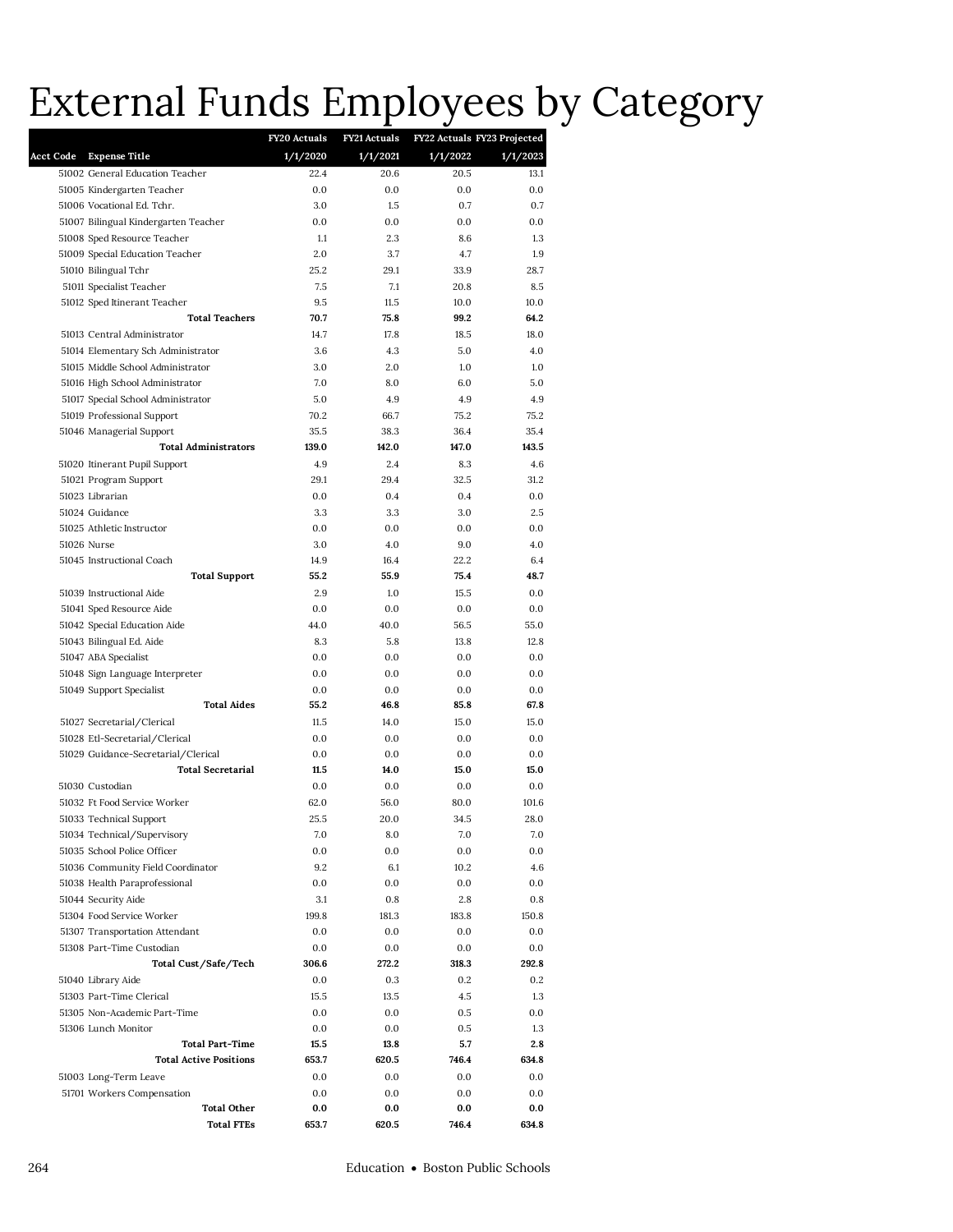# <span id="page-12-0"></span>Program 1. General School Purposes

**Brenda Cassellius,** *Superintendent,* **Organization 101000**

## **Program Description**

BPS strives to promote ongoing improvement in teaching and learning at each and every Boston Public School and in each and every classroom within these schools.

|                                                                                                            | <b>Operating Budget</b> |                                     | Actual '20                 | <b>Actual '21</b>          | Approp '22                   | Budget '23                   |
|------------------------------------------------------------------------------------------------------------|-------------------------|-------------------------------------|----------------------------|----------------------------|------------------------------|------------------------------|
|                                                                                                            |                         | Personnel Services<br>Non Personnel | 947,770,897<br>230,791,474 | 997,246,770<br>263,218,477 | 1,038,362,910<br>256,356,951 | 1,059,286,547<br>275,558,961 |
|                                                                                                            |                         | Total                               | 1,178,562,371              | 1,260,465,246              | 1,294,719,861                | 1,334,845,509                |
|                                                                                                            | Performance             |                                     |                            |                            |                              |                              |
| <b>Goal:</b><br>BPS will provide rigorous, effective, and engaging curriculum, instruction, and enrichment |                         |                                     |                            |                            |                              |                              |
|                                                                                                            |                         | <b>Performance Measures</b>         | Actual '20                 | Actual '21                 | Projected '22                | Target '23                   |
|                                                                                                            |                         | 4 year unadjusted graduation rate   | 75.4                       | 78.8                       |                              |                              |
| Goal:<br>To graduate all students from high school prepared for college and career success                 |                         |                                     |                            |                            |                              |                              |
|                                                                                                            |                         | <b>Performance Measures</b>         | Actual '20                 | <b>Actual</b> '21          | Projected '22                | Target '23                   |
|                                                                                                            |                         | Annual dropout rate % - High School | 3.9                        | 2.0                        |                              |                              |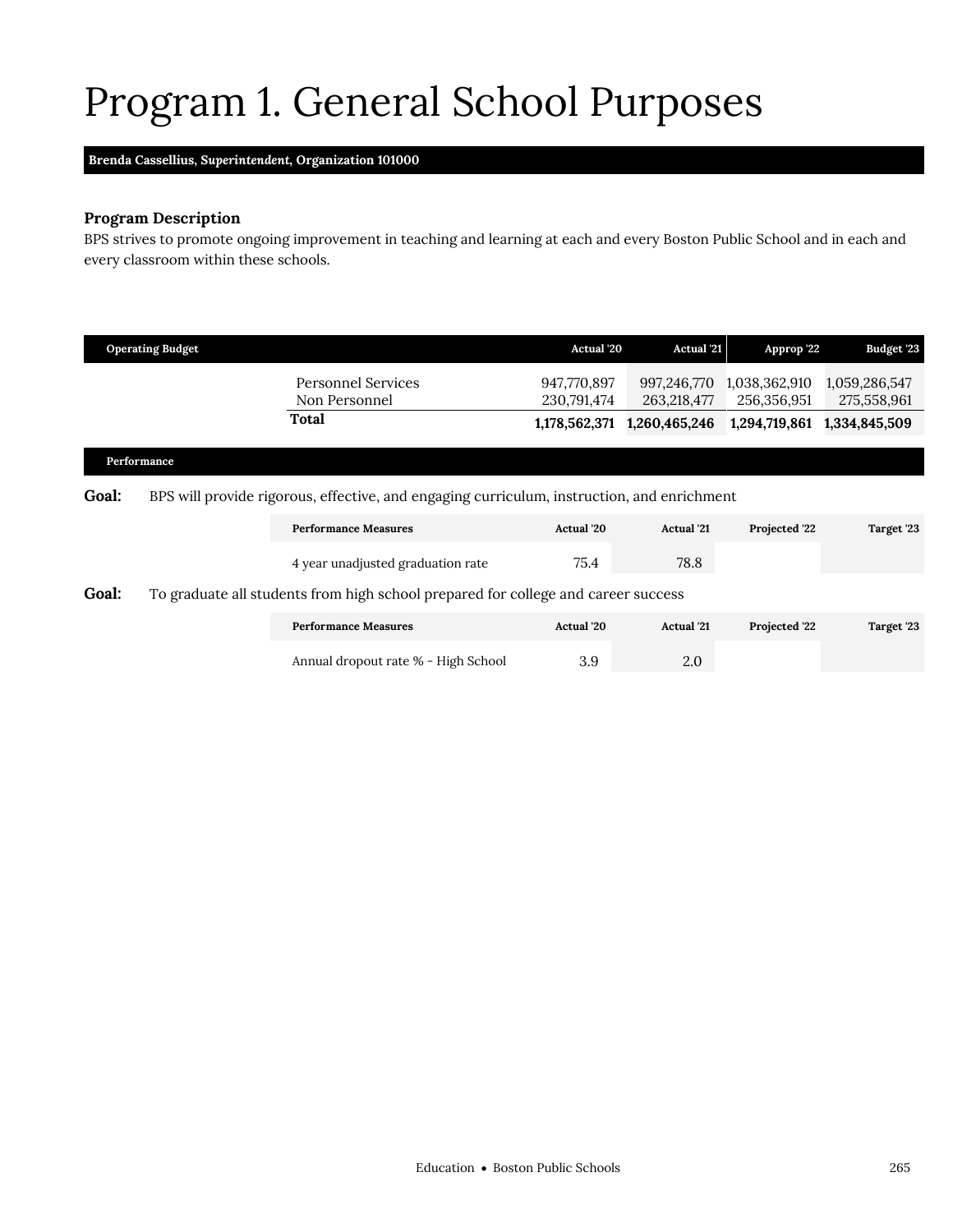## External Funds Projects

#### **Formula Grants**

#### **Project Mission**

Formula grants are funds received through federal or state programs that provide assistance for educational services for low income, minority, and special needs students. Levels of funding are established through a predetermined formula that considers the amount of legislative appropriation and the number of students eligible for the program. Federal formula grants include the Title I, Title II, and IDEA grants. MCAS support/Academic support is a state formula grant.

#### **Competitive Grants**

#### **Project Mission**

Competitive grants are funds received through open competition with other school districts and nonprofit organizations. The grant providers establish the levels of funding. The use of these funds is determined through local planning, which typically aims to advance local priorities while meeting the funding requirements.

#### **Reimbursements**

#### **Project Mission**

Reimbursement funds are resources received by the local school districts as compensation for costs incurred by certain programs. Reimbursement programs include the Department of Agriculture's School Lunch Program and Summer Food Program.

#### **Revolving Funds and Other Grants**

#### **Project Mission**

Additional resources are received through revolving funds and other grants. These include funds raised through the Boston Education Development Foundation, and the Homeless Student Initiative.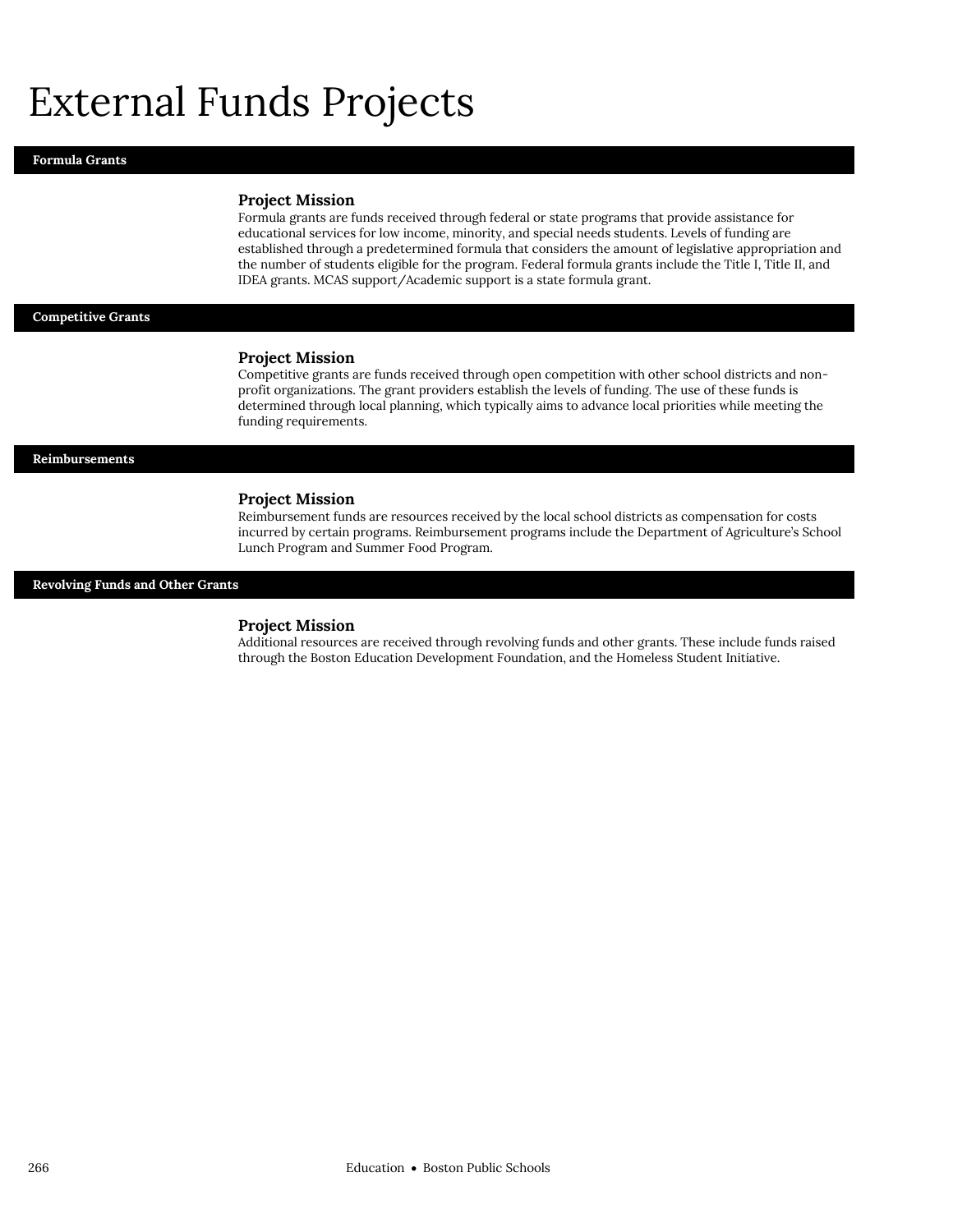# Boston Public Schools Capital Budget

## **Overview**

Boston Public Schools

Boston Public Schools is entering Year 6 of BuildBPS, the District's 10-year educational and facilities master plan. BuildBPS will transform the way the District and the City plan, build, and renovate school facilities. Boston is on track for its planned \$1 billion investment in schools over 10 years, with \$730 million coming from City borrowing.

## **FY23 Major Initiatives**

- Construction will be completed for the new \$137 million Boston Arts Academy building, funded in partnership with the Massachusetts School Building Authority (MSBA).
- Construction will continue on the new \$193 million Josiah Quincy Upper School in Chinatown, funded in partnership with the MSBA.
- Construction will begin for the new \$92 million Carter School, funded in partnership with the MSBA.
- Construction will begin for the Horace Mann School relocation.
- Design will continue for the Irving School Reconfiguration.
- The City is investing \$3 million for an Elementary School and Grades 7-12 Programming and Siting Study.
- The City will begin envelope repairs at the Bradley School, Mather School, and EMK Academy and electrical upgrades at the Dever and McCormack Schools.

| <b>Capital Budget Expenditures</b> | Total Actual '20 Total Actual '21 |            | <b>Estimated '22</b> | <b>Total Projected</b><br>23 |
|------------------------------------|-----------------------------------|------------|----------------------|------------------------------|
| <b>Total Department</b>            | 60.783.171                        | 71.589.256 | 170.082.778          | 144,170,922                  |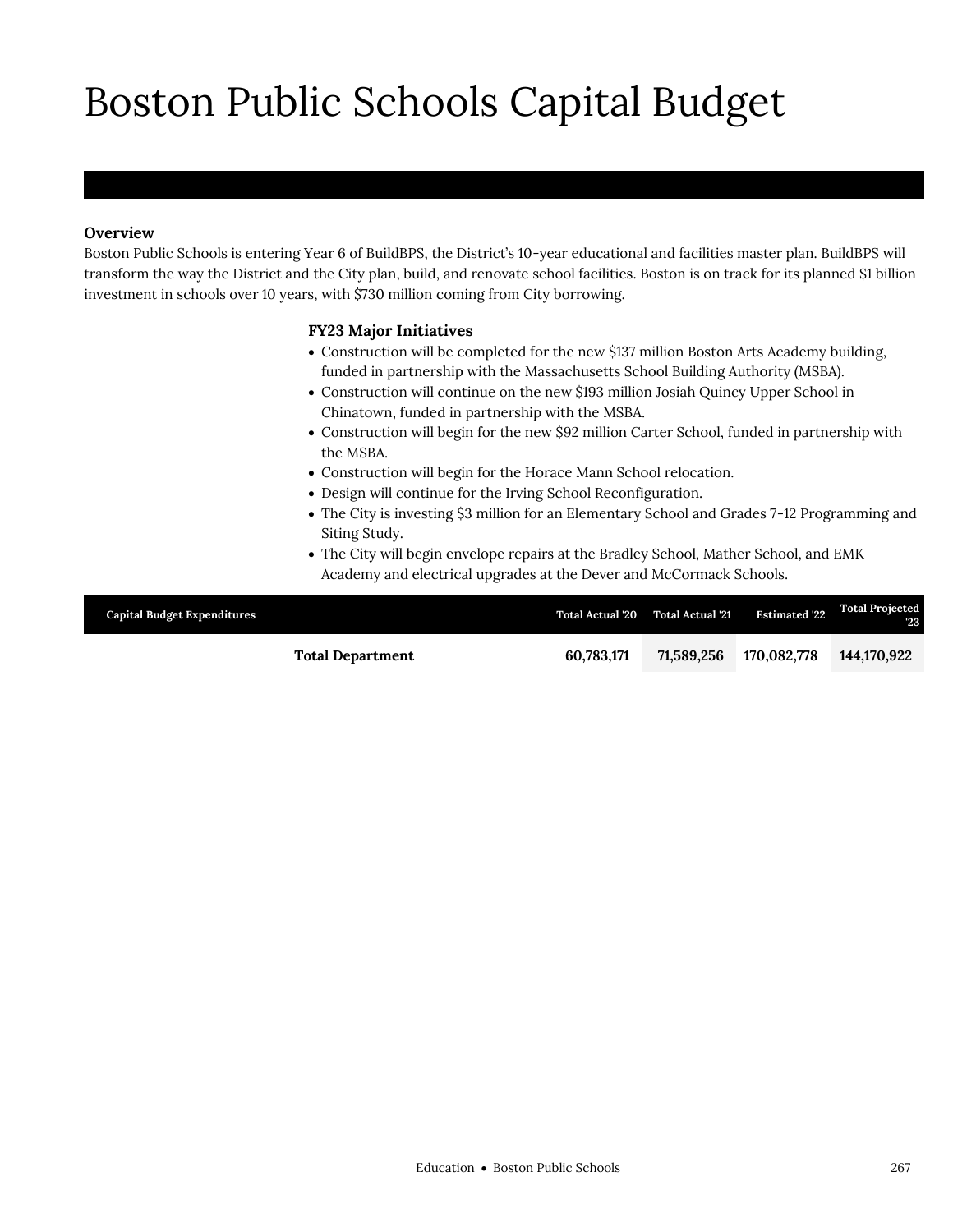## **21ST CENTURY INTERIOR IMPROVEMENTS**

#### **Project Mission**

Improve interior spaces at various schools to promote a 21st century learning experience, including lighting, security, classroom technology, and wayfinding.

**Managing Department,** Boston Public Schools **Status,** To Be Scheduled

**Location,** Citywide **Operating Impact,** No

### **Authorizations**

|                                          |           |              |              | Non Capital |           |
|------------------------------------------|-----------|--------------|--------------|-------------|-----------|
| Source                                   | Existing  | <b>FY23</b>  | Future       | Fund        | Total     |
| City Capital                             | 1,000,000 | 0            | O            | 0           | 1,000,000 |
| Grants/Other                             |           | 0            | 0            | O           | O         |
| Total                                    | 1,000,000 | 0            | $\mathbf{0}$ | 0           | 1,000,000 |
| <b>Expenditures (Actual and Planned)</b> |           |              |              |             |           |
|                                          | Thru      |              |              |             |           |
| Source                                   | 6/30/21   | <b>FY22</b>  | <b>FY23</b>  | FY24-27     | Total     |
| City Capital                             |           | 0            | 1,000,000    | 0           | 1,000,000 |
| Grants/Other                             | 0         | 0            | O            | O           | O         |
| Total                                    | $\Omega$  | $\mathbf{0}$ | 1,000,000    | 0           | 1,000,000 |
|                                          |           |              |              |             |           |

## **ACCESSIBILITY IMPROVEMENTS**

#### **Project Mission**

Upgrade facilities at various schools to increase building accessibility, including improvements to ramps, doors, and elevators.

**Managing Department,** Public Facilities Department **Status,** To Be Scheduled **Location,** Citywide **Operating Impact,** No

| <b>Authorizations</b> |                                          |           |                |             |             |           |
|-----------------------|------------------------------------------|-----------|----------------|-------------|-------------|-----------|
|                       |                                          |           |                |             | Non Capital |           |
|                       | Source                                   | Existing  | <b>FY23</b>    | Future      | Fund        | Total     |
|                       | City Capital                             | 1,000,000 | 0              |             | 0           | 1,000,000 |
|                       | Grants/Other                             |           | 0              |             |             | $\theta$  |
|                       | Total                                    | 1,000,000 | $\overline{0}$ | $\Omega$    | 0           | 1,000,000 |
|                       | <b>Expenditures (Actual and Planned)</b> |           |                |             |             |           |
|                       |                                          | Thru      |                |             |             |           |
|                       | Source                                   | 6/30/21   | <b>FY22</b>    | <b>FY23</b> | FY24-27     | Total     |
|                       | City Capital                             |           | 0              | 500,000     | 500,000     | 1,000,000 |
|                       | Grants/Other                             | O         | 0              |             |             | $\Omega$  |
|                       | Total                                    | 0         | $\Omega$       | 500.000     | 500.000     | 1,000,000 |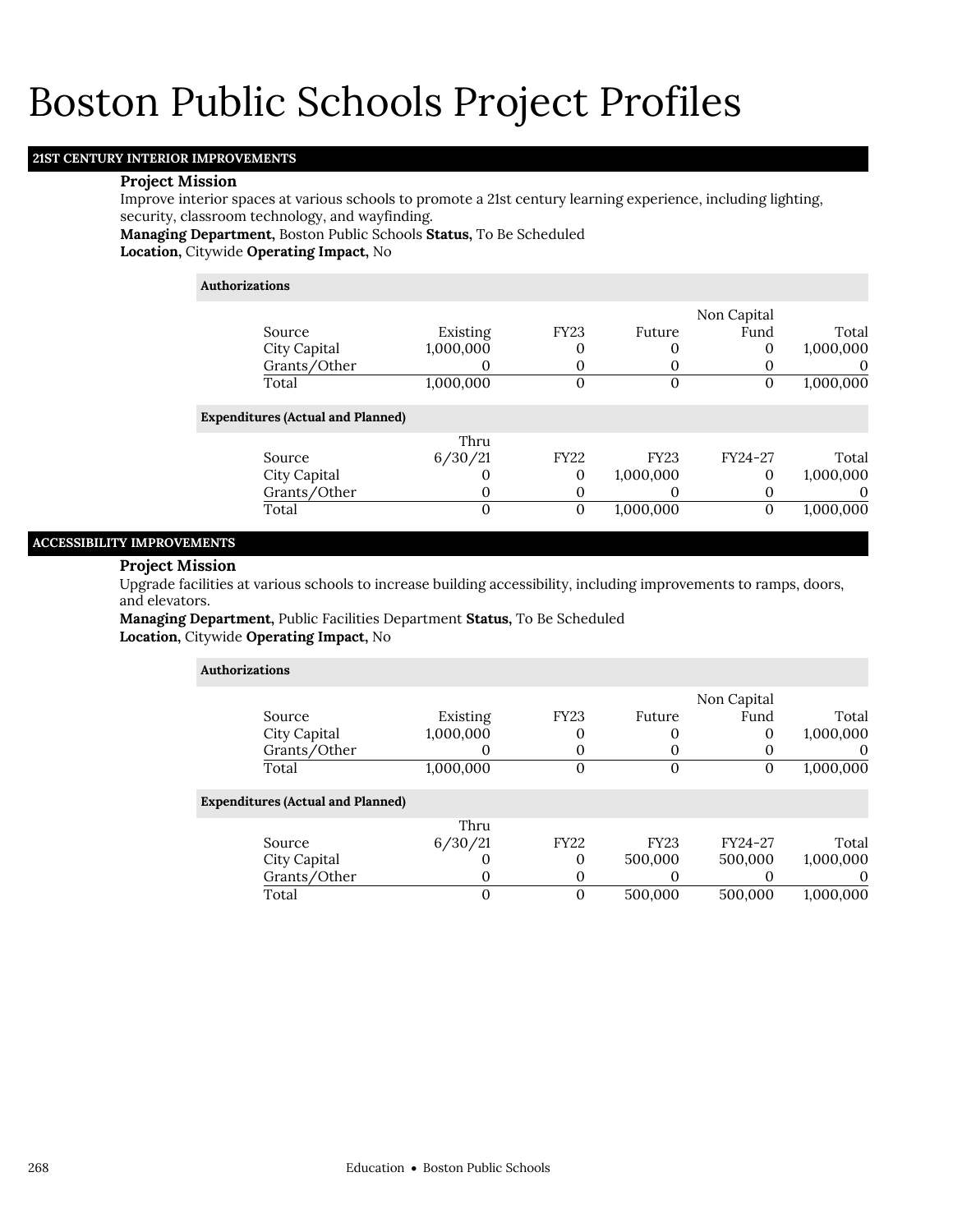## **ACCREDITATION IMPROVEMENTS AT VARIOUS SCHOOLS**

#### **Project Mission**

Renovate or make building improvements necessary to meet or maintain school building accreditation standards. **Managing Department,** Boston Public Schools **Status,** Annual Program **Location,** Various neighborhoods **Operating Impact,** No

**Authorizations**

|                                          |           |             |             | Non Capital |           |
|------------------------------------------|-----------|-------------|-------------|-------------|-----------|
| Source                                   | Existing  | <b>FY23</b> | Future      | Fund        | Total     |
| City Capital                             | 3,000,000 | 0           | 1,000,000   | 0           | 4,000,000 |
| Grants/Other                             |           | 0           | O           | 0           | $\Omega$  |
| Total                                    | 3,000,000 | $\mathbf 0$ | 1,000,000   | 0           | 4,000,000 |
| <b>Expenditures (Actual and Planned)</b> |           |             |             |             |           |
|                                          | Thru      |             |             |             |           |
| Source                                   | 6/30/21   | <b>FY22</b> | <b>FY23</b> | FY24-27     | Total     |
| City Capital                             | 409,750   | 500,000     | 500,000     | 2,590,250   | 4,000,000 |
| Grants/Other                             |           |             |             |             | 0         |
| Total                                    | 409.750   | 500,000     | 500,000     | 2,590,250   | 4,000,000 |
|                                          |           |             |             |             |           |

### **ADAMS SCHOOL ROOF AND MASONRY**

#### **Project Mission**

Replace roof and repair parapet masonry.

**Managing Department,** Public Facilities Department **Status,** In Construction **Location,** East Boston **Operating Impact,** No

| <b>Authorizations</b>                    |           |                |             |             |           |
|------------------------------------------|-----------|----------------|-------------|-------------|-----------|
|                                          |           |                |             | Non Capital |           |
| Source                                   | Existing  | <b>FY23</b>    | Future      | Fund        | Total     |
| City Capital                             | 1,090,051 | 0              |             | 0           | 1,090,051 |
| Grants/Other                             |           | 0              |             | 0           |           |
| Total                                    | 1,090,051 | $\overline{0}$ | $\Omega$    | 0           | 1,090,051 |
| <b>Expenditures (Actual and Planned)</b> |           |                |             |             |           |
|                                          | Thru      |                |             |             |           |
| Source                                   | 6/30/21   | <b>FY22</b>    | <b>FY23</b> | FY24-27     | Total     |
| City Capital                             | 47,665    | 400,000        | 642,386     | 0           | 1,090,051 |
| Grants/Other                             |           | 0              |             | 0           | O         |
| Total                                    | 47,665    | 400.000        | 642.386     |             | 1,090,051 |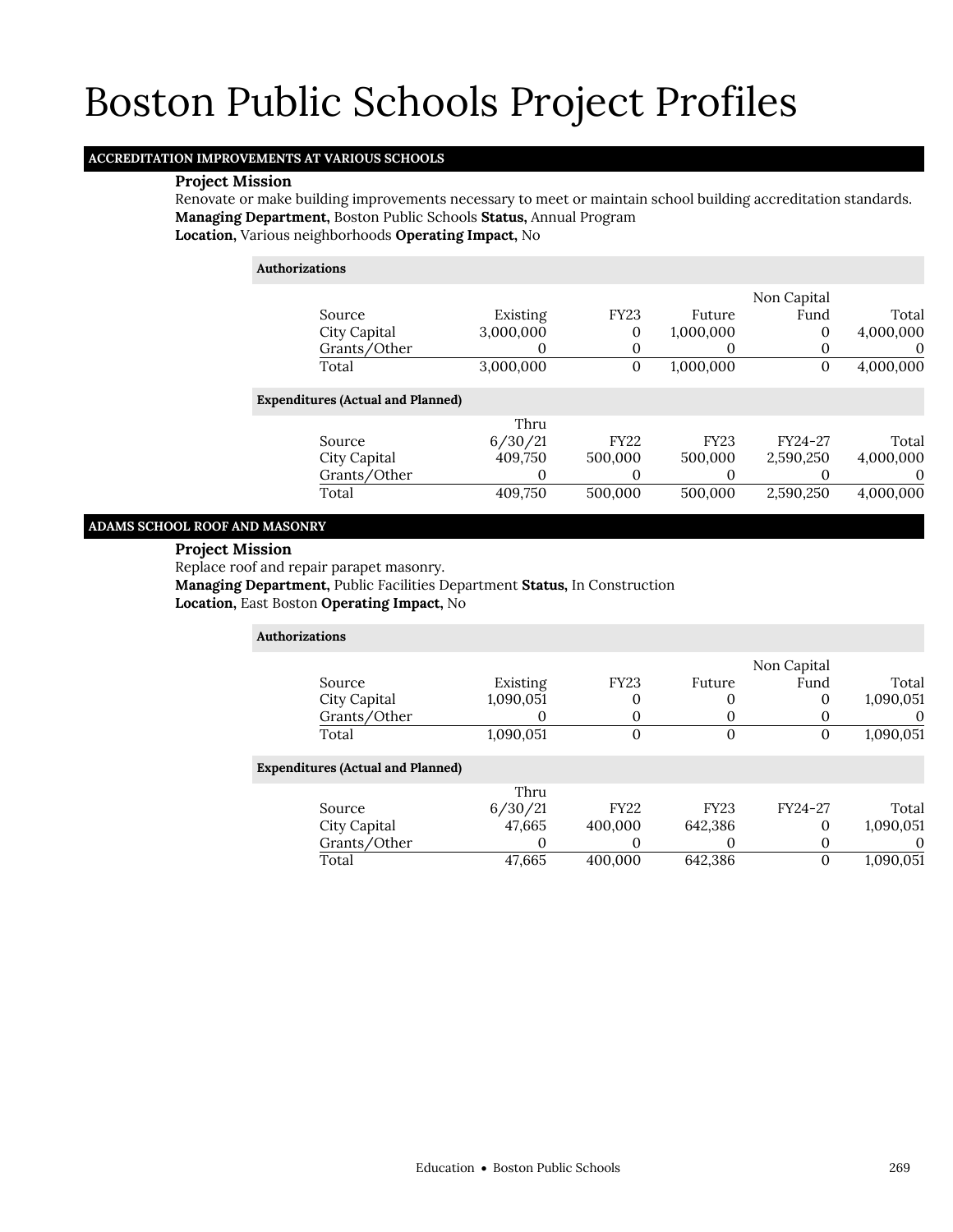## **ALLSTON ELEMENTARY SCHOOL STUDY**

### **Project Mission**

Develop a building program for the design and construction of a new K-6 school to be located on the site of the Jackson Mann School.

**Managing Department,** Public Facilities Department **Status,** New Project **Location,** Allston/Brighton **Operating Impact,** No

#### **Authorizations**

|                                          |          |              |                   | Non Capital |          |
|------------------------------------------|----------|--------------|-------------------|-------------|----------|
| Source                                   | Existing | <b>FY23</b>  | Future            | Fund        | Total    |
| City Capital                             | 0        | 150,000      | O                 | 0           | 150,000  |
| Grants/Other                             | $\Omega$ | O            |                   |             | $\Omega$ |
| Total                                    | 0        | 150,000      | 0                 | 0           | 150,000  |
| <b>Expenditures (Actual and Planned)</b> |          |              |                   |             |          |
|                                          | Thru     |              |                   |             |          |
| Source                                   | 6/30/21  | <b>FY22</b>  | <b>FY23</b>       | FY24-27     | Total    |
| City Capital                             |          | 0            | 75,000            | 75,000      | 150,000  |
| Grants/Other                             | $\Omega$ | 0            | $\mathbf{\Omega}$ |             |          |
| Total                                    | $\Omega$ | $\mathbf{0}$ | 75,000            | 75,000      | 150,000  |
|                                          |          |              |                   |             |          |

### **ARP 2019: ROOFS AND BOILERS AT 3 SCHOOLS**

#### **Project Mission**

Replace boiler at the Lyon School and roofs at the McKinley K-12 and Curley K-8 Schools, in conjunction with the MSBA Accelerated Repair Program.

**Managing Department,** Public Facilities Department **Status,** In Construction **Location,** Various neighborhoods **Operating Impact,** No

| <b>Authorizations</b>                    |           |             |             |             |           |
|------------------------------------------|-----------|-------------|-------------|-------------|-----------|
|                                          |           |             |             | Non Capital |           |
| Source                                   | Existing  | <b>FY23</b> | Future      | Fund        | Total     |
| City Capital                             | 3,527,867 | 0           | 0           | 0           | 3,527,867 |
| Grants/Other                             | 3,922,740 | 0           | 0           | 0           | 3,922,740 |
| Total                                    | 7,450,607 | $\mathbf 0$ | $\Omega$    | 0           | 7,450,607 |
| <b>Expenditures (Actual and Planned)</b> |           |             |             |             |           |
|                                          | Thru      |             |             |             |           |
| Source                                   | 6/30/21   | <b>FY22</b> | <b>FY23</b> | FY24-27     | Total     |
| City Capital                             | 354,066   | 1,973,801   | 1,200,000   | $\Omega$    | 3,527,867 |
| Grants/Other                             | 237,276   | 1,685,464   | 2,000,000   | 0           | 3,922,740 |
| Total                                    | 591.342   | 3,659,265   | 3,200,000   | $\Omega$    | 7,450,607 |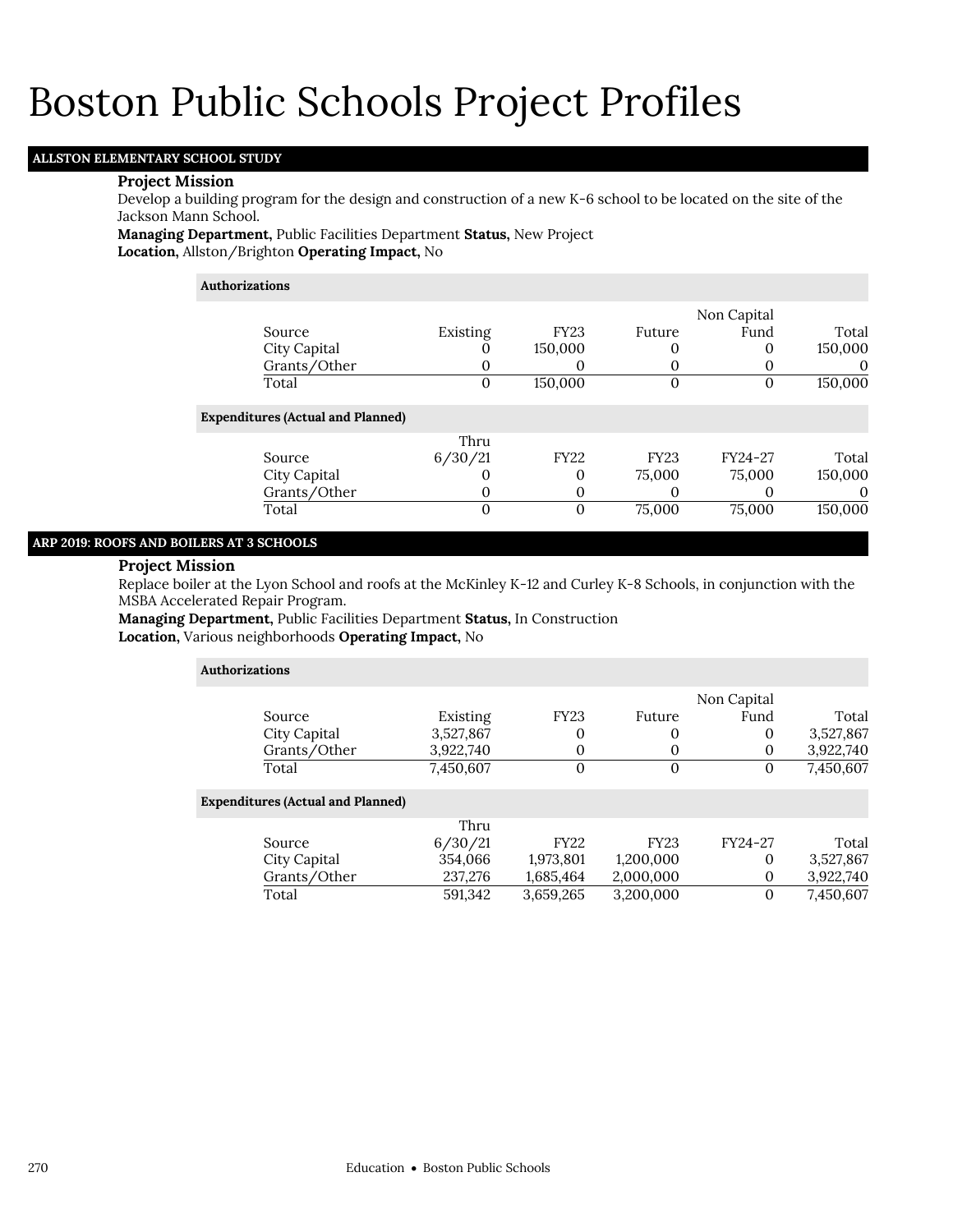## **ARP 2021 AT 4 SCHOOLS**

### **Project Mission**

Replace windows and doors at Boston Day and Evening Academy and the Hernandez School. Replace boiler at the Russell School and Henderson Upper School.

**Managing Department,** Public Facilities Department **Status,** To Be Scheduled **Location,** Various neighborhoods **Operating Impact,** No

#### **Authorizations**

|                                          |           |                |             | Non Capital |           |
|------------------------------------------|-----------|----------------|-------------|-------------|-----------|
| Source                                   | Existing  | <b>FY23</b>    | Future      | Fund        | Total     |
| City Capital                             | 840,000   | 0              | 0           | 0           | 840,000   |
| Grants/Other                             | 360,000   | 0              | $\Omega$    |             | 360,000   |
| Total                                    | 1,200,000 | $\overline{0}$ | $\Omega$    | 0           | 1,200,000 |
| <b>Expenditures (Actual and Planned)</b> |           |                |             |             |           |
|                                          | Thru      |                |             |             |           |
| Source                                   | 6/30/21   | <b>FY22</b>    | <b>FY23</b> | FY24-27     | Total     |
| City Capital                             | 0         | 0              | 250,000     | 590,000     | 840,000   |
| Grants/Other                             | 0         | 0              | 100,000     | 260,000     | 360,000   |
| Total                                    | $\Omega$  | $\mathbf{0}$   | 350,000     | 850,000     | 1,200,000 |
|                                          |           |                |             |             |           |

## **ART ROOM UPGRADES AT VARIOUS SCHOOLS**

## **Project Mission**

Upgrade art rooms at various schools across the district.

**Managing Department,** Boston Public Schools **Status,** New Project

**Location,** Various neighborhoods **Operating Impact,** No

| <b>Authorizations</b>                    |          |             |             |             |          |
|------------------------------------------|----------|-------------|-------------|-------------|----------|
|                                          |          |             |             | Non Capital |          |
| Source                                   | Existing | <b>FY23</b> | Future      | Fund        | Total    |
| City Capital                             |          | 500,000     |             |             | 500,000  |
| Grants/Other                             |          |             |             |             |          |
| Total                                    | $\Omega$ | 500,000     | 0           | 0           | 500,000  |
| <b>Expenditures (Actual and Planned)</b> |          |             |             |             |          |
|                                          | Thru     |             |             |             |          |
| Source                                   | 6/30/21  | <b>FY22</b> | <b>FY23</b> | FY24-27     | Total    |
| City Capital                             |          | 0           | 150,000     | 350,000     | 500,000  |
| Grants/Other                             | O        | 0           | $\Omega$    |             | $\theta$ |
| Total                                    | 0        | 0           | 150,000     | 350,000     | 500,000  |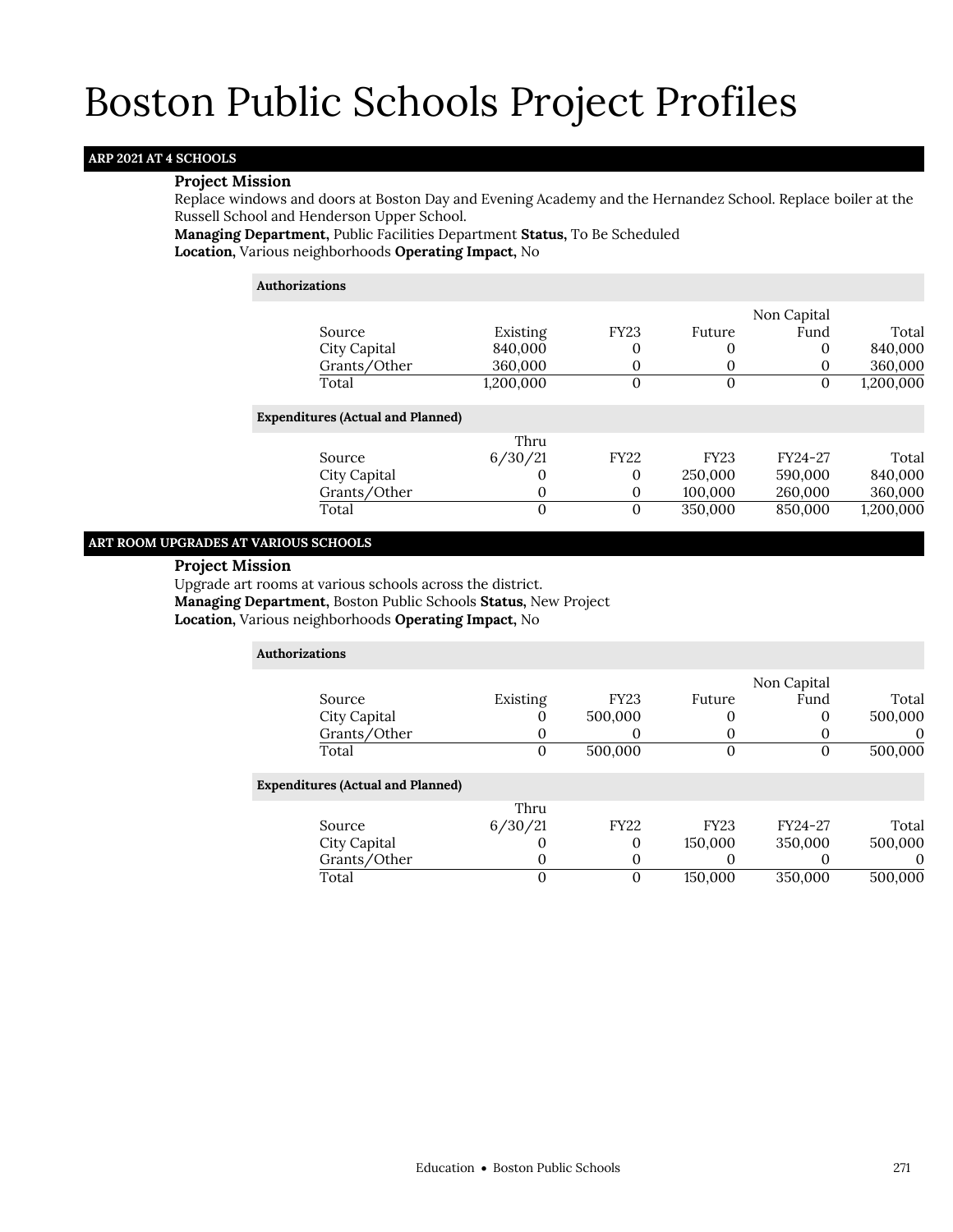## **AUDITORIUM IMPROVEMENTS**

#### **Project Mission**

Repair and upgrade auditorium facilities at various schools, including lighting, seating, and sound equipment. **Managing Department,** Boston Public Schools **Status,** To Be Scheduled **Location,** Citywide **Operating Impact,** No

| <b>Authorizations</b>                    |          |             |             |             |           |
|------------------------------------------|----------|-------------|-------------|-------------|-----------|
|                                          |          |             |             | Non Capital |           |
| Source                                   | Existing | <b>FY23</b> | Future      | Fund        | Total     |
| City Capital                             | 250,000  | 1,750,000   |             | 0           | 2,000,000 |
| Grants/Other                             | 0        | O           |             | 0           | O         |
| Total                                    | 250,000  | 1,750,000   | 0           | 0           | 2,000,000 |
| <b>Expenditures (Actual and Planned)</b> |          |             |             |             |           |
|                                          | Thru     |             |             |             |           |
| Source                                   | 6/30/21  | <b>FY22</b> | <b>FY23</b> | FY24-27     | Total     |
| City Capital                             | O        | 0           | 1,000,000   | 1,000,000   | 2,000,000 |
| Grants/Other                             | 0        | O           |             | 0           | 0         |
| Total                                    | 0        | $\Omega$    | 1,000,000   | 1,000,000   | 2,000,000 |

## **BATES SCHOOL BOILERS**

### **Project Mission**

Replace the boilers at Bates Elementary.

**Managing Department,** Public Facilities Department **Status,** New Project

**Location,** Roslindale **Operating Impact,** No

| <b>Authorizations</b>                    |          |             |              |             |           |
|------------------------------------------|----------|-------------|--------------|-------------|-----------|
|                                          |          |             |              | Non Capital |           |
| Source                                   | Existing | <b>FY23</b> | Future       | Fund        | Total     |
| City Capital                             | υ        | 1,000,000   | 0            | 0           | 1,000,000 |
| Grants/Other                             |          |             | O            | 0           | $\theta$  |
| Total                                    | 0        | 1,000,000   | $\mathbf{0}$ | O           | 1,000,000 |
|                                          |          |             |              |             |           |
| <b>Expenditures (Actual and Planned)</b> |          |             |              |             |           |
|                                          | Thru     |             |              |             |           |
| Source                                   | 6/30/21  | <b>FY22</b> | <b>FY23</b>  | FY24-27     | Total     |
| City Capital                             | 0        | $\Omega$    | 500,000      | 500,000     | 1,000,000 |
| Grants/Other                             | U        | $\Omega$    | 0            |             | $\Omega$  |
| Total                                    |          | 0           | 500,000      | 500,000     | 1,000,000 |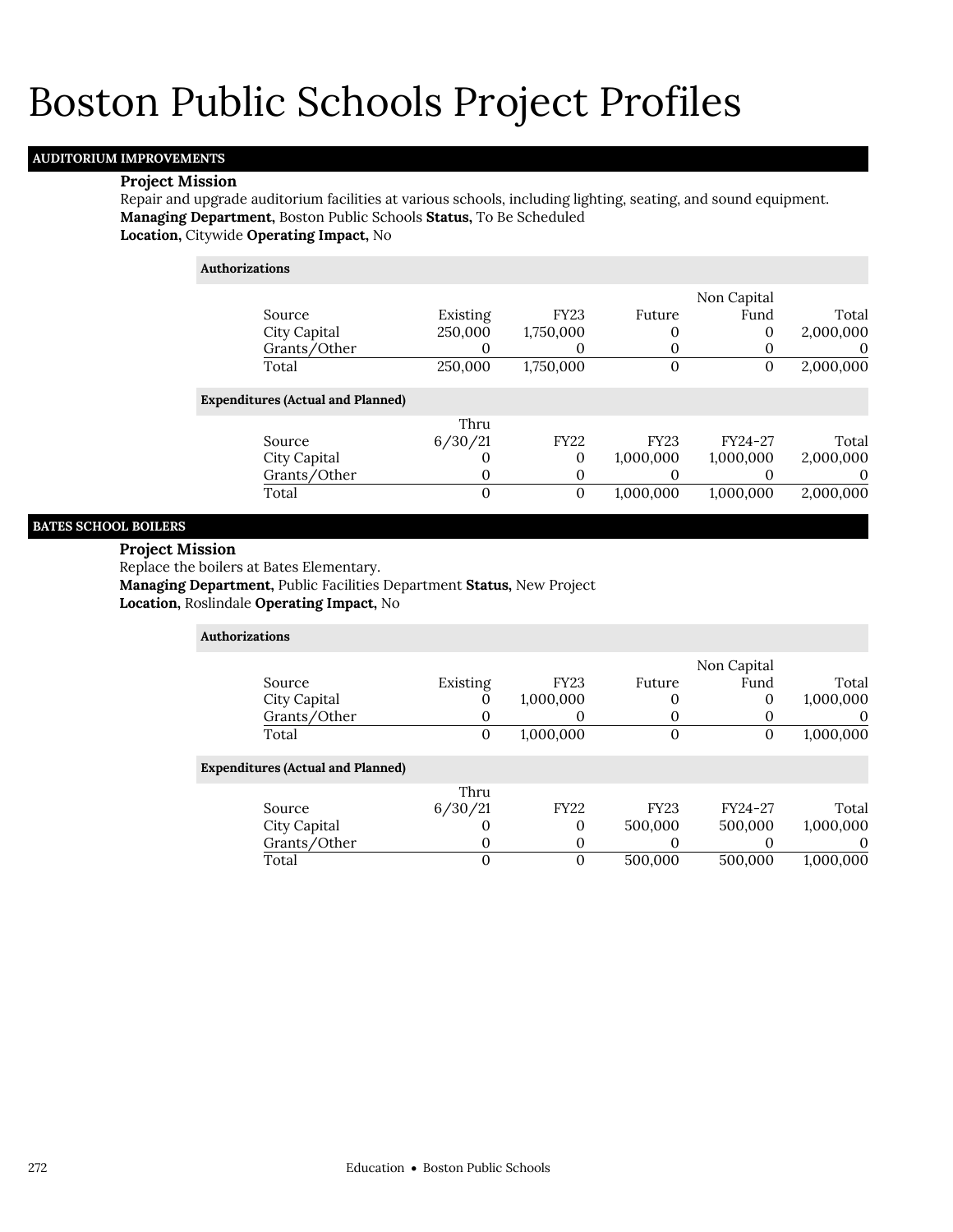## **BATHROOM RENOVATIONS AT VARIOUS SCHOOLS**

### **Project Mission**

Upgrade bathrooms at various schools, including fixtures, flooring, partitions, lighting, and paint. **Managing Department,** Boston Public Schools **Status,** In Construction **Location,** Various neighborhoods **Operating Impact,** No

### **Authorizations**

| Source<br>City Capital<br>Grants/Other<br>Total | Existing<br>6,000,000<br>6,000,000 | <b>FY23</b><br>2,000,000<br>2,000,000 | Future<br>2,000,000<br>O<br>2,000,000 | Non Capital<br>Fund<br>0<br>0<br>0 | Total<br>10,000,000<br>$\Omega$<br>10,000,000 |
|-------------------------------------------------|------------------------------------|---------------------------------------|---------------------------------------|------------------------------------|-----------------------------------------------|
| <b>Expenditures (Actual and Planned)</b>        |                                    |                                       |                                       |                                    |                                               |
|                                                 | Thru                               |                                       |                                       |                                    |                                               |
| Source                                          | 6/30/21                            | <b>FY22</b>                           | <b>FY23</b>                           | FY24-27                            | Total                                         |
| City Capital                                    | 1,393,021                          | 1,606,979                             | 3,000,000                             | 4,000,000                          | 10,000,000                                    |
| Grants/Other                                    |                                    | 0                                     |                                       |                                    | $\Omega$                                      |
| Total                                           | 1,393,021                          | 1,606,979                             | 3,000,000                             | 4,000,000                          | 10,000,000                                    |

#### **BLACKSTONE SCHOOL INTERIOR RENOVATIONS**

## **Project Mission**

Refurbish building interior to include classroom enclosures, security measures, fire sprinklers, and related HVAC and fire alarm work in alignment with enclosure activities.

**Managing Department,** Public Facilities Department **Status,** To Be Scheduled **Location,** South End **Operating Impact,** No

| <b>Authorizations</b>                    |          |              |             |             |           |
|------------------------------------------|----------|--------------|-------------|-------------|-----------|
|                                          |          |              |             | Non Capital |           |
| Source                                   | Existing | <b>FY23</b>  | Future      | Fund        | Total     |
| City Capital                             | 600,000  | 0            | 4,400,000   | O           | 5,000,000 |
| Grants/Other                             |          | O            | $\theta$    | O           | $\theta$  |
| Total                                    | 600,000  | $\mathbf{0}$ | 4,400,000   | 0           | 5,000,000 |
| <b>Expenditures (Actual and Planned)</b> |          |              |             |             |           |
|                                          | Thru     |              |             |             |           |
| Source                                   | 6/30/21  | <b>FY22</b>  | <b>FY23</b> | FY24-27     | Total     |
| City Capital                             |          | 0            | $\Omega$    | 5,000,000   | 5,000,000 |
| Grants/Other                             |          | O            | $\Omega$    |             | $\Omega$  |
| Total                                    | 0        | 0            | $\Omega$    | 5,000,000   | 5,000,000 |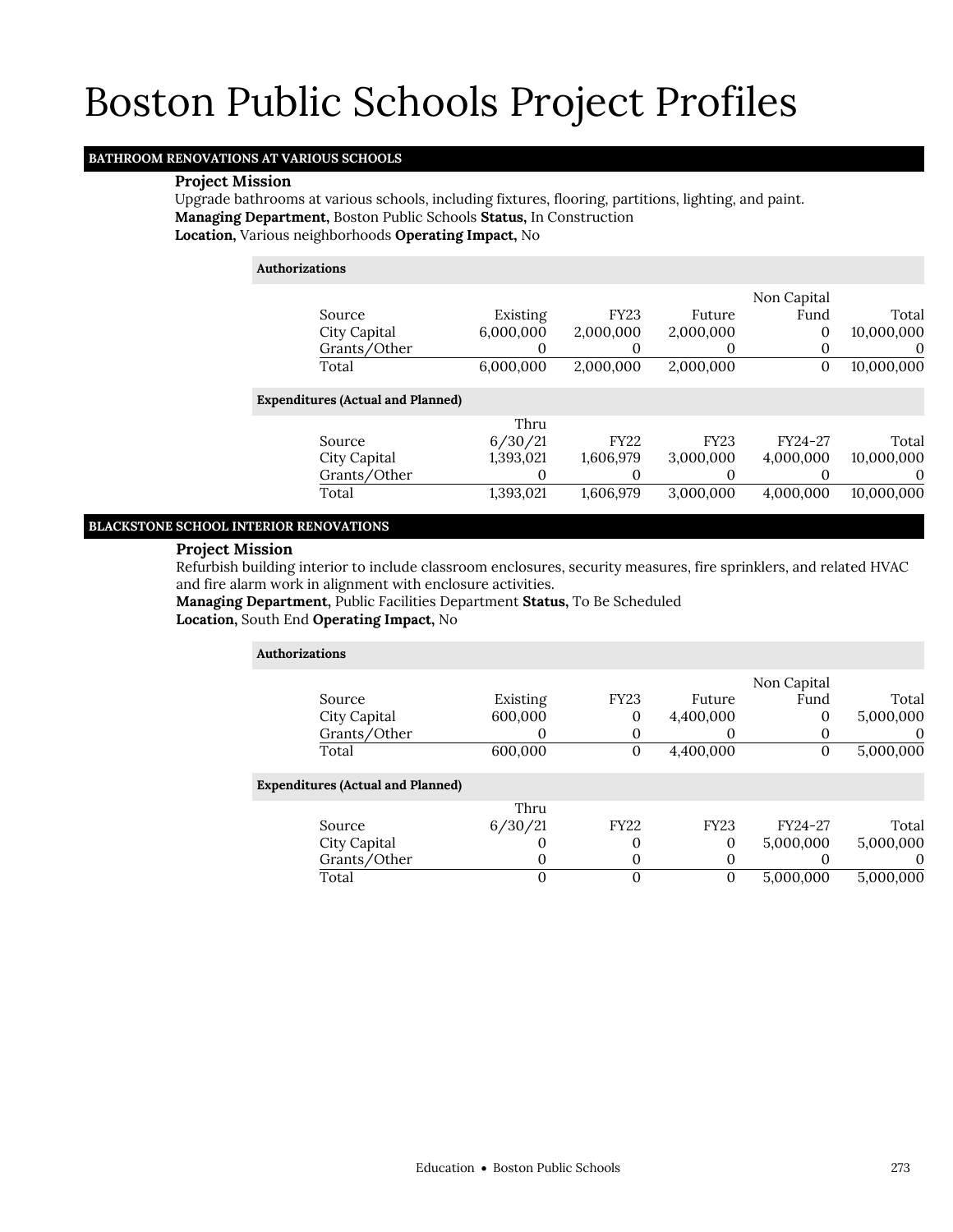## **BOSTON ARTS ACADEMY**

#### **Project Mission**

Design and construct a new facility that supports the requirements of the Boston Arts Academy. The MSBA will partner with the City in the development and funding of this new school.

**Managing Department,** Public Facilities Department **Status,** In Construction **Location,** Fenway/Kenmore **Operating Impact,** No

| <b>Authorizations</b> |                                          |             |              |             |             |             |
|-----------------------|------------------------------------------|-------------|--------------|-------------|-------------|-------------|
|                       |                                          |             |              |             | Non Capital |             |
|                       | Source                                   | Existing    | <b>FY23</b>  | Future      | Fund        | Total       |
|                       | City Capital                             | 88,480,296  | 0            | 0           | 0           | 88,480,296  |
|                       | Grants/Other                             | 48,890,620  | 0            | 0           | $\Omega$    | 48,890,620  |
|                       | Total                                    | 137,370,916 | $\mathbf{0}$ | 0           | $\bf{0}$    | 137,370,916 |
|                       | <b>Expenditures (Actual and Planned)</b> |             |              |             |             |             |
|                       |                                          | Thru        |              |             |             |             |
|                       | Source                                   | 6/30/21     | <b>FY22</b>  | <b>FY23</b> | FY24-27     | Total       |
|                       | City Capital                             | 49,842,667  | 27,637,629   | 11,000,000  | 0           | 88,480,296  |
|                       | Grants/Other                             | 21,771,926  | 19,618,694   | 7,500,000   | 0           | 48,890,620  |
|                       | Total                                    | 71.614.593  | 47,256,323   | 18,500,000  | $\Omega$    | 137,370,916 |

#### **BRADLEY SCHOOL ENVELOPE**

#### **Project Mission**

Repair masonry, windows, and doors.

**Managing Department,** Public Facilities Department **Status,** In Design

**Location,** East Boston **Operating Impact,** No

| Authorizations                           |           |             |             |             |           |
|------------------------------------------|-----------|-------------|-------------|-------------|-----------|
|                                          |           |             |             | Non Capital |           |
| Source                                   | Existing  | <b>FY23</b> | Future      | Fund        | Total     |
| City Capital                             | 1,663,839 | 0           |             | 0           | 1,663,839 |
| Grants/Other                             |           | $\Omega$    |             |             | $\theta$  |
| Total                                    | 1,663,839 | $\mathbf 0$ | $\Omega$    | 0           | 1,663,839 |
| <b>Expenditures (Actual and Planned)</b> |           |             |             |             |           |
|                                          | Thru      |             |             |             |           |
| Source                                   | 6/30/21   | <b>FY22</b> | <b>FY23</b> | FY24-27     | Total     |
| City Capital                             |           | 0           | 110,000     | 1,553,839   | 1,663,839 |
| Grants/Other                             | O         | 0           |             |             | 0         |
| Total                                    | 0         | $\Omega$    | 110,000     | 1,553,839   | 1,663,839 |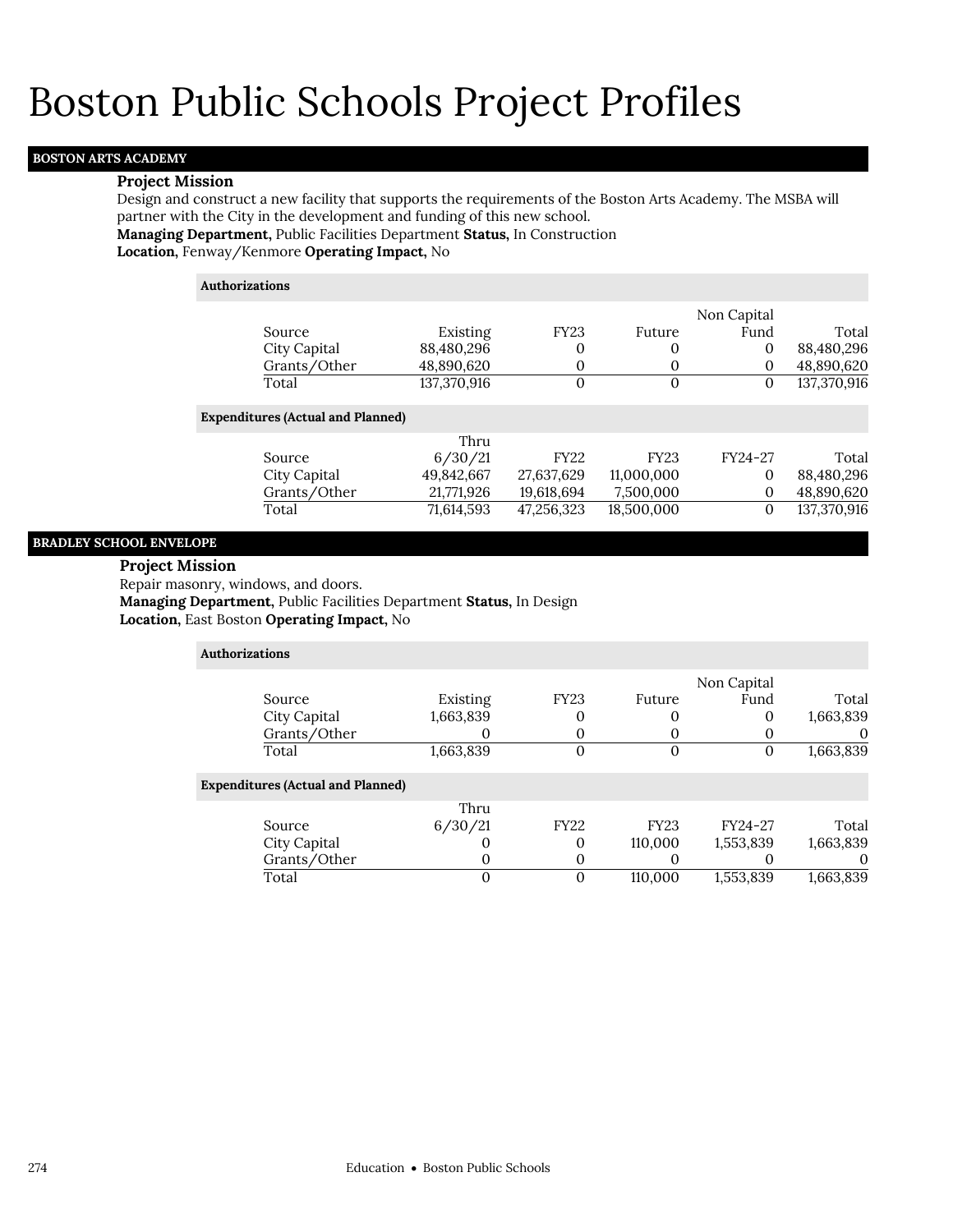## **BRIGHTON HIGH SCHOOL LOCKER ROOMS**

### **Project Mission**

#### Renovate locker rooms.

**Managing Department,** Public Facilities Department **Status,** In Design **Location,** Allston/Brighton **Operating Impact,** No

### **Authorizations**

|                                          |           |             |             | Non Capital |           |
|------------------------------------------|-----------|-------------|-------------|-------------|-----------|
| Source                                   | Existing  | <b>FY23</b> | Future      | Fund        | Total     |
| City Capital                             | 2,800,000 |             |             | 0           | 2,800,000 |
| Grants/Other                             |           |             |             |             | $\Omega$  |
| Total                                    | 2,800,000 | 0           |             |             | 2,800,000 |
| <b>Expenditures (Actual and Planned)</b> |           |             |             |             |           |
|                                          | Thru      |             |             |             |           |
| Source                                   | 6/30/21   | <b>FY22</b> | <b>FY23</b> | FY24-27     | Total     |
| City Capital                             | 151,827   | 548,173     | 2,100,000   | 0           | 2,800,000 |
| Grants/Other                             |           |             |             |             | $\theta$  |
| Total                                    | 151,827   | 548,173     | 2,100,000   | 0           | 2,800,000 |
|                                          |           |             |             |             |           |

## **BUILDBPS BUILDING REPROGRAMMING**

## **Project Mission**

Upgrade building facilities to facilitate grade reconfigurations at various schools, in line with the goals of BuildBPS. **Managing Department,** Boston Public Schools **Status,** To Be Scheduled **Location,** Citywide **Operating Impact,** No

| <b>Authorizations</b> |                                          |           |             |             |             |            |
|-----------------------|------------------------------------------|-----------|-------------|-------------|-------------|------------|
|                       |                                          |           |             |             | Non Capital |            |
| Source                |                                          | Existing  | <b>FY23</b> | Future      | Fund        | Total      |
|                       | City Capital                             | 3,100,000 | 8,450,000   | 0           | 0           | 11,550,000 |
|                       | Grants/Other                             | O         | O           | $\Omega$    | O           | $\theta$   |
| Total                 |                                          | 3,100,000 | 8,450,000   | $\mathbf 0$ | 0           | 11,550,000 |
|                       | <b>Expenditures (Actual and Planned)</b> |           |             |             |             |            |
|                       |                                          | Thru      |             |             |             |            |
| Source                |                                          | 6/30/21   | <b>FY22</b> | <b>FY23</b> | FY24-27     | Total      |
|                       | City Capital                             | O         | 350,000     | 1,200,000   | 10,000,000  | 11,550,000 |
|                       | Grants/Other                             | 0         | 0           |             | 0           | $\Omega$   |
| Total                 |                                          | 0         | 350,000     | 1.200.000   | 10,000,000  | 11,550,000 |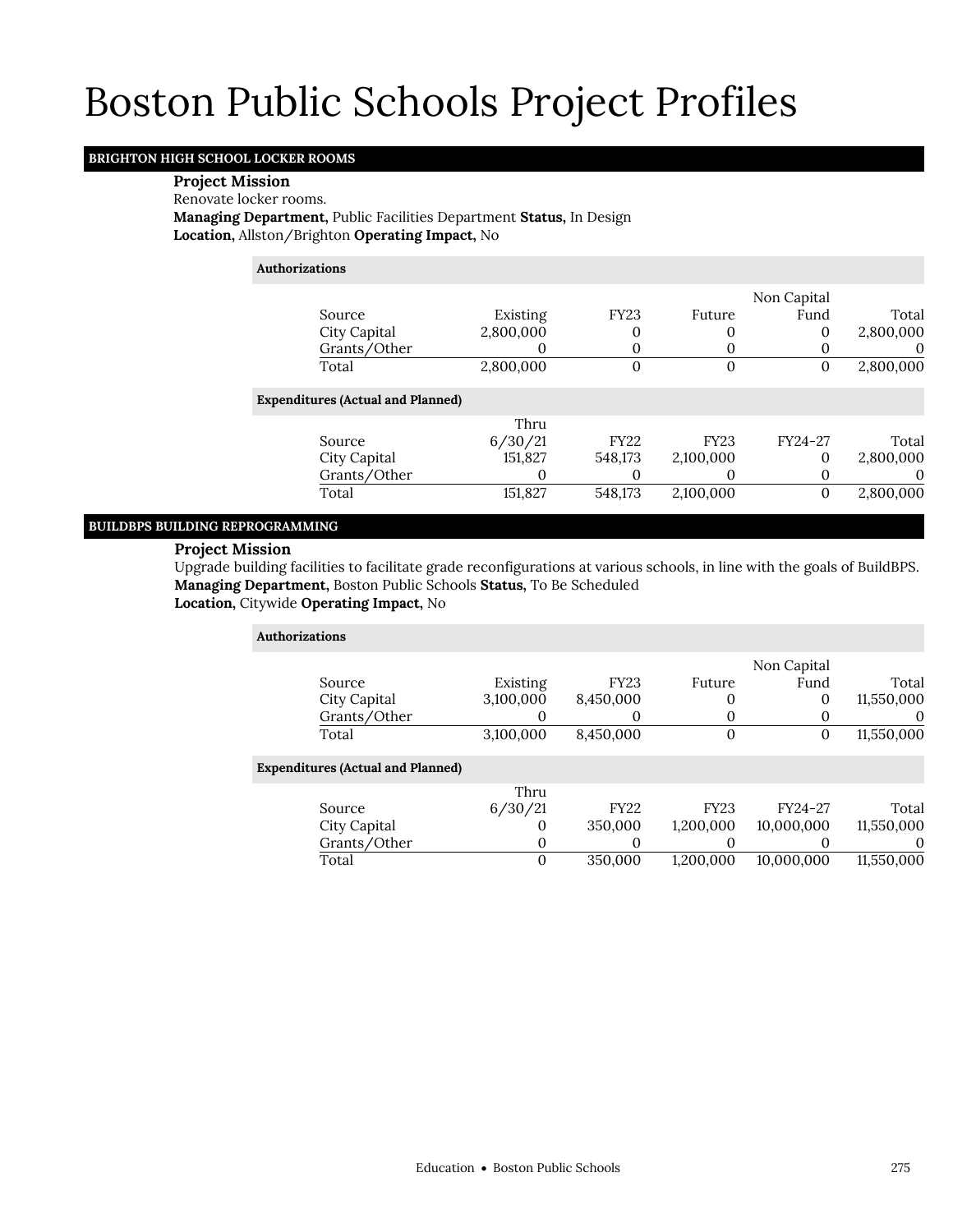## **BUILDBPS: 21ST CENTURY SCHOOLS FUND**

#### **Project Mission**

Acquire new school furniture and technology to promote 21st century learning. **Managing Department,** Boston Public Schools **Status,** Implementation Underway **Location,** Citywide **Operating Impact,** No

| <b>Authorizations</b>                    |           |             |             |             |           |
|------------------------------------------|-----------|-------------|-------------|-------------|-----------|
|                                          |           |             |             | Non Capital |           |
| Source                                   | Existing  | <b>FY23</b> | Future      | Fund        | Total     |
| City Capital                             | 4,103,029 | 0           | 0           | 0           | 4,103,029 |
| Grants/Other                             | O         | 0           | O           | 0           | $\theta$  |
| Total                                    | 4,103,029 | $\Omega$    | $\Omega$    | 0           | 4,103,029 |
| <b>Expenditures (Actual and Planned)</b> |           |             |             |             |           |
|                                          | Thru      |             |             |             |           |
| Source                                   | 6/30/21   | <b>FY22</b> | <b>FY23</b> | FY24-27     | Total     |
| City Capital                             | 287.415   | 307,000     | 2,000,000   | 1,508,614   | 4,103,029 |
| Grants/Other                             | 0         | $\theta$    | O           | O           | $\theta$  |
| Total                                    | 287,415   | 307,000     | 2,000,000   | 1,508,614   | 4,103,029 |
|                                          |           |             |             |             |           |

## **BUILDBPS: CAPITAL MAINTENANCE**

## **Project Mission**

Core maintenance work in various schools, including electrical, HVAC, masonry, and window repairs. **Managing Department,** Boston Public Schools **Status,** Annual Program

**Location,** Citywide **Operating Impact,** No

| <b>Authorizations</b>                    |            |             |             |             |              |
|------------------------------------------|------------|-------------|-------------|-------------|--------------|
|                                          |            |             |             | Non Capital |              |
| Source                                   | Existing   | <b>FY23</b> | Future      | Fund        | Total        |
| City Capital                             | 16,508,150 | 0           | O           | 0           | 16,508,150   |
| Grants/Other                             | O          | 0           |             |             | $\mathbf{U}$ |
| Total                                    | 16,508,150 | $\mathbf 0$ | $\Omega$    | 0           | 16,508,150   |
| <b>Expenditures (Actual and Planned)</b> |            |             |             |             |              |
|                                          | Thru       |             |             |             |              |
| Source                                   | 6/30/21    | <b>FY22</b> | <b>FY23</b> | FY24-27     | Total        |
| City Capital                             | O          | 1,276,969   | 14,500,000  | 731,181     | 16,508,150   |
| Grants/Other                             | 0          |             |             |             | $\Omega$     |
| Total                                    | 0          | 1,276,969   | 14.500.000  | 731,181     | 16,508,150   |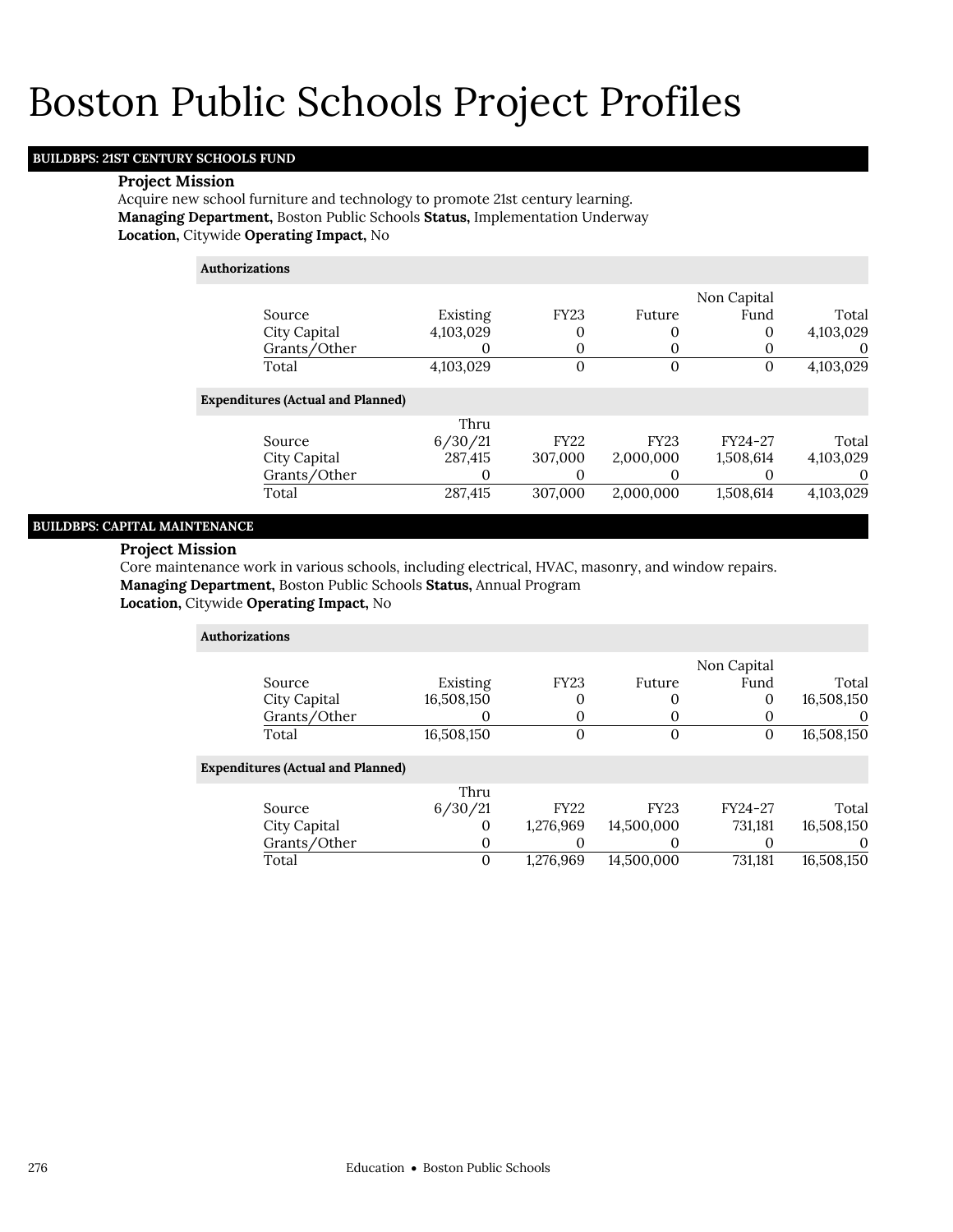## **BUILDBPS: MSBA ARP RESERVE**

## **Project Mission**

Reserve for future MSBA Accelerated Repair Program projects. **Managing Department,** Public Facilities Department **Status,** Annual Program **Location,** Various neighborhoods **Operating Impact,** No

### **Authorizations**

|                                          |              |              |             | Non Capital |            |
|------------------------------------------|--------------|--------------|-------------|-------------|------------|
| Source                                   | Existing     | <b>FY23</b>  | Future      | Fund        | Total      |
| City Capital                             | O            | 0            | 22,000,000  | 0           | 22,000,000 |
| Grants/Other                             | 0            | $\mathbf{0}$ | 7,000,000   | 0           | 7,000,000  |
| Total                                    | $\Omega$     | $\mathbf 0$  | 29,000,000  | 0           | 29,000,000 |
| <b>Expenditures (Actual and Planned)</b> |              |              |             |             |            |
|                                          | Thru         |              |             |             |            |
| Source                                   | 6/30/21      | <b>FY22</b>  | <b>FY23</b> | FY24-27     | Total      |
| City Capital                             | $\Omega$     | $\mathbf 0$  | 500,000     | 21,500,000  | 22,000,000 |
| Grants/Other                             | $\mathbf{0}$ | $\mathbf 0$  | 2,500,000   | 4,500,000   | 7,000,000  |
| Total                                    | $\Omega$     | $\mathbf 0$  | 3,000,000   | 26,000,000  | 29,000,000 |
|                                          |              |              |             |             |            |

## **BUILDBPS: RESERVE FOR FUTURE PROJECTS**

### **Project Mission**

Reserve for future BuildBPS projects.

**Managing Department,** Public Facilities Department **Status,** Annual Program **Location,** Citywide **Operating Impact,** No

| <b>Authorizations</b>                    |           |             |             |              |            |
|------------------------------------------|-----------|-------------|-------------|--------------|------------|
|                                          |           |             |             | Non Capital  |            |
| Source                                   | Existing  | <b>FY23</b> | Future      | Fund         | Total      |
| City Capital                             | 3,800,000 | 40,000,000  | 0           | $\mathbf{0}$ | 43,800,000 |
| Grants/Other                             | 0         | O           | $\Omega$    |              |            |
| Total                                    | 3,800,000 | 40,000,000  | 0           | $\mathbf{0}$ | 43,800,000 |
| <b>Expenditures (Actual and Planned)</b> |           |             |             |              |            |
|                                          | Thru      |             |             |              |            |
| Source                                   | 6/30/21   | <b>FY22</b> | <b>FY23</b> | FY24-27      | Total      |
| City Capital                             | 0         | 0           | 500,000     | 43,300,000   | 43,800,000 |
| Grants/Other                             | 0         | 0           | 0           |              |            |
| Total                                    | 0         | $\Omega$    | 500,000     | 43.300.000   | 43.800.000 |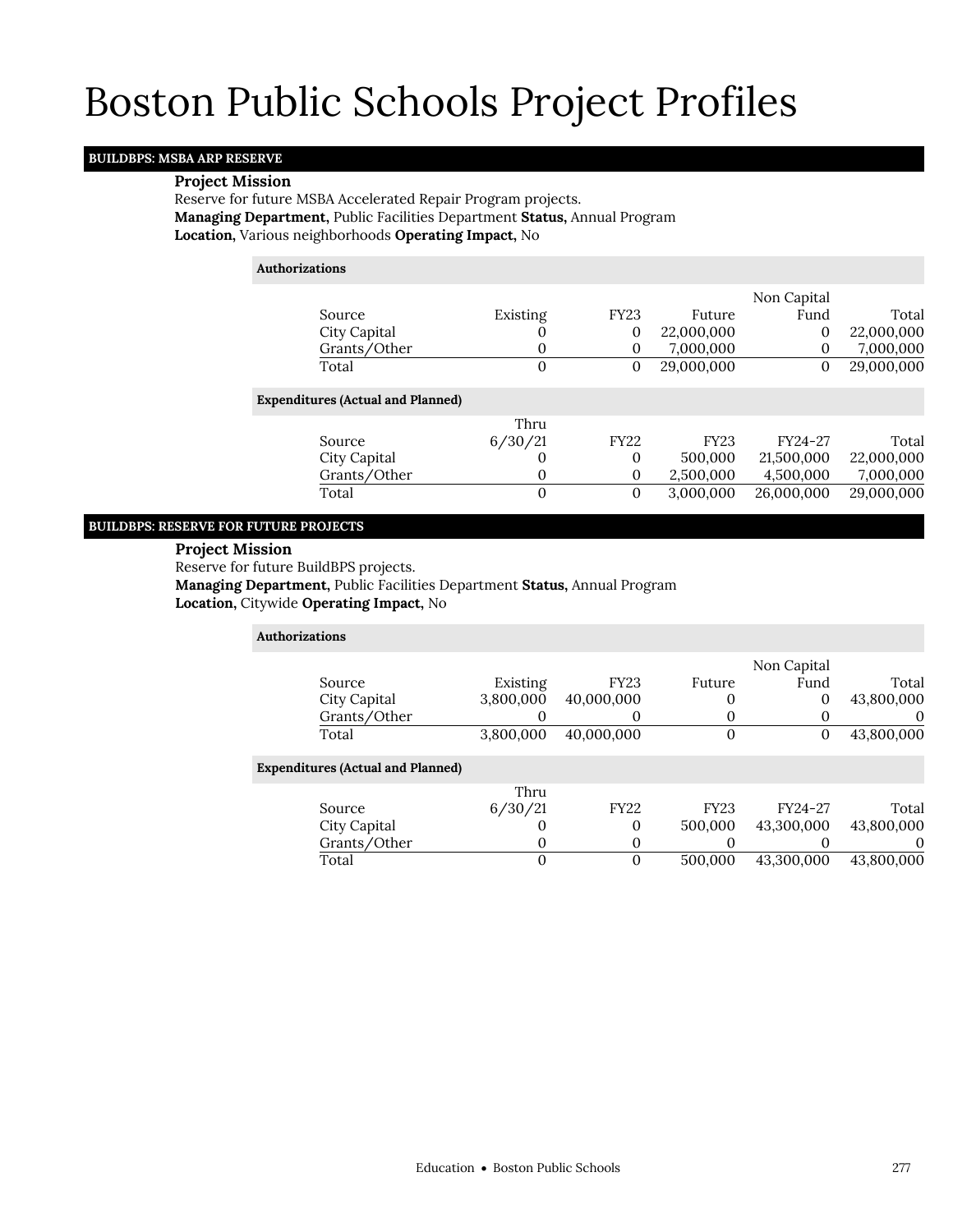## **BUS MONITOR TECHNOLOGY**

#### **Project Mission**

Purchase and install bus monitor technology to enhance transportation planning and operations. **Managing Department,** Boston Public Schools **Status,** To Be Scheduled **Location,** N/A **Operating Impact,** No

| <b>Authorizations</b>                    |             |             |             |             |          |
|------------------------------------------|-------------|-------------|-------------|-------------|----------|
|                                          |             |             |             | Non Capital |          |
| Source                                   | Existing    | <b>FY23</b> | Future      | Fund        | Total    |
| City Capital                             | 100,000     |             |             | 0           | 100,000  |
| Grants/Other                             | O           | 0           | O           |             | $\Omega$ |
| Total                                    | 100,000     | $\Omega$    | 0           | 0           | 100,000  |
| <b>Expenditures (Actual and Planned)</b> |             |             |             |             |          |
|                                          | Thru        |             |             |             |          |
| Source                                   | 6/30/21     | <b>FY22</b> | <b>FY23</b> | FY24-27     | Total    |
| City Capital                             | $\cup$      | 0           | 100,000     | 0           | 100,000  |
| Grants/Other                             | 0           | 0           | O           | 0           | 0        |
| Total                                    | $\mathbf 0$ | $\Omega$    | 100,000     | $\Omega$    | 100,000  |

## **BUS NAVIGATION SYSTEM**

## **Project Mission**

Purchase and install on-board guidance and navigation system for school buses.

**Managing Department,** Boston Public Schools **Status,** To Be Scheduled

**Location,** N/A **Operating Impact,** No

| <b>Authorizations</b>                    |           |              |             |             |           |
|------------------------------------------|-----------|--------------|-------------|-------------|-----------|
|                                          |           |              |             | Non Capital |           |
| Source                                   | Existing  | <b>FY23</b>  | Future      | Fund        | Total     |
| City Capital                             | 1,345,805 | U            |             | 0           | 1,345,805 |
| Grants/Other                             |           | 0            |             |             | $\theta$  |
| Total                                    | 1,345,805 | $\mathbf{0}$ | 0           | O           | 1,345,805 |
| <b>Expenditures (Actual and Planned)</b> |           |              |             |             |           |
|                                          | Thru      |              |             |             |           |
| Source                                   | 6/30/21   | <b>FY22</b>  | <b>FY23</b> | FY24-27     | Total     |
| City Capital                             |           | $\mathbf{0}$ | 1,000,000   | 345,805     | 1,345,805 |
| Grants/Other                             | 0         | 0            |             |             | $\Omega$  |
| Total                                    |           | $\mathbf 0$  | 1,000,000   | 345,805     | 1,345,805 |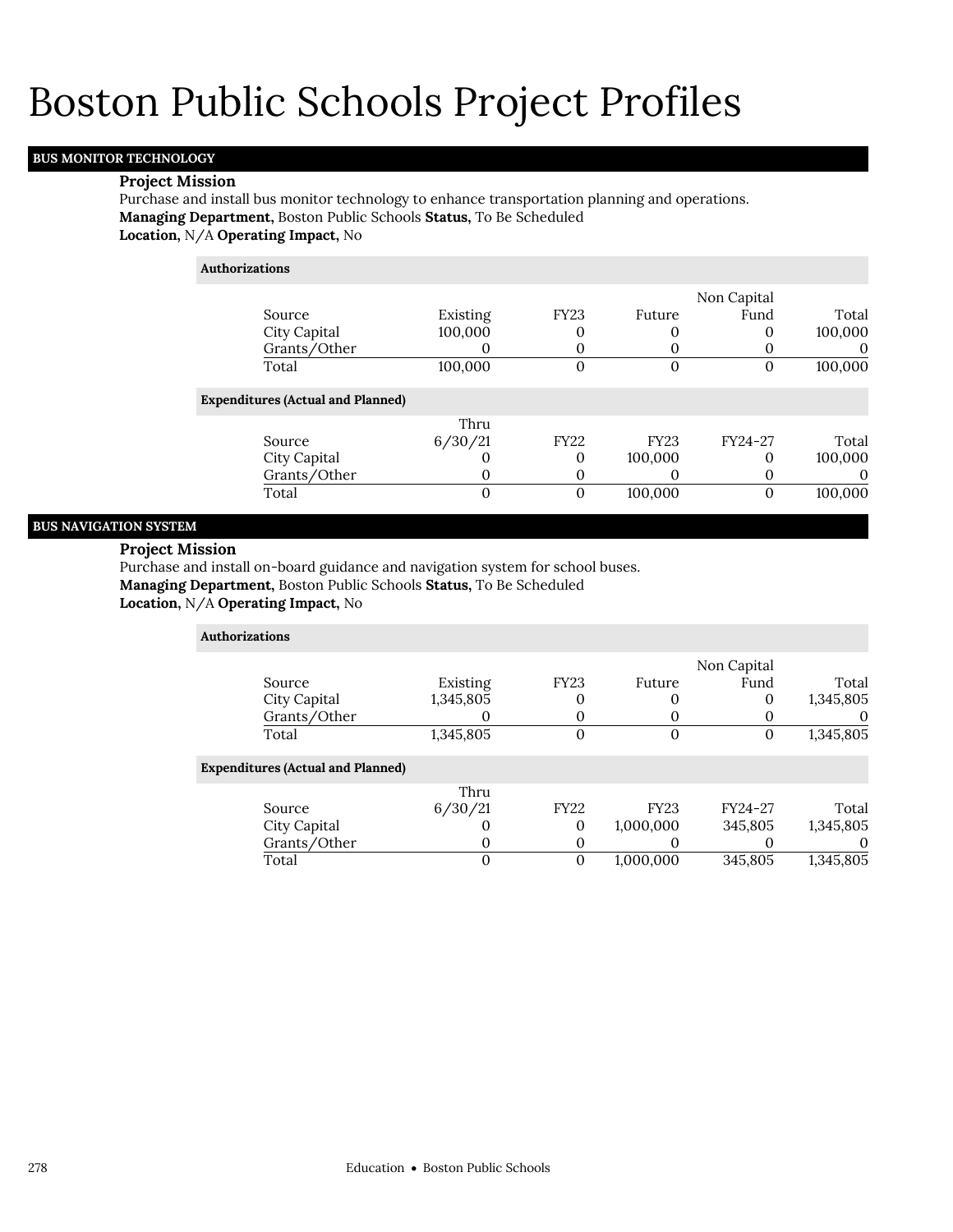## **CAFETERIA UPGRADES PHASE 4**

### **Project Mission**

Upgrade kitchens to expand the implementation of an innovative fresh food program at an additional 19 schools. **Managing Department,** Public Facilities Department **Status,** In Construction **Location,** Various neighborhoods **Operating Impact,** No

## **Authorizations**

|                                          |            |             |             | Non Capital |            |
|------------------------------------------|------------|-------------|-------------|-------------|------------|
| Source                                   | Existing   | <b>FY23</b> | Future      | Fund        | Total      |
| City Capital                             | 12,700,000 | 0           |             | 0           | 12,700,000 |
| Grants/Other                             |            |             |             |             | $\theta$   |
| Total                                    | 12,700,000 | 0           | 0           | 0           | 12,700,000 |
| <b>Expenditures (Actual and Planned)</b> |            |             |             |             |            |
|                                          | Thru       |             |             |             |            |
| Source                                   | 6/30/21    | <b>FY22</b> | <b>FY23</b> | FY24-27     | Total      |
| City Capital                             | 0          | 10,000,000  | 2,700,000   | 0           | 12,700,000 |
| Grants/Other                             | 0          | 0           |             |             |            |
| Total                                    | 0          | 10,000,000  | 2,700,000   | $\Omega$    | 12,700,000 |

## **CARTER SCHOOL**

## **Project Mission**

Conduct a feasibility study and develop schematic design plans in conjunction with the MSBA that include spaces for beneficial and critical instructional activities, including aquatic, physical, creative arts, and multi-sensory therapies.

**Managing Department,** Public Facilities Department **Status,** In Design **Location,** South End **Operating Impact,** No

| <b>Authorizations</b> |                                          |            |              |              |             |              |
|-----------------------|------------------------------------------|------------|--------------|--------------|-------------|--------------|
|                       |                                          |            |              |              | Non Capital |              |
|                       | Source                                   | Existing   | <b>FY23</b>  | Future       | Fund        | Total        |
|                       | City Capital                             | 65,730,795 | 0            | 0            | 0           | 65,730,795   |
|                       | Grants/Other                             | 26,235,737 | 0            | $\mathbf 0$  | $\Omega$    | 26, 235, 737 |
|                       | Total                                    | 91,966,532 | $\mathbf{0}$ | $\mathbf{0}$ | $\Omega$    | 91,966,532   |
|                       | <b>Expenditures (Actual and Planned)</b> |            |              |              |             |              |
|                       |                                          | Thru       |              |              |             |              |
|                       | Source                                   | 6/30/21    | <b>FY22</b>  | <b>FY23</b>  | FY24-27     | Total        |
|                       | City Capital                             | 599,416    | 1,000,000    | 1,000,000    | 63,131,379  | 65,730,795   |
|                       | Grants/Other                             | 454,682    | 600,000      | 500,000      | 24,681,055  | 26,235,737   |
|                       | Total                                    | 1.054.098  | 1.600.000    | 1,500,000    | 87,812,434  | 91,966,532   |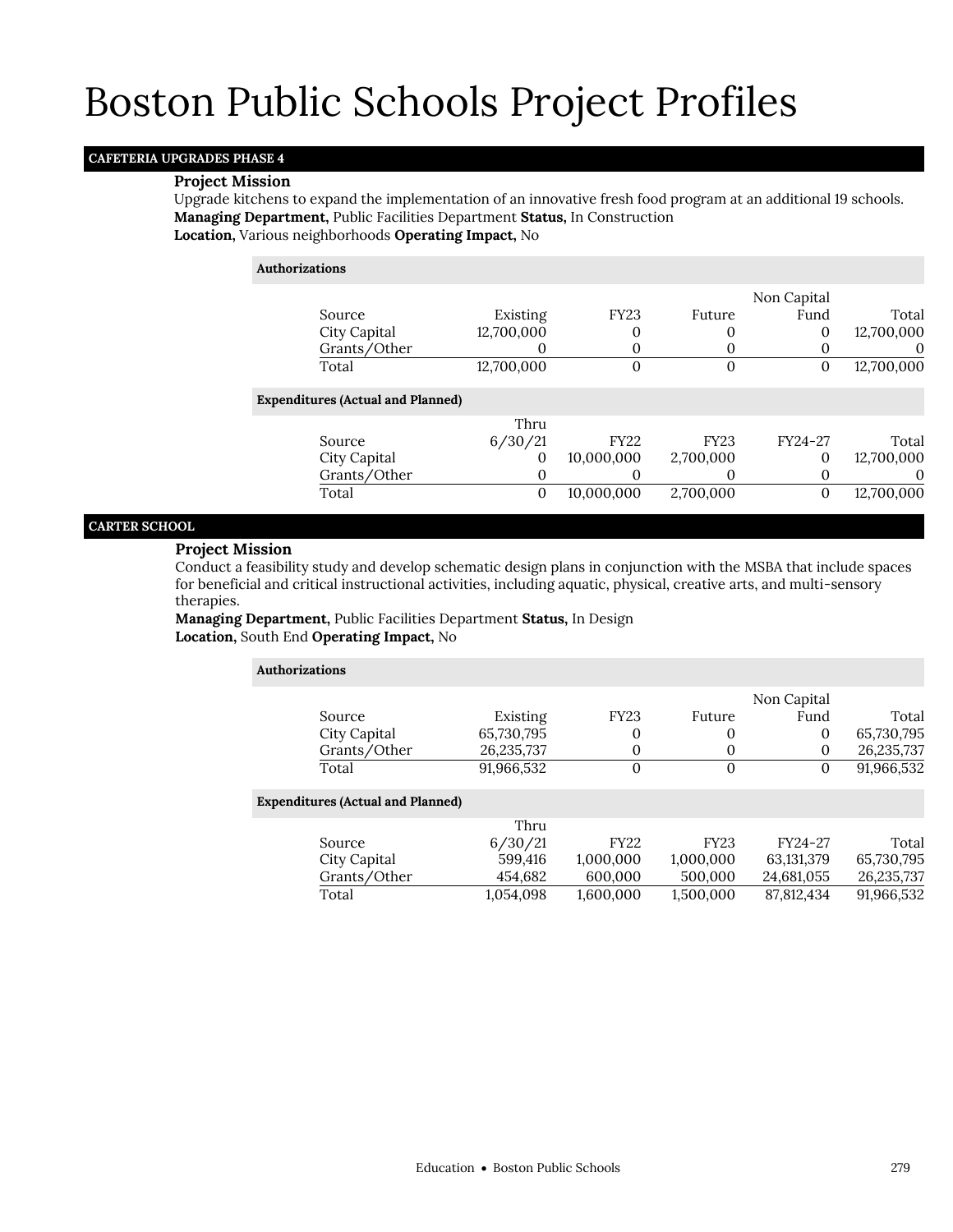## **CASH SCHOOL ROOF**

## **Project Mission**

Repair the roof and the building exterior. **Managing Department,** Public Facilities Department **Status,** New Project **Location,** Dorchester **Operating Impact,** No

## **Authorizations**

|                                          |          |              |             | Non Capital |           |
|------------------------------------------|----------|--------------|-------------|-------------|-----------|
| Source                                   | Existing | <b>FY23</b>  | Future      | Fund        | Total     |
| City Capital                             |          | 2,150,000    |             | 0           | 2,150,000 |
| Grants/Other                             |          |              |             |             | $\Omega$  |
| Total                                    | 0        | 2,150,000    |             | 0           | 2,150,000 |
| <b>Expenditures (Actual and Planned)</b> |          |              |             |             |           |
|                                          | Thru     |              |             |             |           |
| Source                                   | 6/30/21  | <b>FY22</b>  | <b>FY23</b> | FY24-27     | Total     |
| City Capital                             |          | $\Omega$     | 500,000     | 1,650,000   | 2,150,000 |
| Grants/Other                             | 0        | 0            |             |             | $\theta$  |
| Total                                    | 0        | $\mathbf{0}$ | 500,000     | 1,650,000   | 2,150,000 |
|                                          |          |              |             |             |           |

## **CONDON SCHOOL LIGHTING IMPROVEMENTS**

## **Project Mission**

Upgrade lighting at Condon Elementary.

**Managing Department,** Public Facilities Department **Status,** New Project

**Location,** South Boston **Operating Impact,** No

| <b>Authorizations</b>                    |          |             |             |             |          |
|------------------------------------------|----------|-------------|-------------|-------------|----------|
|                                          |          |             |             | Non Capital |          |
| Source                                   | Existing | <b>FY23</b> | Future      | Fund        | Total    |
| City Capital                             | O        | 500,000     | 0           | 0           | 500,000  |
| Grants/Other                             | 0        |             | O           |             | $\theta$ |
| Total                                    | 0        | 500,000     | $\Omega$    | 0           | 500,000  |
| <b>Expenditures (Actual and Planned)</b> |          |             |             |             |          |
|                                          | Thru     |             |             |             |          |
| Source                                   | 6/30/21  | <b>FY22</b> | <b>FY23</b> | FY24-27     | Total    |
| City Capital                             | 0        | 0           | 250,000     | 250,000     | 500,000  |
| Grants/Other                             | 0        | 0           | υ           |             | $\Omega$ |
| Total                                    | 0        | 0           | 250,000     | 250,000     | 500,000  |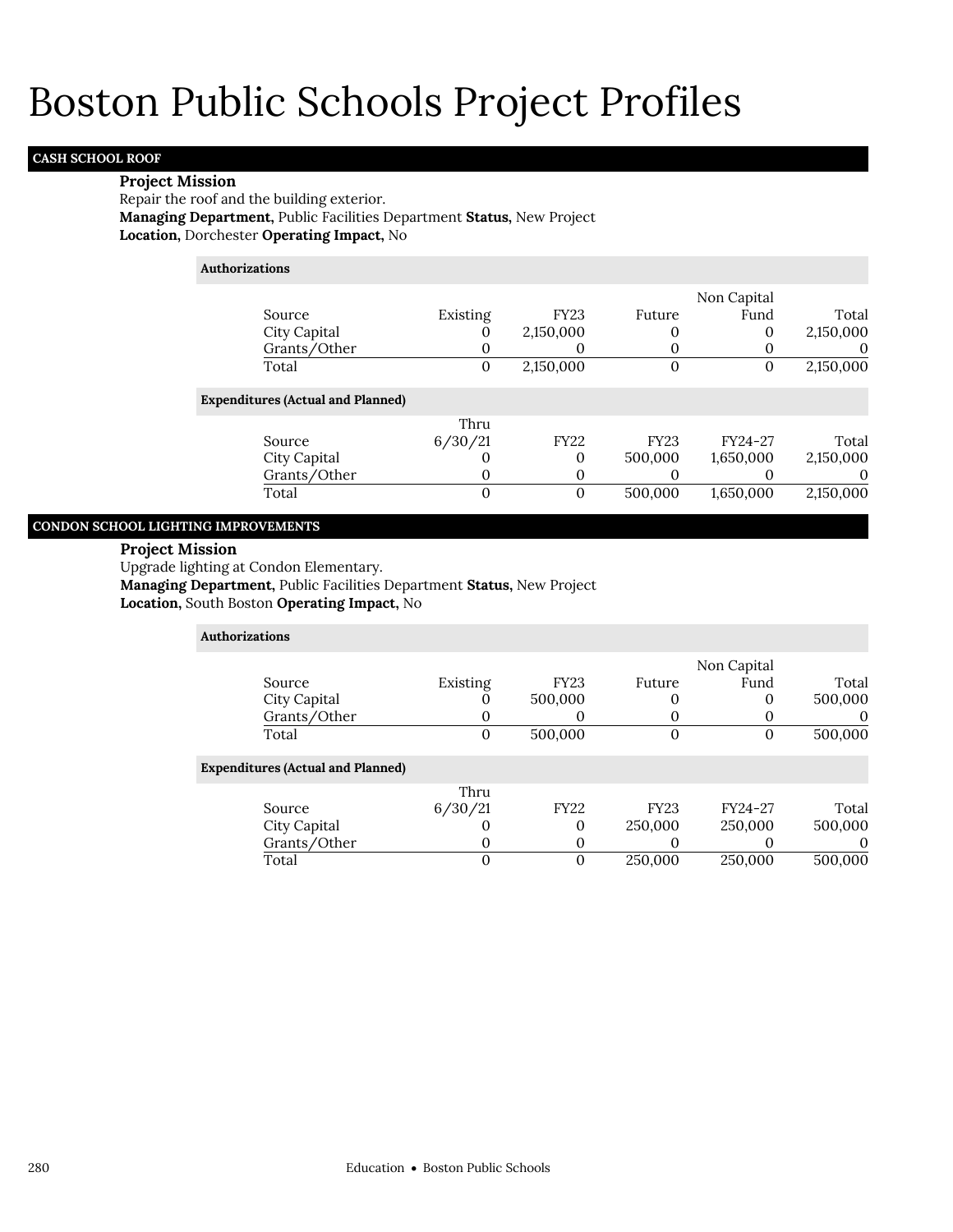## **CURLEY K-8 SCHOOL**

### **Project Mission**

Rebuild exterior bridge and walkway that connects the two school buildings, replace doors, install lighting, and add an accessible toilet room.

**Managing Department,** Public Facilities Department **Status,** In Construction **Location,** Jamaica Plain **Operating Impact,** No

#### **Authorizations**

|                                          |           |             |             | Non Capital |           |
|------------------------------------------|-----------|-------------|-------------|-------------|-----------|
| Source                                   | Existing  | <b>FY23</b> | Future      | Fund        | Total     |
| City Capital                             | 3,000,000 | 0           | 0           | 0           | 3,000,000 |
| Grants/Other                             | 0         | 0           | 0           |             |           |
| Total                                    | 3,000,000 | 0           | $\Omega$    | 0           | 3,000,000 |
| <b>Expenditures (Actual and Planned)</b> |           |             |             |             |           |
|                                          | Thru      |             |             |             |           |
| Source                                   | 6/30/21   | <b>FY22</b> | <b>FY23</b> | FY24-27     | Total     |
| City Capital                             | 200,430   | 1,099,570   | 1,700,000   | $\Omega$    | 3,000,000 |
| Grants/Other                             | O         | O           | O           |             |           |
| Total                                    | 200,430   | 1,099,570   | 1,700,000   | 0           | 3,000,000 |
|                                          |           |             |             |             |           |

### **DEVER SCHOOL AND MCCORMACK SCHOOL OPEN SPACE STUDY**

#### **Project Mission**

Study to determine outdoor improvements at the Dever School and McCormack School.

**Managing Department,** Boston Public Schools **Status,** To Be Scheduled

**Location,** Dorchester **Operating Impact,** No

| <b>Authorizations</b>                    |          |             |             |             |          |
|------------------------------------------|----------|-------------|-------------|-------------|----------|
|                                          |          |             |             | Non Capital |          |
| Source                                   | Existing | <b>FY23</b> | Future      | Fund        | Total    |
| City Capital                             | 200,000  | 0           | $\Omega$    | 0           | 200,000  |
| Grants/Other                             |          | 0           | $\Omega$    | O           | $\Omega$ |
| Total                                    | 200,000  | 0           | 0           | 0           | 200,000  |
| <b>Expenditures (Actual and Planned)</b> |          |             |             |             |          |
|                                          | Thru     |             |             |             |          |
| Source                                   | 6/30/21  | <b>FY22</b> | <b>FY23</b> | FY24-27     | Total    |
| City Capital                             |          | 50,000      | 150,000     | $\Omega$    | 200,000  |
| Grants/Other                             | $\Omega$ | O           | $\theta$    | $\Omega$    | $\Omega$ |
| Total                                    | 0        | 50,000      | 150,000     | 0           | 200,000  |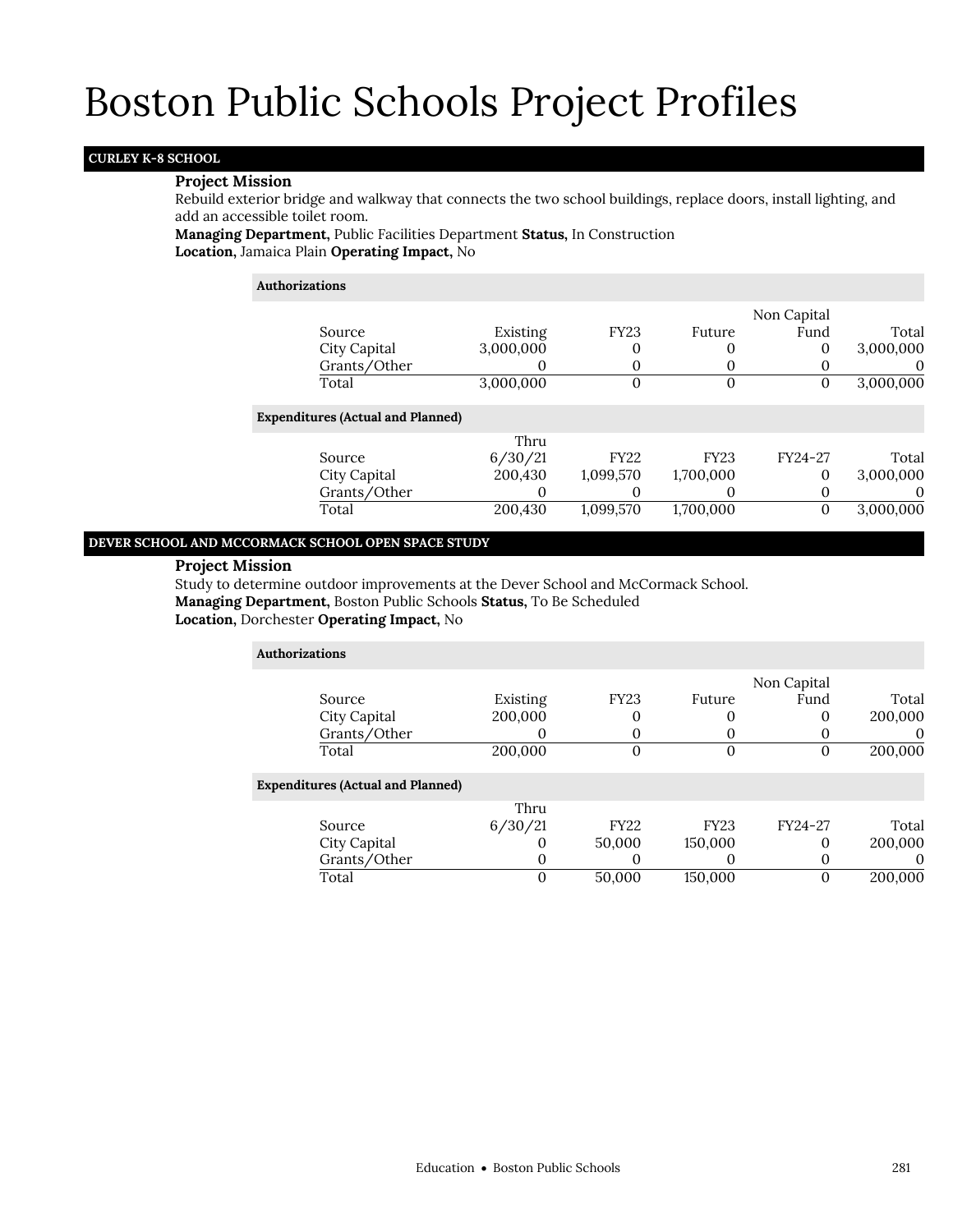## **DORCHESTER ELEMENTARY SCHOOL STUDY**

#### **Project Mission**

Develop a building program for the design and construction of a new K-6 school. **Managing Department,** Public Facilities Department **Status,** New Project **Location,** Dorchester **Operating Impact,** No

## **Authorizations**

|                                          |          |              |                   | Non Capital |          |
|------------------------------------------|----------|--------------|-------------------|-------------|----------|
| Source                                   | Existing | <b>FY23</b>  | Future            | Fund        | Total    |
| City Capital                             | 0        | 150,000      | 0                 |             | 150,000  |
| Grants/Other                             | O        | U            |                   |             | $\Omega$ |
| Total                                    | 0        | 150,000      | O                 | O           | 150,000  |
| <b>Expenditures (Actual and Planned)</b> |          |              |                   |             |          |
|                                          | Thru     |              |                   |             |          |
| Source                                   | 6/30/21  | <b>FY22</b>  | <b>FY23</b>       | FY24-27     | Total    |
| City Capital                             |          | 0            | 75,000            | 75,000      | 150,000  |
| Grants/Other                             | $\Omega$ | O            | $\mathbf{\Omega}$ |             |          |
| Total                                    | 0        | $\mathbf{0}$ | 75,000            | 75,000      | 150,000  |

## **DRINKING WATER UPGRADES AT VARIOUS SCHOOLS**

### **Project Mission**

Upgrade plumbing and fixtures to expand the availability of drinking water at various schools.

**Managing Department,** Boston Public Schools **Status,** In Design

**Location,** Various neighborhoods **Operating Impact,** No

| <b>Authorizations</b> |                                          |            |             |             |             |            |
|-----------------------|------------------------------------------|------------|-------------|-------------|-------------|------------|
|                       |                                          |            |             |             | Non Capital |            |
|                       | Source                                   | Existing   | <b>FY23</b> | Future      | Fund        | Total      |
|                       | City Capital                             | 10,360,000 | 0           | 0           | 0           | 10,360,000 |
|                       | Grants/Other                             |            | 0           | O           |             | O          |
|                       | Total                                    | 10,360,000 | 0           | 0           | 0           | 10,360,000 |
|                       | <b>Expenditures (Actual and Planned)</b> |            |             |             |             |            |
|                       |                                          | Thru       |             |             |             |            |
|                       | Source                                   | 6/30/21    | <b>FY22</b> | <b>FY23</b> | FY24-27     | Total      |
|                       | City Capital                             | $\Omega$   | 110,000     | 250,000     | 10,000,000  | 10,360,000 |
|                       | Grants/Other                             | 0          | 0           | 0           |             | O          |
|                       | Total                                    | 0          | 110,000     | 250,000     | 10.000.000  | 10.360.000 |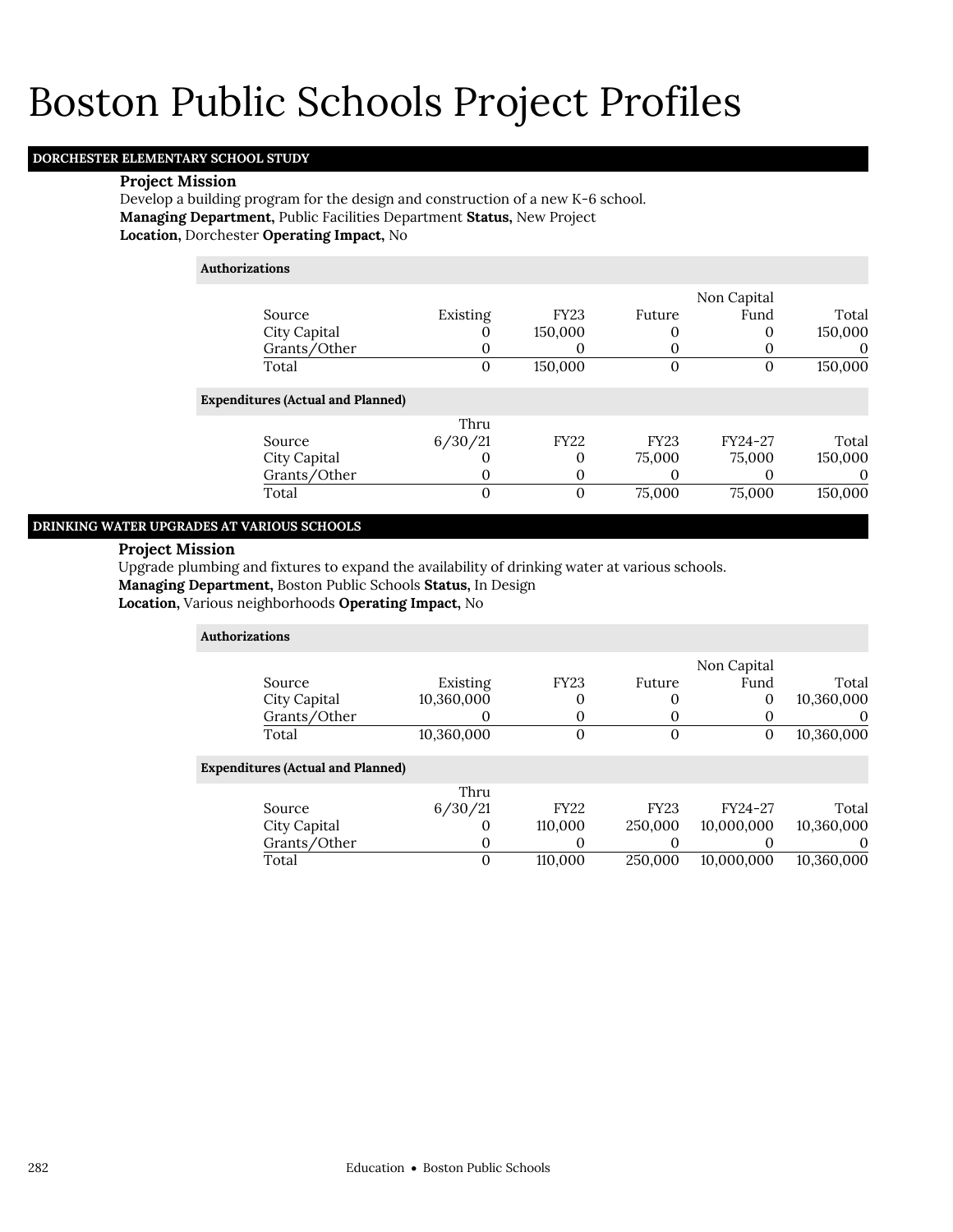## **DUDLEY STREET NCS HVAC**

### **Project Mission**

Upgrade the HVAC at the Dudley Street Neighborhood Charter School. **Managing Department,** Public Facilities Department **Status,** New Project **Location,** Roxbury **Operating Impact,** No

#### **Authorizations**

|                                          |          |              |             | Non Capital |          |
|------------------------------------------|----------|--------------|-------------|-------------|----------|
| Source                                   | Existing | <b>FY23</b>  | Future      | Fund        | Total    |
| City Capital                             |          | 513,000      |             | O           | 513,000  |
| Grants/Other                             | O        | O            |             | O           | $\theta$ |
| Total                                    | 0        | 513,000      |             | $\Omega$    | 513,000  |
| <b>Expenditures (Actual and Planned)</b> |          |              |             |             |          |
|                                          | Thru     |              |             |             |          |
| Source                                   | 6/30/21  | <b>FY22</b>  | <b>FY23</b> | FY24-27     | Total    |
| City Capital                             |          | 0            | 75,000      | 438,000     | 513,000  |
| Grants/Other                             |          | O            |             |             | $\Omega$ |
| Total                                    | 0        | $\mathbf{0}$ | 75,000      | 438,000     | 513,000  |
|                                          |          |              |             |             |          |

### **EAST BOSTON ELEMENTARY SCHOOL STUDY**

### **Project Mission**

Study to design a future elementary school in East Boston.

**Managing Department,** Public Facilities Department **Status,** To Be Scheduled

## **Location,** East Boston **Operating Impact,** No

| <b>Authorizations</b>                    |          |                |             |             |          |
|------------------------------------------|----------|----------------|-------------|-------------|----------|
|                                          |          |                |             | Non Capital |          |
| Source                                   | Existing | <b>FY23</b>    | Future      | Fund        | Total    |
| City Capital                             | 500,000  |                |             | 0           | 500,000  |
| Grants/Other                             |          | 0              |             |             | $\theta$ |
| Total                                    | 500,000  | $\overline{0}$ | $\Omega$    | $\Omega$    | 500,000  |
| <b>Expenditures (Actual and Planned)</b> |          |                |             |             |          |
|                                          | Thru     |                |             |             |          |
| Source                                   | 6/30/21  | <b>FY22</b>    | <b>FY23</b> | FY24-27     | Total    |
| City Capital                             |          | 0              | $\Omega$    | 500,000     | 500,000  |
| Grants/Other                             | O        | 0              | $\Omega$    |             | $\Omega$ |
| Total                                    | 0        | 0              | $\theta$    | 500,000     | 500,000  |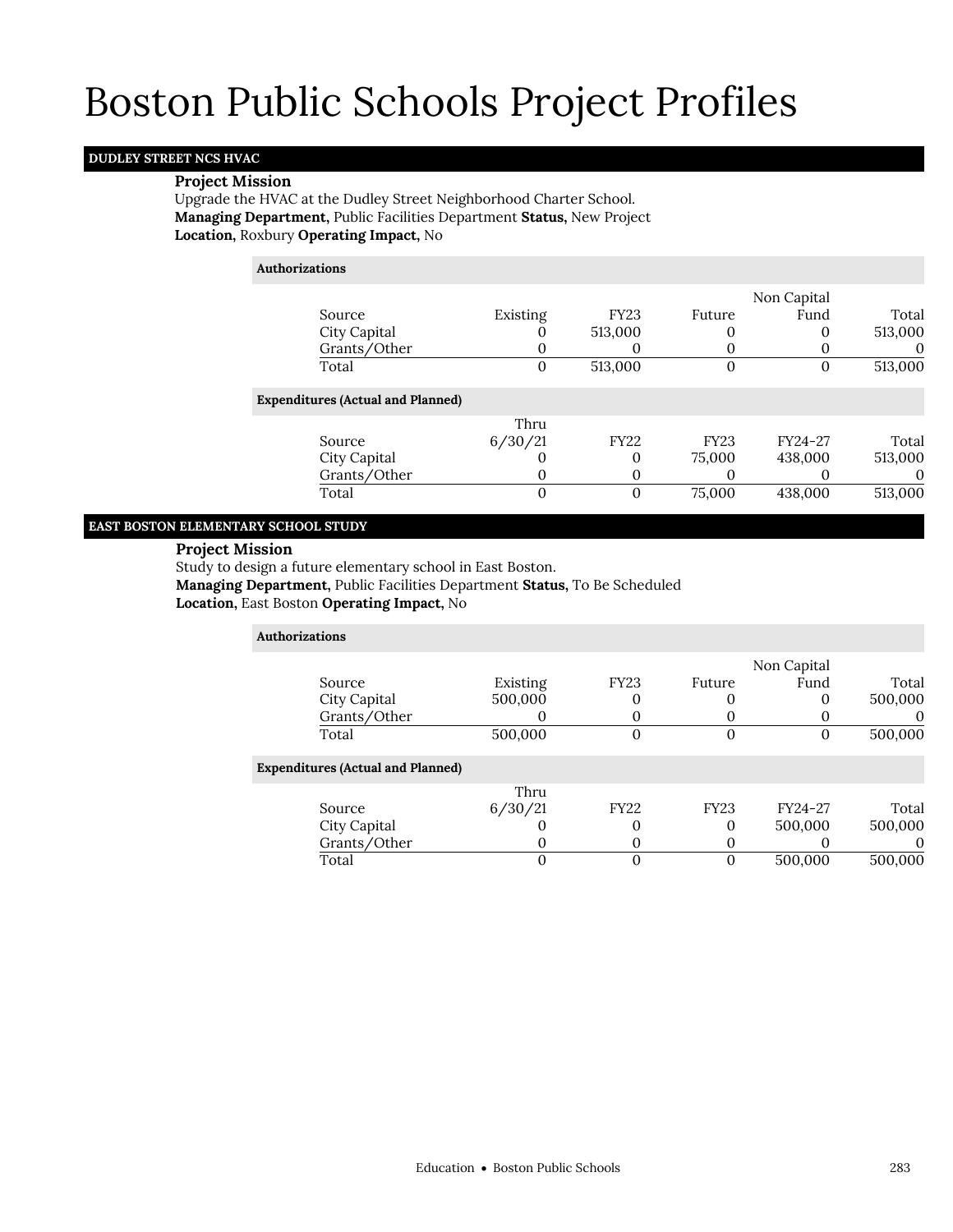## **EDWARDS SCHOOL STUDY**

### **Project Mission**

Study to design and retrofit school for future educational programming. **Managing Department,** Public Facilities Department **Status,** To Be Scheduled **Location,** Charlestown **Operating Impact,** No

| <b>Authorizations</b>                    |                |                |             |              |          |
|------------------------------------------|----------------|----------------|-------------|--------------|----------|
|                                          |                |                |             | Non Capital  |          |
| Source                                   | Existing       | <b>FY23</b>    | Future      | Fund         | Total    |
| City Capital                             | 500,000        | 0              |             | 0            | 500,000  |
| Grants/Other                             | O              | 0              | O           |              | 0        |
| Total                                    | 500,000        | $\Omega$       | $\Omega$    | $\Omega$     | 500,000  |
| <b>Expenditures (Actual and Planned)</b> |                |                |             |              |          |
|                                          | Thru           |                |             |              |          |
| Source                                   | 6/30/21        | <b>FY22</b>    | <b>FY23</b> | FY24-27      | Total    |
| City Capital                             |                | 0              | 500,000     | $\Omega$     | 500,000  |
| Grants/Other                             | 0              | 0              |             | $\Omega$     | $\theta$ |
| Total                                    | $\overline{0}$ | $\overline{0}$ | 500,000     | $\mathbf{0}$ | 500,000  |
|                                          |                |                |             |              |          |

## **ELECTRICAL UPGRADES AT 2 SCHOOLS**

## **Project Mission**

Upgrade electrical equipment at the Dever and McCormack schools to align with transformer replacements in Columbia Point.

**Managing Department,** Public Facilities Department **Status,** To Be Scheduled **Location,** Dorchester **Operating Impact,** No

| <b>Authorizations</b>                    |           |             |             |             |           |
|------------------------------------------|-----------|-------------|-------------|-------------|-----------|
|                                          |           |             |             | Non Capital |           |
| Source                                   | Existing  | <b>FY23</b> | Future      | Fund        | Total     |
| City Capital                             | 5,530,518 | 0           |             | 0           | 5,530,518 |
| Grants/Other                             |           | 0           | 60,000      |             | 60,000    |
| Total                                    | 5,530,518 | $\mathbf 0$ | 60,000      | 0           | 5,590,518 |
| <b>Expenditures (Actual and Planned)</b> |           |             |             |             |           |
|                                          | Thru      |             |             |             |           |
| Source                                   | 6/30/21   | <b>FY22</b> | <b>FY23</b> | FY24-27     | Total     |
| City Capital                             | 0         | 0           | 500,000     | 5,030,518   | 5,530,518 |
| Grants/Other                             | O         | $\mathbf 0$ | 60,000      |             | 60,000    |
| Total                                    | 0         | $\Omega$    | 560,000     | 5,030,518   | 5,590,518 |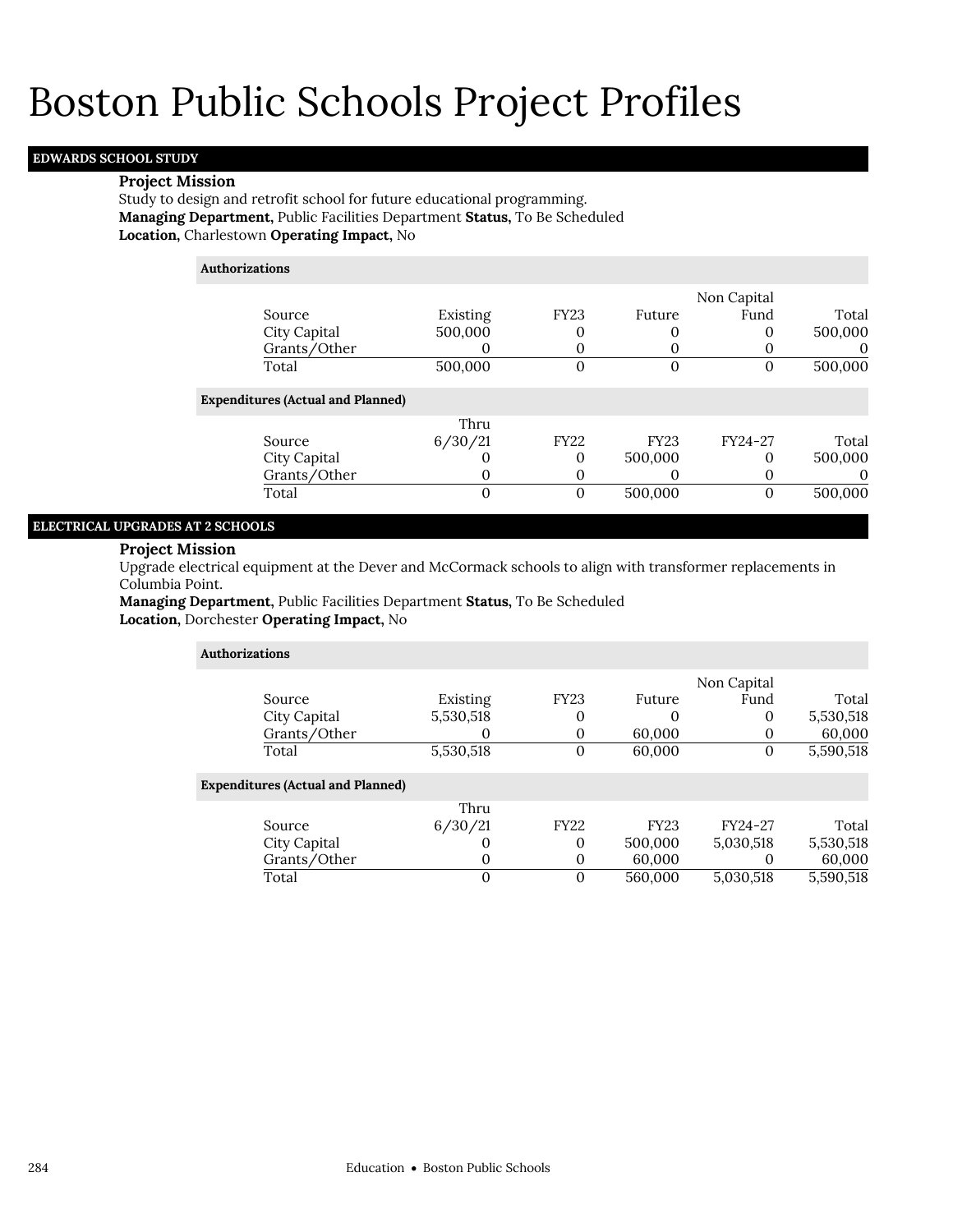## **ELEMENTARY AND GRADES 7-12 PROGRAMMING/SITING STUDY**

## **Project Mission**

Study to develop space programs and to evaluate potential sites for future elementary and grades 7-12 schools. **Managing Department,** Public Facilities Department **Status,** To Be Scheduled **Location,** Various neighborhoods **Operating Impact,** No

| <b>Authorizations</b>                    |              |             |             |             |           |
|------------------------------------------|--------------|-------------|-------------|-------------|-----------|
|                                          |              |             |             | Non Capital |           |
| Source                                   | Existing     | <b>FY23</b> | Future      | Fund        | Total     |
| City Capital                             | 3,000,000    | 0           | 0           | 0           | 3,000,000 |
| Grants/Other                             |              | 0           |             | O           | O         |
| Total                                    | 3,000,000    | 0           | $\Omega$    | 0           | 3,000,000 |
| <b>Expenditures (Actual and Planned)</b> |              |             |             |             |           |
|                                          | Thru         |             |             |             |           |
| Source                                   | 6/30/21      | <b>FY22</b> | <b>FY23</b> | FY24-27     | Total     |
| City Capital                             |              | 0           | 1,250,000   | 1,750,000   | 3,000,000 |
| Grants/Other                             | 0            | 0           |             |             |           |
| Total                                    | $\mathbf{0}$ | 0           | 1,250,000   | 1,750,000   | 3,000,000 |

### **ENTRYWAY IMPROVEMENTS AT VARIOUS SCHOOLS**

## **Project Mission**

Improve entryways to create a more welcoming, calm, and safe environment, including upgrades to security, doors, lighting, and wayfinding at various schools.

**Managing Department,** Boston Public Schools **Status,** To Be Scheduled

**Location,** Various neighborhoods **Operating Impact,** No

| <b>Authorizations</b> |                                          |           |             |             |             |           |
|-----------------------|------------------------------------------|-----------|-------------|-------------|-------------|-----------|
|                       |                                          |           |             |             | Non Capital |           |
|                       | Source                                   | Existing  | <b>FY23</b> | Future      | Fund        | Total     |
|                       | City Capital                             | 2,000,000 | 0           | 0           | 0           | 2,000,000 |
|                       | Grants/Other                             |           | 0           | 0           |             | $\theta$  |
|                       | Total                                    | 2,000,000 | 0           | 0           | 0           | 2,000,000 |
|                       | <b>Expenditures (Actual and Planned)</b> |           |             |             |             |           |
|                       |                                          | Thru      |             |             |             |           |
|                       | Source                                   | 6/30/21   | <b>FY22</b> | <b>FY23</b> | FY24-27     | Total     |
|                       | City Capital                             | O         | 250,000     | 500,000     | 1,250,000   | 2,000,000 |
|                       | Grants/Other                             | 0         | O           | 0           |             | $\Omega$  |
|                       | Total                                    | $\Omega$  | 250,000     | 500,000     | 1.250.000   | 2,000,000 |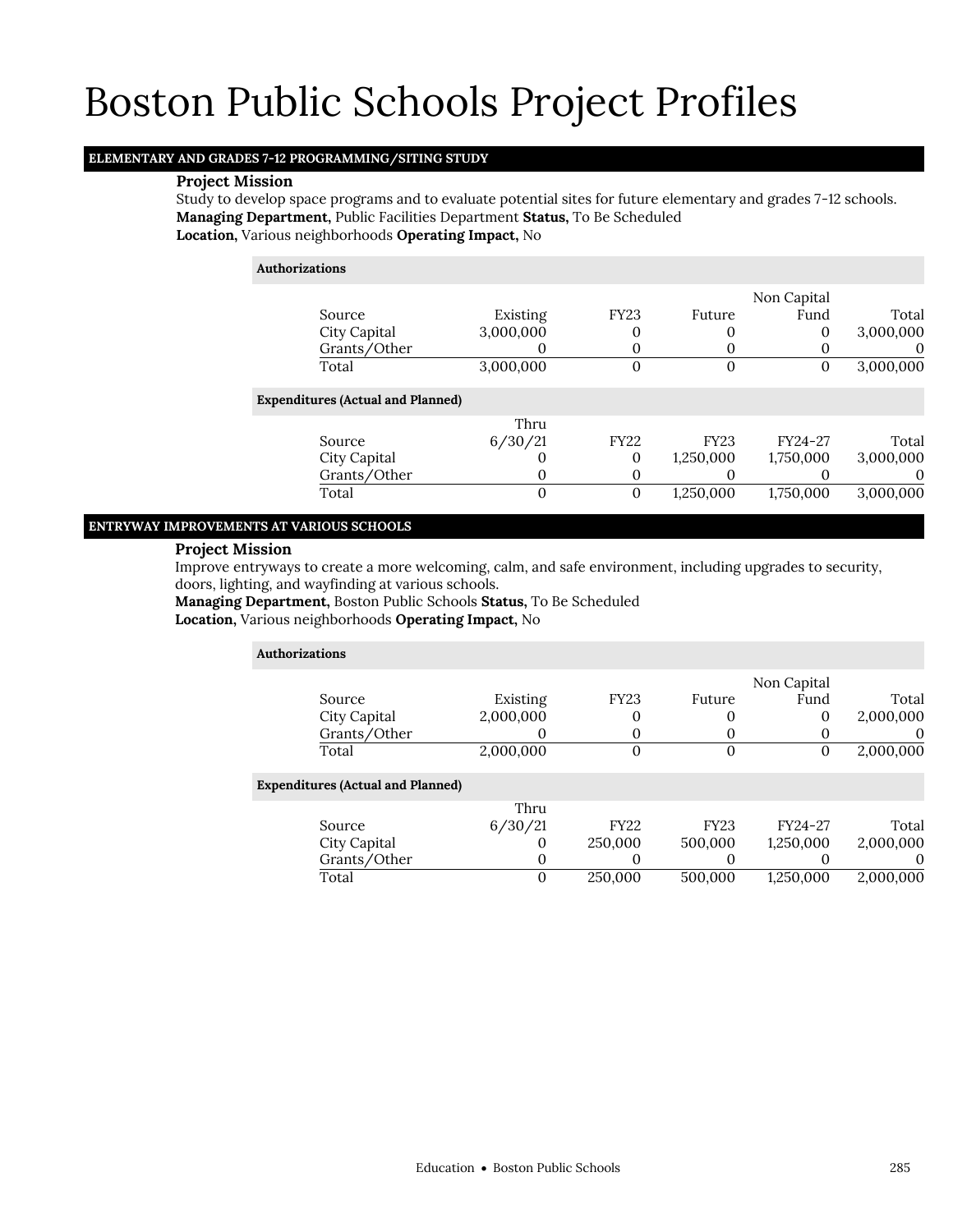## **EVERETT SCHOOL ROOF**

### **Project Mission**

## Replace roof.

**Managing Department,** Public Facilities Department **Status,** In Construction **Location,** Dorchester **Operating Impact,** No

| <b>Authorizations</b> |
|-----------------------|
|                       |

|                                          |           |                |              | Non Capital |           |
|------------------------------------------|-----------|----------------|--------------|-------------|-----------|
| Source                                   | Existing  | <b>FY23</b>    | Future       | Fund        | Total     |
| City Capital                             | 1,741,924 | 0              | $\Omega$     | 0           | 1,741,924 |
| Grants/Other                             | O         | 0              | 0            |             |           |
| Total                                    | 1,741,924 | $\overline{0}$ | 0            | O           | 1,741,924 |
| <b>Expenditures (Actual and Planned)</b> |           |                |              |             |           |
|                                          | Thru      |                |              |             |           |
| Source                                   | 6/30/21   | <b>FY22</b>    | <b>FY23</b>  | FY24-27     | Total     |
| City Capital                             | 42,322    | 999,602        | 700,000      | 0           | 1,741,924 |
| Grants/Other                             |           | 0              | $\mathbf{0}$ |             |           |
| Total                                    | 42.322    | 999,602        | 700,000      | 0           | 1.741.924 |
|                                          |           |                |              |             |           |

## **EXTERIOR GROUNDS IMPROVEMENTS**

## **Project Mission**

Improve landscaping, walkways, paving, and outdoor lighting and signage at various schools.

**Managing Department,** Boston Public Schools **Status,** To Be Scheduled

**Location,** Citywide **Operating Impact,** No

| <b>Authorizations</b>                    |           |             |             |             |            |  |  |  |  |
|------------------------------------------|-----------|-------------|-------------|-------------|------------|--|--|--|--|
|                                          |           |             |             | Non Capital |            |  |  |  |  |
| Source                                   | Existing  | <b>FY23</b> | Future      | Fund        | Total      |  |  |  |  |
| City Capital                             | 2,250,000 | 10,000,000  |             | 0           | 12,250,000 |  |  |  |  |
| Grants/Other                             |           | O           |             |             | $\theta$   |  |  |  |  |
| Total                                    | 2,250,000 | 10.000.000  | 0           | 0           | 12,250,000 |  |  |  |  |
| <b>Expenditures (Actual and Planned)</b> |           |             |             |             |            |  |  |  |  |
|                                          | Thru      |             |             |             |            |  |  |  |  |
| Source                                   | 6/30/21   | <b>FY22</b> | <b>FY23</b> | FY24-27     | Total      |  |  |  |  |
| City Capital                             |           | 0           | 1,500,000   | 10,750,000  | 12,250,000 |  |  |  |  |
| Grants/Other                             | O         | 0           |             |             | 0          |  |  |  |  |
| Total                                    |           | $\mathbf 0$ | 1.500.000   | 10,750,000  | 12,250,000 |  |  |  |  |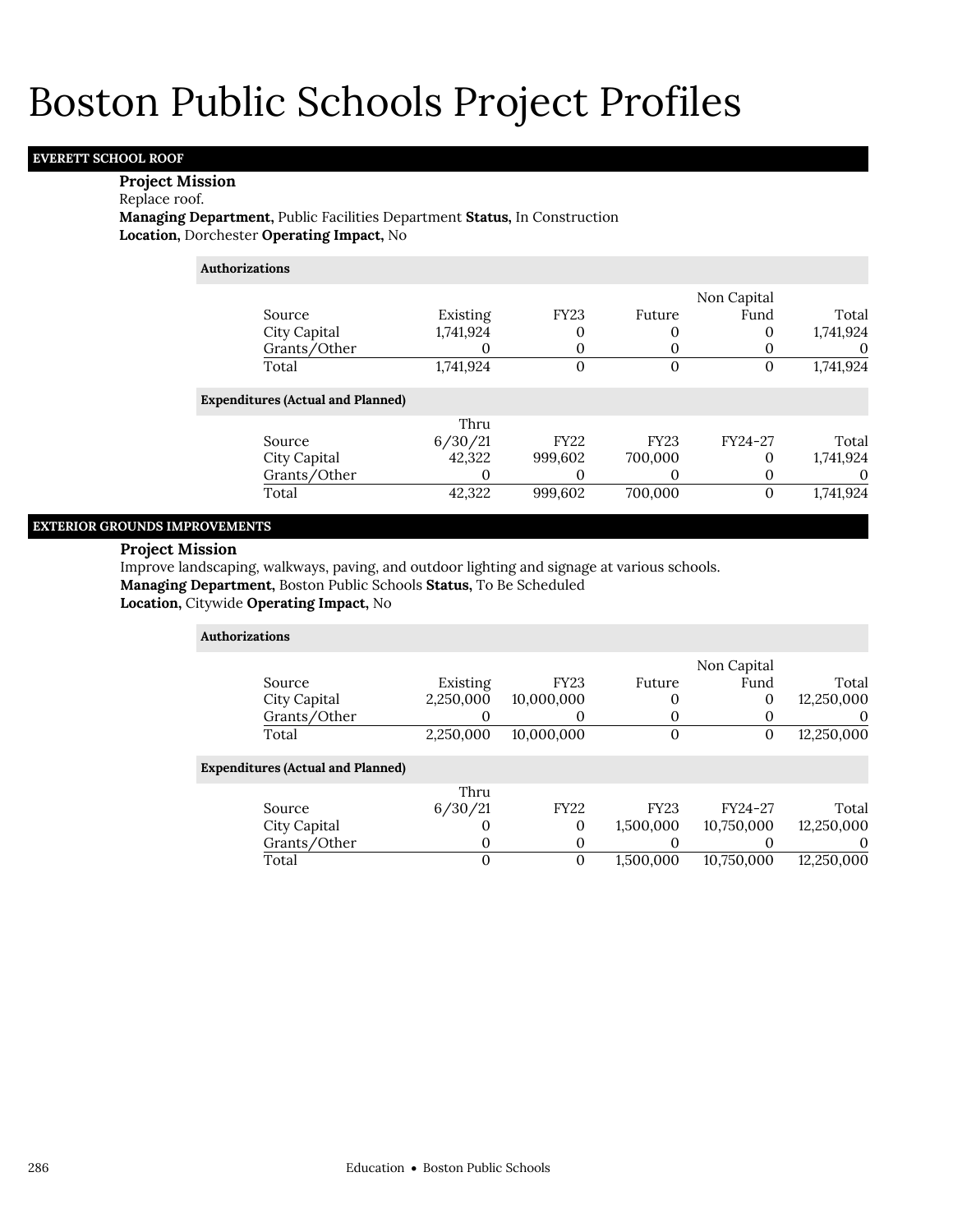## **FIRE SYSTEMS AT VARIOUS SCHOOLS**

### **Project Mission**

Upgrade or replace fire alarms and/or fire protection systems at various schools. **Managing Department,** Public Facilities Department **Status,** To Be Scheduled **Location,** Various neighborhoods **Operating Impact,** No

### **Authorizations**

|                                          |           |              |             | Non Capital |           |
|------------------------------------------|-----------|--------------|-------------|-------------|-----------|
| Source                                   | Existing  | <b>FY23</b>  | Future      | Fund        | Total     |
| City Capital                             | 1,000,000 | $\mathbf{0}$ | 1,500,000   | 0           | 2,500,000 |
| Grants/Other                             |           | 0            |             | O           | $\theta$  |
| Total                                    | 1,000,000 | $\mathbf{0}$ | 1,500,000   | 0           | 2,500,000 |
| <b>Expenditures (Actual and Planned)</b> |           |              |             |             |           |
|                                          | Thru      |              |             |             |           |
| Source                                   | 6/30/21   | <b>FY22</b>  | <b>FY23</b> | FY24-27     | Total     |
| City Capital                             |           | $\Omega$     | 500,000     | 2,000,000   | 2,500,000 |
| Grants/Other                             |           | 0            |             |             | $\Omega$  |
| Total                                    | $\Omega$  | $\Omega$     | 500,000     | 2,000,000   | 2,500,000 |
|                                          |           |              |             |             |           |

### **FOOD AND NUTRITIONAL SERVICES TECHNOLOGY**

## **Project Mission**

Purchase and install point of sale system for food services at all schools. **Managing Department,** Boston Public Schools **Status,** Implementation Underway **Location,** Citywide **Operating Impact,** No

| <b>Authorizations</b>                    |          |                |             |             |         |
|------------------------------------------|----------|----------------|-------------|-------------|---------|
|                                          |          |                |             | Non Capital |         |
| Source                                   | Existing | <b>FY23</b>    | Future      | Fund        | Total   |
| City Capital                             | 740,000  | 0              | 0           | 0           | 740,000 |
| Grants/Other                             | $\Omega$ | $\Omega$       | 0           | O           |         |
| Total                                    | 740,000  | $\overline{0}$ | $\Omega$    | 0           | 740,000 |
| <b>Expenditures (Actual and Planned)</b> |          |                |             |             |         |
|                                          | Thru     |                |             |             |         |
| Source                                   | 6/30/21  | <b>FY22</b>    | <b>FY23</b> | FY24-27     | Total   |
| City Capital                             | 383,270  | 256,730        | 100,000     | O           | 740,000 |
| Grants/Other                             | 0        | 0              | $\Omega$    | O           |         |
| Total                                    | 383,270  | 256.730        | 100.000     | 0           | 740,000 |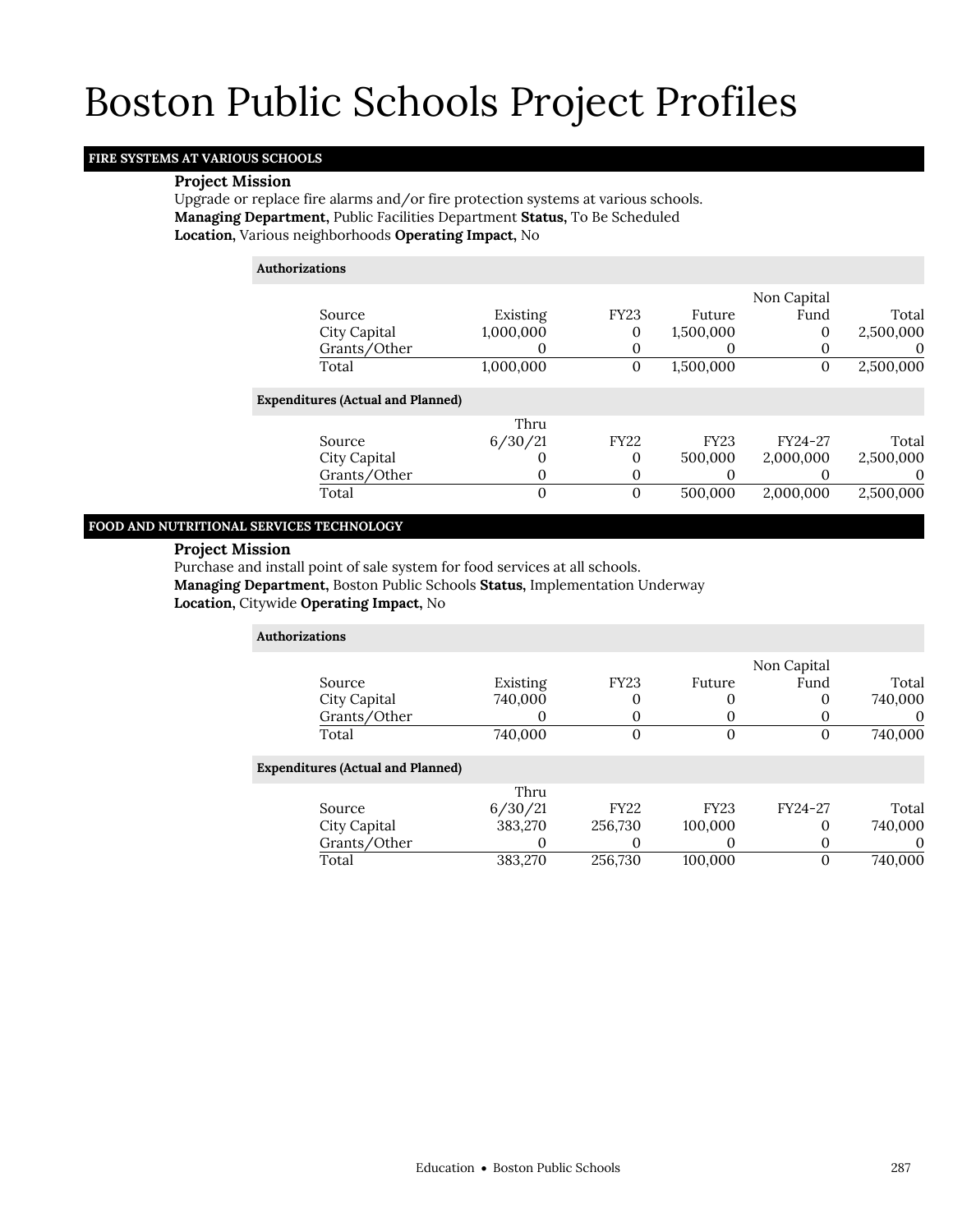## **GRADE K-6 SCHOOL CONVERSIONS PHASE 1**

#### **Project Mission**

Interior renovations to facilitate K-6 conversions at various schools, including adding/removing walls, installing lockers, and relocating offices.

**Managing Department,** Boston Public Schools **Status,** In Construction **Location,** Various neighborhoods **Operating Impact,** No

#### **Authorizations**

|                                          |          |             |             | Non Capital       |          |
|------------------------------------------|----------|-------------|-------------|-------------------|----------|
| Source                                   | Existing | <b>FY23</b> | Future      | Fund              | Total    |
| City Capital                             | 500,000  | 0           |             | 0                 | 500,000  |
| Grants/Other                             |          | 0           |             | O                 | $\theta$ |
| Total                                    | 500,000  | 0           | 0           | $\mathbf{\Omega}$ | 500,000  |
| <b>Expenditures (Actual and Planned)</b> |          |             |             |                   |          |
|                                          | Thru     |             |             |                   |          |
| Source                                   | 6/30/21  | FY22        | <b>FY23</b> | FY24-27           | Total    |
| City Capital                             | 319,411  | 30,589      | 150,000     | 0                 | 500,000  |
| Grants/Other                             |          | O           | $\left($    |                   | O        |
| Total                                    | 319,411  | 30,589      | 150,000     | 0                 | 500,000  |

### **HENDERSON INCLUSION LOWER SCHOOL WINDOWS**

#### **Project Mission**

Replace windows, add fire sprinklers, and make accessibility improvements. **Managing Department,** Public Facilities Department **Status,** In Construction **Location,** Dorchester **Operating Impact,** No

| <b>Authorizations</b>                    |            |             |             |             |             |
|------------------------------------------|------------|-------------|-------------|-------------|-------------|
|                                          |            |             |             | Non Capital |             |
| Source                                   | Existing   | <b>FY23</b> | Future      | Fund        | Total       |
| City Capital                             | 10,728,239 | U           |             | 0           | 10,728,239  |
| Grants/Other                             |            |             |             | O           | $\mathbf 0$ |
| Total                                    | 10,728,239 | $\Omega$    | $\Omega$    | 0           | 10,728,239  |
| <b>Expenditures (Actual and Planned)</b> |            |             |             |             |             |
|                                          | Thru       |             |             |             |             |
| Source                                   | 6/30/21    | <b>FY22</b> | <b>FY23</b> | FY24-27     | Total       |
| City Capital                             | 423,260    | 2,004,979   | 4,000,000   | 4,300,000   | 10,728,239  |
| Grants/Other                             | O          |             |             | O           | 0           |
| Total                                    | 423,260    | 2,004,979   | 4.000.000   | 4,300,000   | 10,728,239  |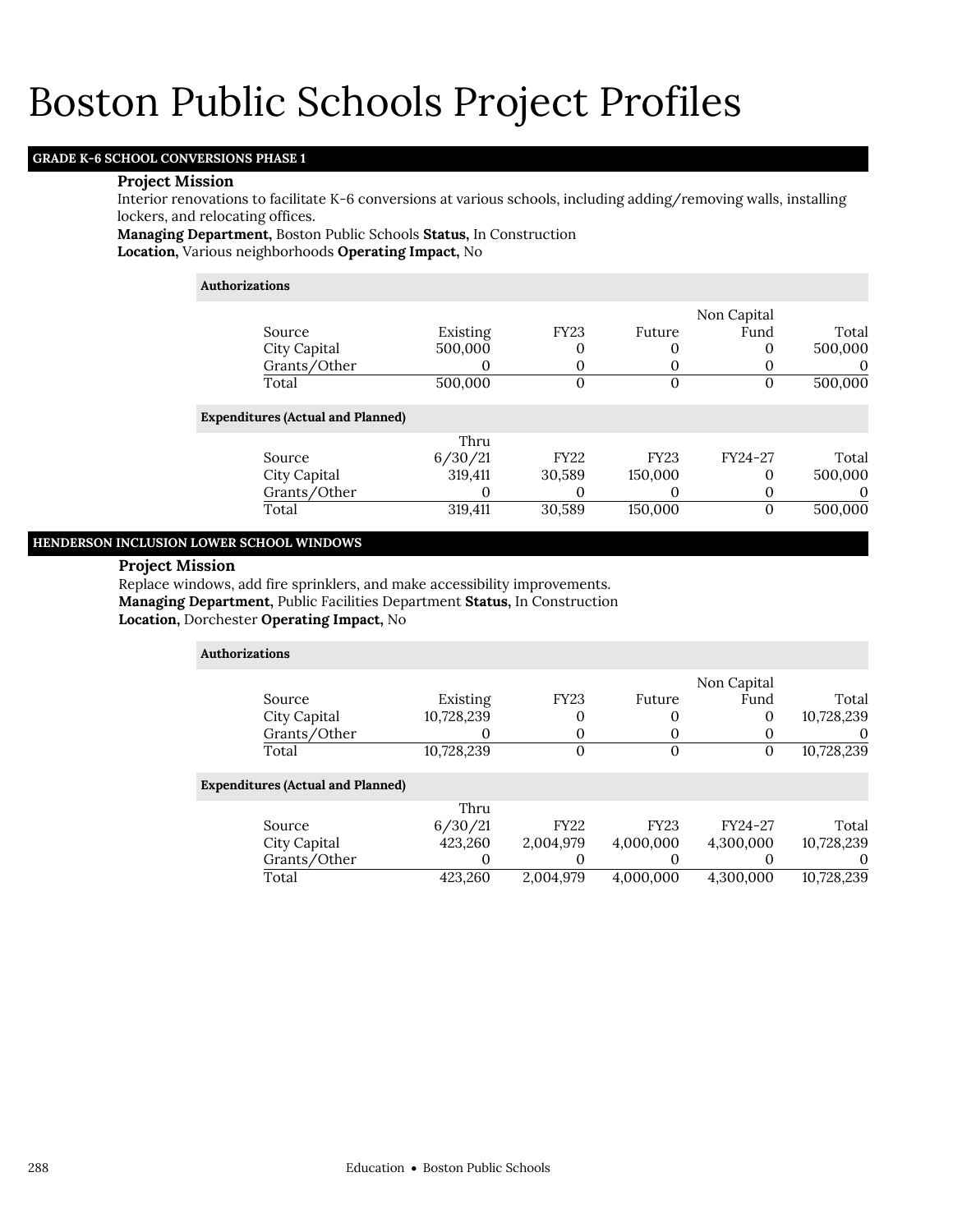## **HENDERSON UPPER SCHOOL YARD**

### **Project Mission**

Design and construct a new school yard at the Henderson Upper School. **Managing Department,** Public Facilities Department **Status,** In Design **Location,** Dorchester **Operating Impact,** No

**Authorizations**

|                                          |           |              |             | Non Capital |           |
|------------------------------------------|-----------|--------------|-------------|-------------|-----------|
| Source                                   | Existing  | <b>FY23</b>  | Future      | Fund        | Total     |
| City Capital                             | 1,000,000 | 0            |             |             | 1,000,000 |
| Grants/Other                             |           | 0            |             |             | O         |
| Total                                    | 1,000,000 | 0            | 0           |             | 1,000,000 |
| <b>Expenditures (Actual and Planned)</b> |           |              |             |             |           |
|                                          | Thru      |              |             |             |           |
| Source                                   | 6/30/21   | <b>FY22</b>  | <b>FY23</b> | FY24-27     | Total     |
| City Capital                             |           | 0            | 500,000     | 500,000     | 1,000,000 |
| Grants/Other                             | O         | O            |             |             | $\theta$  |
| Total                                    | 0         | $\mathbf{0}$ | 500,000     | 500,000     | 1,000,000 |
|                                          |           |              |             |             |           |

## **HOLMES SCHOOL PLUMBING**

### **Project Mission**

Replace and repair the plumbing.

**Managing Department,** Public Facilities Department **Status,** New Project **Location,** Dorchester **Operating Impact,** No

| <b>Authorizations</b>                    |          |             |             |             |         |
|------------------------------------------|----------|-------------|-------------|-------------|---------|
|                                          |          |             |             | Non Capital |         |
| Source                                   | Existing | <b>FY23</b> | Future      | Fund        | Total   |
| City Capital                             |          | 288,000     | 0           | 0           | 288,000 |
| Grants/Other                             | $\theta$ | O           | $\Omega$    |             | O)      |
| Total                                    | $\Omega$ | 288,000     | 0           | $\Omega$    | 288,000 |
| <b>Expenditures (Actual and Planned)</b> |          |             |             |             |         |
|                                          | Thru     |             |             |             |         |
| Source                                   | 6/30/21  | <b>FY22</b> | <b>FY23</b> | FY24-27     | Total   |
| City Capital                             |          | 0           | 50,000      | 238,000     | 288,000 |
| Grants/Other                             | $\Omega$ | 0           | $\Omega$    |             |         |
| Total                                    |          | 0           | 50,000      | 238,000     | 288,000 |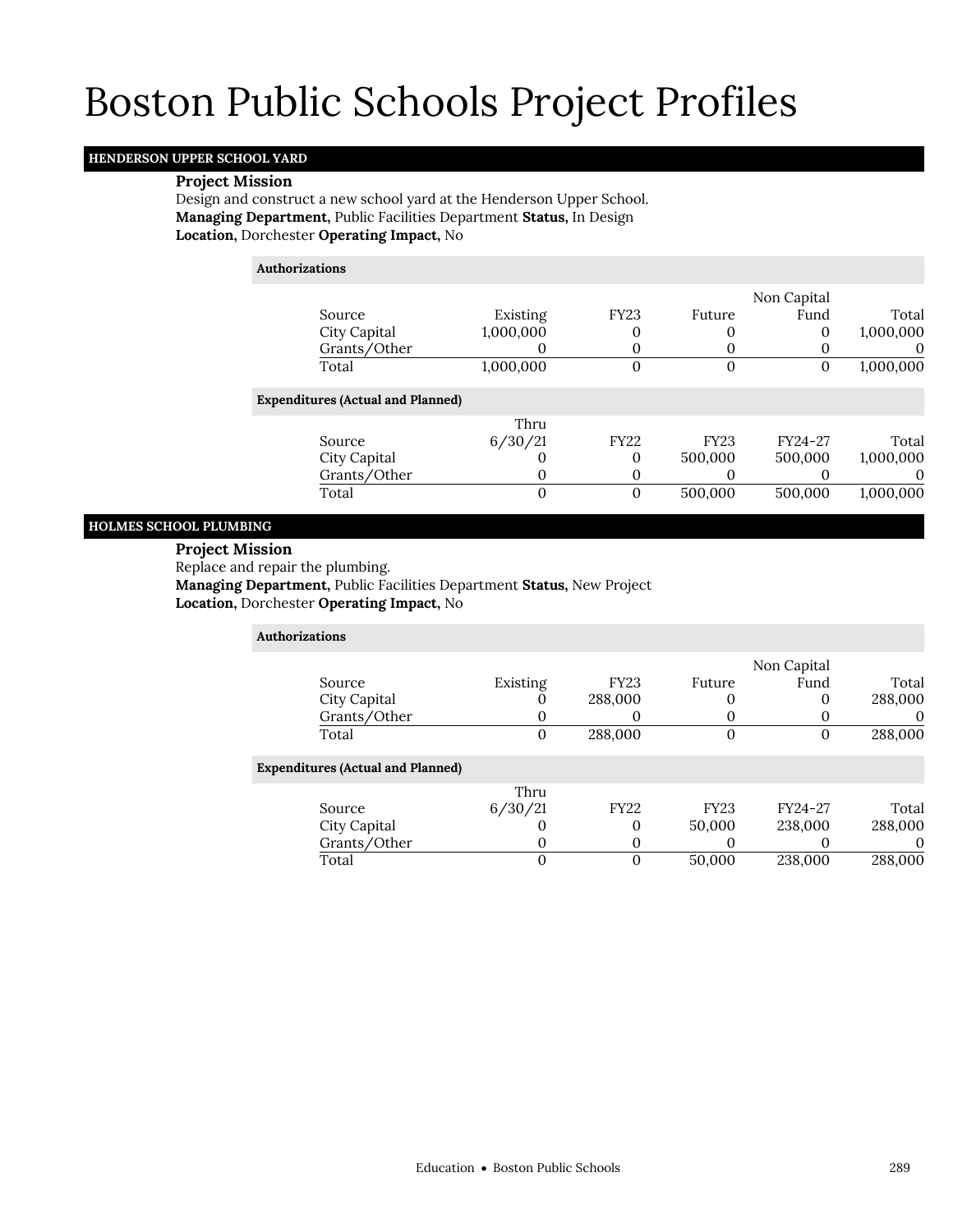## **HORACE MANN SCHOOL RELOCATION**

#### **Project Mission**

Infrastructure improvements associated with relocation to accommodate specialized programmatic needs for students with hearing impairments.

**Managing Department,** Public Facilities Department **Status,** In Design

**Location,** Charlestown **Operating Impact,** No

#### **Authorizations**

|                                          |           |             |             | Non Capital |            |
|------------------------------------------|-----------|-------------|-------------|-------------|------------|
| Source                                   | Existing  | <b>FY23</b> | Future      | Fund        | Total      |
| City Capital                             | 1,000,000 | 30,200,000  | 0           | 0           | 31,200,000 |
| Grants/Other                             |           | O           | 0           |             | $\theta$   |
| Total                                    | 1,000,000 | 30,200,000  | $\mathbf 0$ | O           | 31,200,000 |
| <b>Expenditures (Actual and Planned)</b> |           |             |             |             |            |
|                                          | Thru      |             |             |             |            |
| Source                                   | 6/30/21   | <b>FY22</b> | <b>FY23</b> | FY24-27     | Total      |
| City Capital                             | $\Omega$  | 250,000     | 1,000,000   | 29,950,000  | 31,200,000 |
| Grants/Other                             | $\Omega$  | O           | O           |             | $\theta$   |
| Total                                    | 0         | 250,000     | 1,000,000   | 29,950,000  | 31,200,000 |
|                                          |           |             |             |             |            |

## **HORACE MANN SCHOOL SITING STUDY**

#### **Project Mission**

Study that will evaluate locations for the permanent siting of the Horace Mann School for the Deaf and Hard of Hearing.

**Managing Department,** Public Facilities Department **Status,** New Project **Location,** N/A **Operating Impact,** No

| <b>Authorizations</b>                    |          |             |             |             |          |  |  |  |  |
|------------------------------------------|----------|-------------|-------------|-------------|----------|--|--|--|--|
|                                          |          |             |             | Non Capital |          |  |  |  |  |
| Source                                   | Existing | <b>FY23</b> | Future      | Fund        | Total    |  |  |  |  |
| City Capital                             |          | 150,000     |             | 0           | 150,000  |  |  |  |  |
| Grants/Other                             |          | 0           |             |             | $\theta$ |  |  |  |  |
| Total                                    | 0        | 150,000     | $\Omega$    | 0           | 150,000  |  |  |  |  |
| <b>Expenditures (Actual and Planned)</b> |          |             |             |             |          |  |  |  |  |
|                                          | Thru     |             |             |             |          |  |  |  |  |
| Source                                   | 6/30/21  | <b>FY22</b> | <b>FY23</b> | FY24-27     | Total    |  |  |  |  |
| City Capital                             | U        | 0           | 75,000      | 75,000      | 150,000  |  |  |  |  |
| Grants/Other                             | 0        | 0           |             |             | $\Omega$ |  |  |  |  |
| Total                                    | 0        | 0           | 75,000      | 75,000      | 150,000  |  |  |  |  |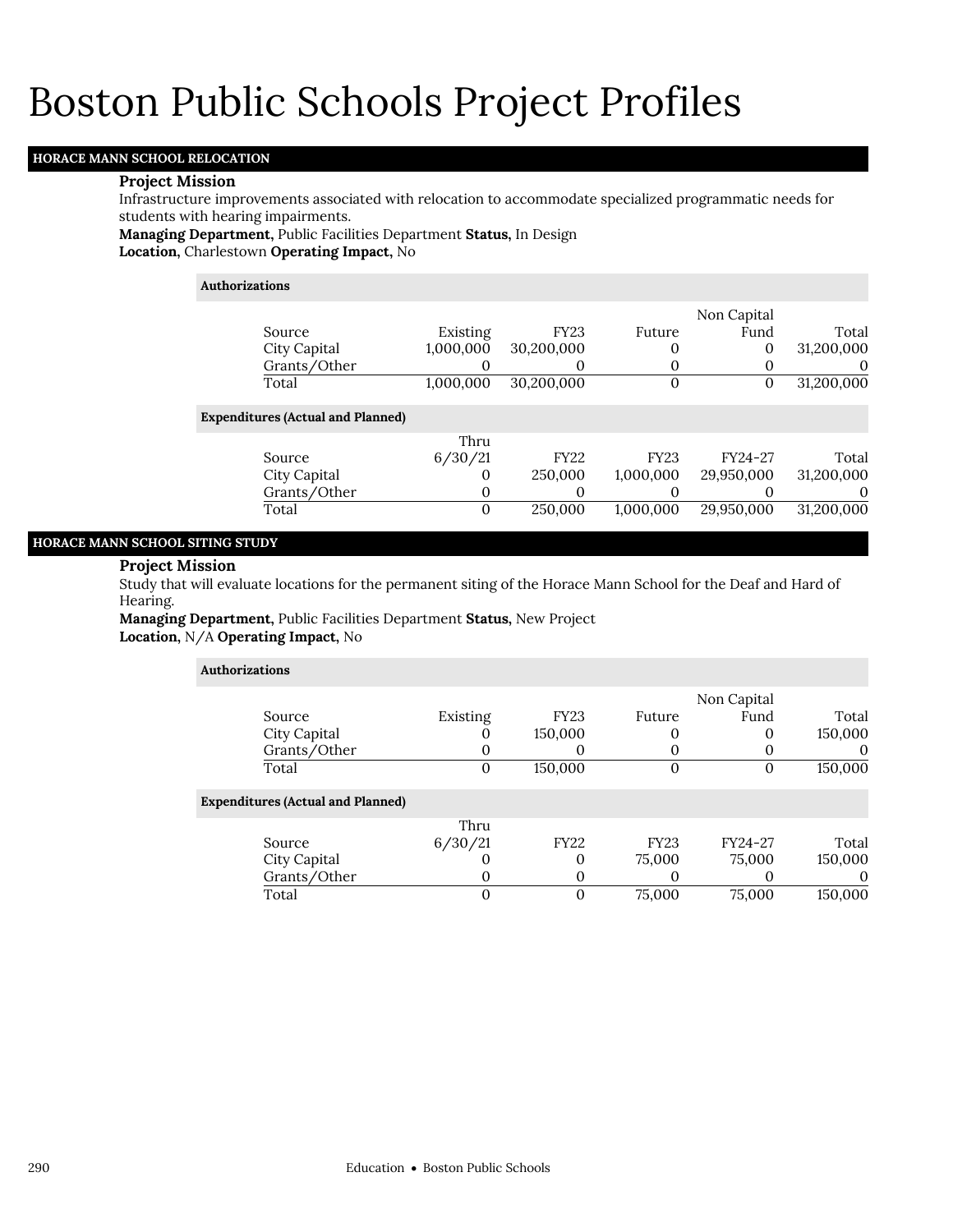## **IRVING SCHOOL RECONFIGURATION**

## **Project Mission**

Upgrade building facilities at the Irving School to facilitate grade reconfiguration. **Managing Department,** Public Facilities Department **Status,** In Design **Location,** Roslindale **Operating Impact,** No

**Authorizations**

|                                          |           |              |             | Non Capital |           |
|------------------------------------------|-----------|--------------|-------------|-------------|-----------|
| Source                                   | Existing  | <b>FY23</b>  | Future      | Fund        | Total     |
| City Capital                             | 5,200,000 |              |             | 0           | 5,200,000 |
| Grants/Other                             |           |              |             |             | $\theta$  |
| Total                                    | 5,200,000 | 0            |             |             | 5,200,000 |
| <b>Expenditures (Actual and Planned)</b> |           |              |             |             |           |
|                                          | Thru      |              |             |             |           |
| Source                                   | 6/30/21   | <b>FY22</b>  | <b>FY23</b> | FY24-27     | Total     |
| City Capital                             |           | $\mathbf{0}$ | 2,200,000   | 3,000,000   | 5,200,000 |
| Grants/Other                             |           |              |             |             | $\theta$  |
| Total                                    |           | $\mathbf 0$  | 2,200,000   | 3,000,000   | 5,200,000 |
|                                          |           |              |             |             |           |

### **JOHN F. KENNEDY SCHOOL FIRE ALARMS**

### **Project Mission**

Repair and upgrade the fire alarm system.

**Managing Department,** Public Facilities Department **Status,** New Project **Location,** Jamaica Plain **Operating Impact,** No

| Authorizations                           |              |             |             |             |          |
|------------------------------------------|--------------|-------------|-------------|-------------|----------|
|                                          |              |             |             | Non Capital |          |
| Source                                   | Existing     | <b>FY23</b> | Future      | Fund        | Total    |
| City Capital                             |              | 705,000     |             | 0           | 705,000  |
| Grants/Other                             | O            | 0           |             | O           | $\theta$ |
| Total                                    | $\mathbf{0}$ | 705,000     | O           | 0           | 705,000  |
| <b>Expenditures (Actual and Planned)</b> |              |             |             |             |          |
|                                          | Thru         |             |             |             |          |
| Source                                   | 6/30/21      | <b>FY22</b> | <b>FY23</b> | FY24-27     | Total    |
| City Capital                             | 0            | 0           | 250,000     | 455,000     | 705,000  |
| Grants/Other                             | 0            | 0           |             |             | $\Omega$ |
| Total                                    | 0            | 0           | 250,000     | 455,000     | 705,000  |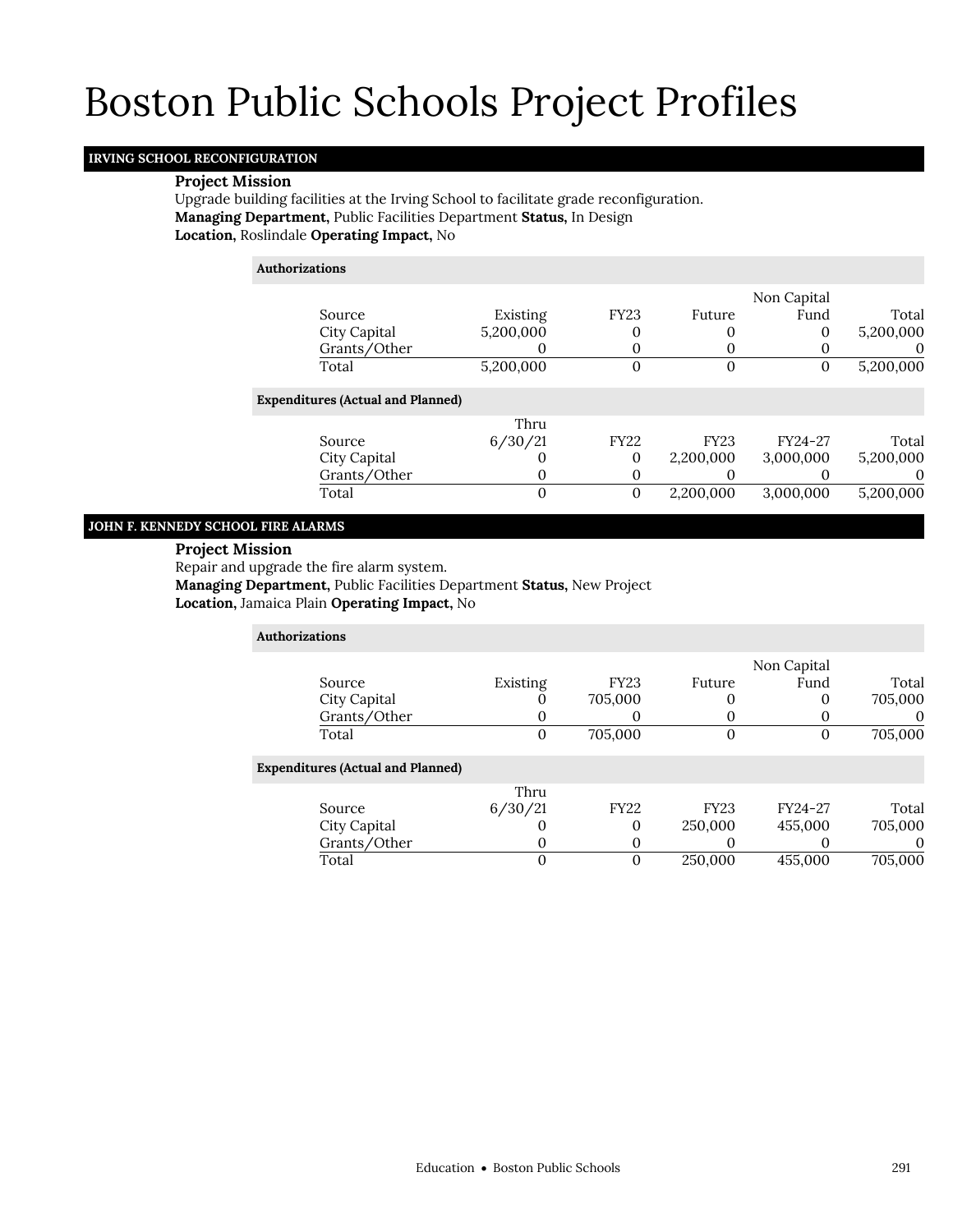## **JOSIAH QUINCY UPPER SCHOOL**

#### **Project Mission**

Design and construct a new facility for the Josiah Quincy Upper School. The MSBA will partner with the City in the development and funding of this new school.

## **Managing Department,** Public Facilities Department **Status,** In Construction

**Location,** Chinatown **Operating Impact,** No

### **Authorizations**

Exp

|                                |             |             |             | Non Capital |             |
|--------------------------------|-------------|-------------|-------------|-------------|-------------|
| Source                         | Existing    | <b>FY23</b> | Future      | Fund        | Total       |
| City Capital                   | 126,515,501 | 0           | 0           | 0           | 126,515,501 |
| Grants/Other                   | 67,075,966  | 0           | 0           | 0           | 67,075,966  |
| Total                          | 193,591,467 | $\Omega$    | $\Omega$    | 0           | 193,591,467 |
|                                |             |             |             |             |             |
| enditures (Actual and Planned) |             |             |             |             |             |
|                                | Thru        |             |             |             |             |
| Source                         | 6/30/21     | FY22        | <b>FY23</b> | FY24-27     | Total       |
| City Capital                   | 776,495     | 7,500,000   | 14,000,000  | 104,239,006 | 126,515,501 |
| Grants/Other                   | 14,476,473  | 4,000,000   | 12,000,000  | 36,599,493  | 67,075,966  |
| Total                          | 15,252,968  | 11,500,000  | 26,000,000  | 140,838,499 | 193,591,467 |
|                                |             |             |             |             |             |

### **KENNEDY ACADEMY ENVELOPE**

#### **Project Mission**

Repair roof, masonry, windows, and doors. **Managing Department,** Boston Public Schools **Status,** In Design **Location,** Mission Hill **Operating Impact,** No

| Authorizations                           |              |           |             |             |             |           |
|------------------------------------------|--------------|-----------|-------------|-------------|-------------|-----------|
|                                          |              |           |             |             | Non Capital |           |
| Source                                   |              | Existing  | <b>FY23</b> | Future      | Fund        | Total     |
| City Capital                             |              | 1,892,212 | 0           |             | 0           | 1,892,212 |
|                                          | Grants/Other |           | 0           |             |             | $\theta$  |
| Total                                    |              | 1,892,212 | 0           | $\Omega$    | 0           | 1,892,212 |
| <b>Expenditures (Actual and Planned)</b> |              |           |             |             |             |           |
|                                          |              | Thru      |             |             |             |           |
| Source                                   |              | 6/30/21   | <b>FY22</b> | <b>FY23</b> | FY24-27     | Total     |
| City Capital                             |              | 0         | 0           | 100,000     | 1,792,212   | 1,892,212 |
|                                          | Grants/Other | U         | 0           |             | O           | 0         |
| Total                                    |              |           | 0           | 100,000     | 1,792,212   | 1,892,212 |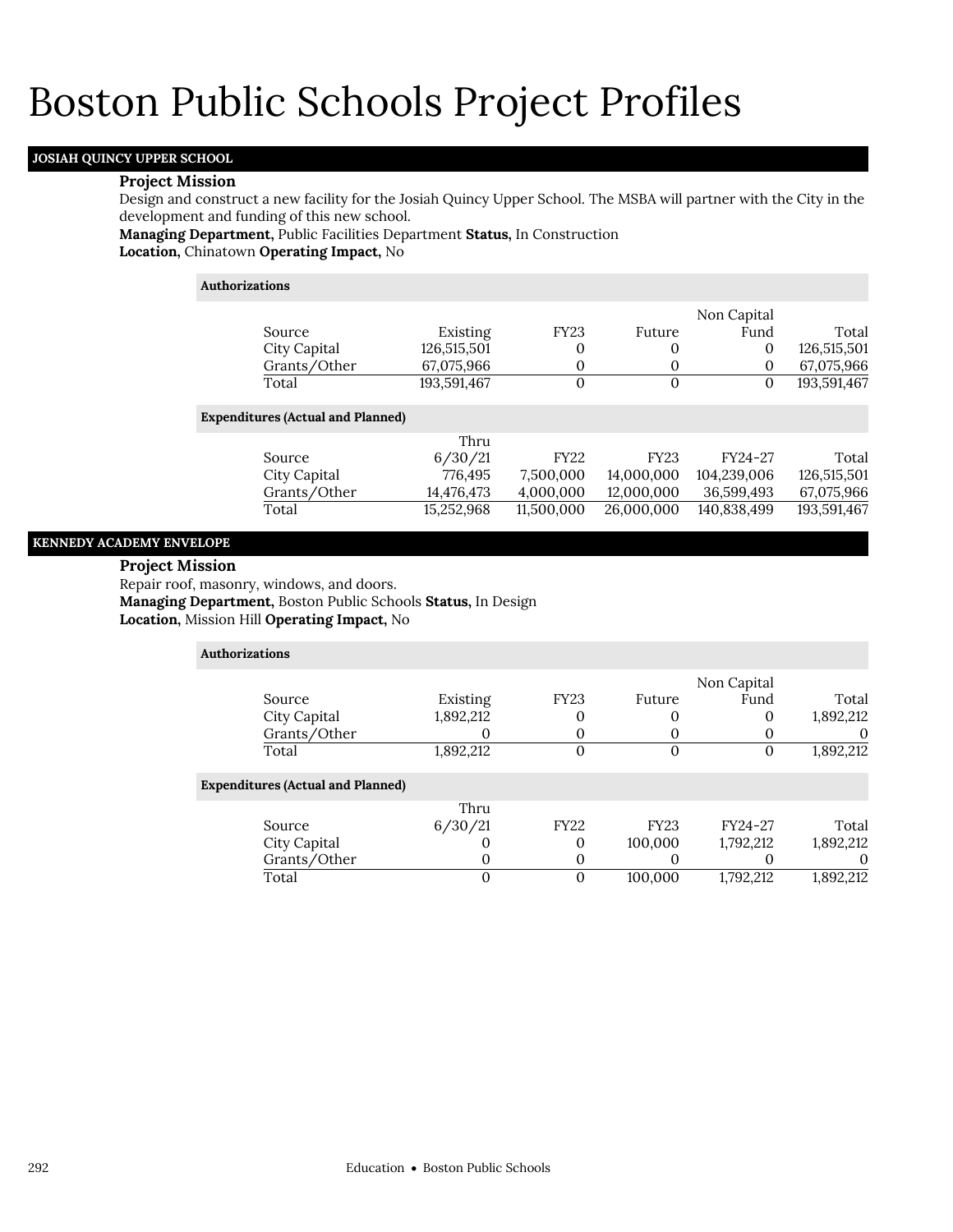## **LIBRARY IMPROVEMENTS AT VARIOUS SCHOOLS**

### **Project Mission**

Upgrade school libraries across the district. **Managing Department,** Boston Public Schools **Status,** New Project **Location,** Various neighborhoods **Operating Impact,** No

## **Authorizations**

|                                          |          |             |             | Non Capital |           |
|------------------------------------------|----------|-------------|-------------|-------------|-----------|
| Source                                   | Existing | <b>FY23</b> | Future      | Fund        | Total     |
| City Capital                             | O        | 3,000,000   | O           | $\mathbf 0$ | 3,000,000 |
| Grants/Other                             | O        | O           |             |             |           |
| Total                                    | $\bf{0}$ | 3,000,000   | O           | 0           | 3,000,000 |
| <b>Expenditures (Actual and Planned)</b> |          |             |             |             |           |
|                                          | Thru     |             |             |             |           |
| Source                                   | 6/30/21  | <b>FY22</b> | <b>FY23</b> | FY24-27     | Total     |
| City Capital                             | 0        | $\Omega$    | 2,000,000   | 1,000,000   | 3,000,000 |
| Grants/Other                             | O        | 0           |             |             |           |
| Total                                    | 0        | 0           | 2,000,000   | 1,000,000   | 3,000,000 |

## **MADISON PARK TVHS ELECTRICAL IMPROVEMENTS**

## **Project Mission**

Electrical upgrades at Madison Park Technical Vocational High School. **Managing Department,** Public Facilities Department **Status,** In Construction **Location,** Roxbury **Operating Impact,** No

| <b>Authorizations</b>                    |           |             |             |             |           |
|------------------------------------------|-----------|-------------|-------------|-------------|-----------|
|                                          |           |             |             | Non Capital |           |
| Source                                   | Existing  | <b>FY23</b> | Future      | Fund        | Total     |
| City Capital                             | 6,000,000 | 0           | 0           | 0           | 6,000,000 |
| Grants/Other                             | $\Omega$  | 0           | 0           | 0           | O         |
| Total                                    | 6,000,000 | $\mathbf 0$ | 0           | 0           | 6,000,000 |
| <b>Expenditures (Actual and Planned)</b> |           |             |             |             |           |
|                                          | Thru      |             |             |             |           |
| Source                                   | 6/30/21   | <b>FY22</b> | <b>FY23</b> | FY24-27     | Total     |
| City Capital                             | 185,579   | 1,714,421   | 4,100,000   | 0           | 6,000,000 |
| Grants/Other                             | $\Omega$  |             | O           | 0           | $\Omega$  |
| Total                                    | 185,579   | 1,714,421   | 4,100,000   | 0           | 6,000,000 |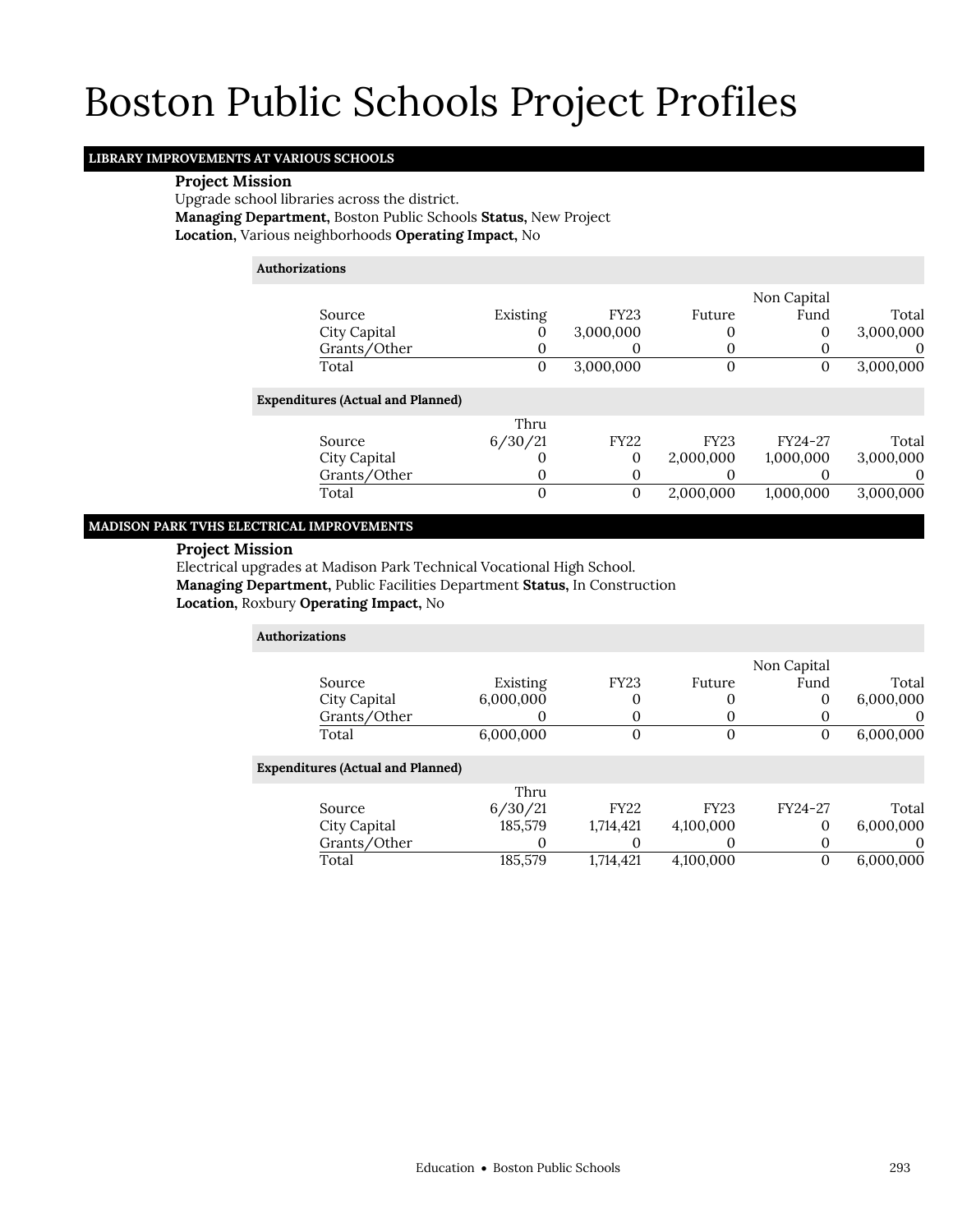## **MADISON PARK TVHS STUDY**

#### **Project Mission**

Study to review Madison Park Technical Vocational High School. **Managing Department,** Public Facilities Department **Status,** Study Underway **Location,** Roxbury **Operating Impact,** No

### **Authorizations**

|                                          |          |                |                   | Non Capital |          |
|------------------------------------------|----------|----------------|-------------------|-------------|----------|
| Source                                   | Existing | <b>FY23</b>    | Future            | Fund        | Total    |
| City Capital                             | 500,000  | 0              |                   | 0           | 500,000  |
| Grants/Other                             | O        | 0              | $\Omega$          |             |          |
| Total                                    | 500,000  | $\overline{0}$ | 0                 | 0           | 500,000  |
| <b>Expenditures (Actual and Planned)</b> |          |                |                   |             |          |
|                                          | Thru     |                |                   |             |          |
| Source                                   | 6/30/21  | <b>FY22</b>    | <b>FY23</b>       | FY24-27     | Total    |
| City Capital                             | 0        | 25,000         | 250,000           | 225,000     | 500,000  |
| Grants/Other                             | 0        | O              | $\mathbf{\Omega}$ |             | $\theta$ |
| Total                                    | 0        | 25,000         | 250,000           | 225,000     | 500,000  |
|                                          |          |                |                   |             |          |

#### **MANDELA ATHLETIC COMPLEX LOCKER ROOMS**

## **Project Mission**

Renovate women's locker rooms for Madison Park Technical Vocational High School and the O'Bryant School of Mathematics and Science.

**Managing Department,** Public Facilities Department **Status,** In Construction **Location,** Roxbury **Operating Impact,** No

| Authorizations                           |           |                |             |             |           |
|------------------------------------------|-----------|----------------|-------------|-------------|-----------|
|                                          |           |                |             | Non Capital |           |
| Source                                   | Existing  | <b>FY23</b>    | Future      | Fund        | Total     |
| City Capital                             | 8,030,325 | 0              |             |             | 8,030,325 |
| Grants/Other                             |           | O              |             |             |           |
| Total                                    | 8,030,325 | $\overline{0}$ | $\mathbf 0$ | 0           | 8,030,325 |
| <b>Expenditures (Actual and Planned)</b> |           |                |             |             |           |
|                                          | Thru      |                |             |             |           |
| Source                                   | 6/30/21   | <b>FY22</b>    | <b>FY23</b> | FY24-27     | Total     |
| City Capital                             | 69,841    | 960,484        | 7,000,000   | 0           | 8,030,325 |
| Grants/Other                             | O         | 0              |             |             | $\Omega$  |
| Total                                    | 69,841    | 960.484        | 7,000,000   |             | 8,030,325 |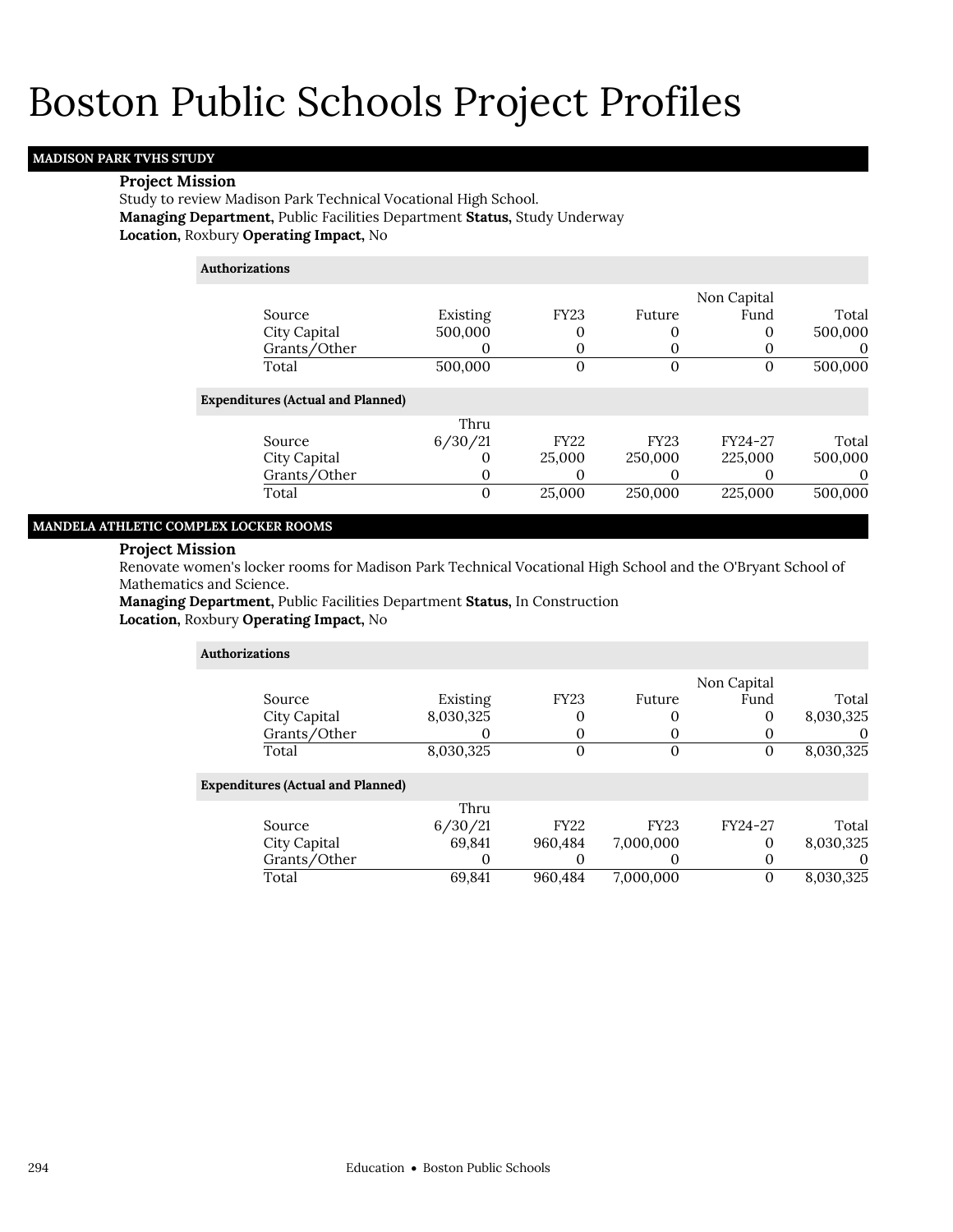## **MASONRY REPAIRS AT VARIOUS SCHOOLS**

#### **Project Mission**

Repair school building masonry at schools across the district. **Managing Department,** Boston Public Schools **Status,** New Project **Location,** Various neighborhoods **Operating Impact,** No

## **Authorizations**

|                                          |          |              |             | Non Capital  |            |
|------------------------------------------|----------|--------------|-------------|--------------|------------|
| Source                                   | Existing | <b>FY23</b>  | Future      | Fund         | Total      |
| City Capital                             | 0        | 10,000,000   |             | $\mathbf{0}$ | 10,000,000 |
| Grants/Other                             | 0        | O            |             |              | $\Omega$   |
| Total                                    | 0        | 10,000,000   | O           | 0            | 10,000,000 |
| <b>Expenditures (Actual and Planned)</b> |          |              |             |              |            |
|                                          | Thru     |              |             |              |            |
| Source                                   | 6/30/21  | <b>FY22</b>  | <b>FY23</b> | FY24-27      | Total      |
| City Capital                             | O        | 0            | 2,500,000   | 7,500,000    | 10,000,000 |
| Grants/Other                             | 0        | 0            |             |              | $\Omega$   |
| Total                                    | 0        | $\mathbf{0}$ | 2,500,000   | 7,500,000    | 10,000,000 |
|                                          |          |              |             |              |            |

## **MATHER SCHOOL ENVELOPE**

### **Project Mission**

Repair roof, masonry, windows, and doors.

**Managing Department,** Public Facilities Department **Status,** In Design

**Location,** Dorchester **Operating Impact,** No

| <b>Authorizations</b>                    |           |             |             |             |           |
|------------------------------------------|-----------|-------------|-------------|-------------|-----------|
|                                          |           |             |             | Non Capital |           |
| Source                                   | Existing  | <b>FY23</b> | Future      | Fund        | Total     |
| City Capital                             | 3,000,000 | $\Omega$    | $\Omega$    | $\Omega$    | 3,000,000 |
| Grants/Other                             | 0         | $\Omega$    | $\Omega$    |             | O         |
| Total                                    | 3,000,000 | $\Omega$    | 0           | 0           | 3,000,000 |
| <b>Expenditures (Actual and Planned)</b> |           |             |             |             |           |
|                                          | Thru      |             |             |             |           |
| Source                                   | 6/30/21   | <b>FY22</b> | <b>FY23</b> | FY24-27     | Total     |
| City Capital                             | O         | $\Omega$    | 225,000     | 2,775,000   | 3,000,000 |
| Grants/Other                             | 0         | $\Omega$    | 0           |             | O         |
| Total                                    | 0         |             | 225,000     | 2.775,000   | 3,000,000 |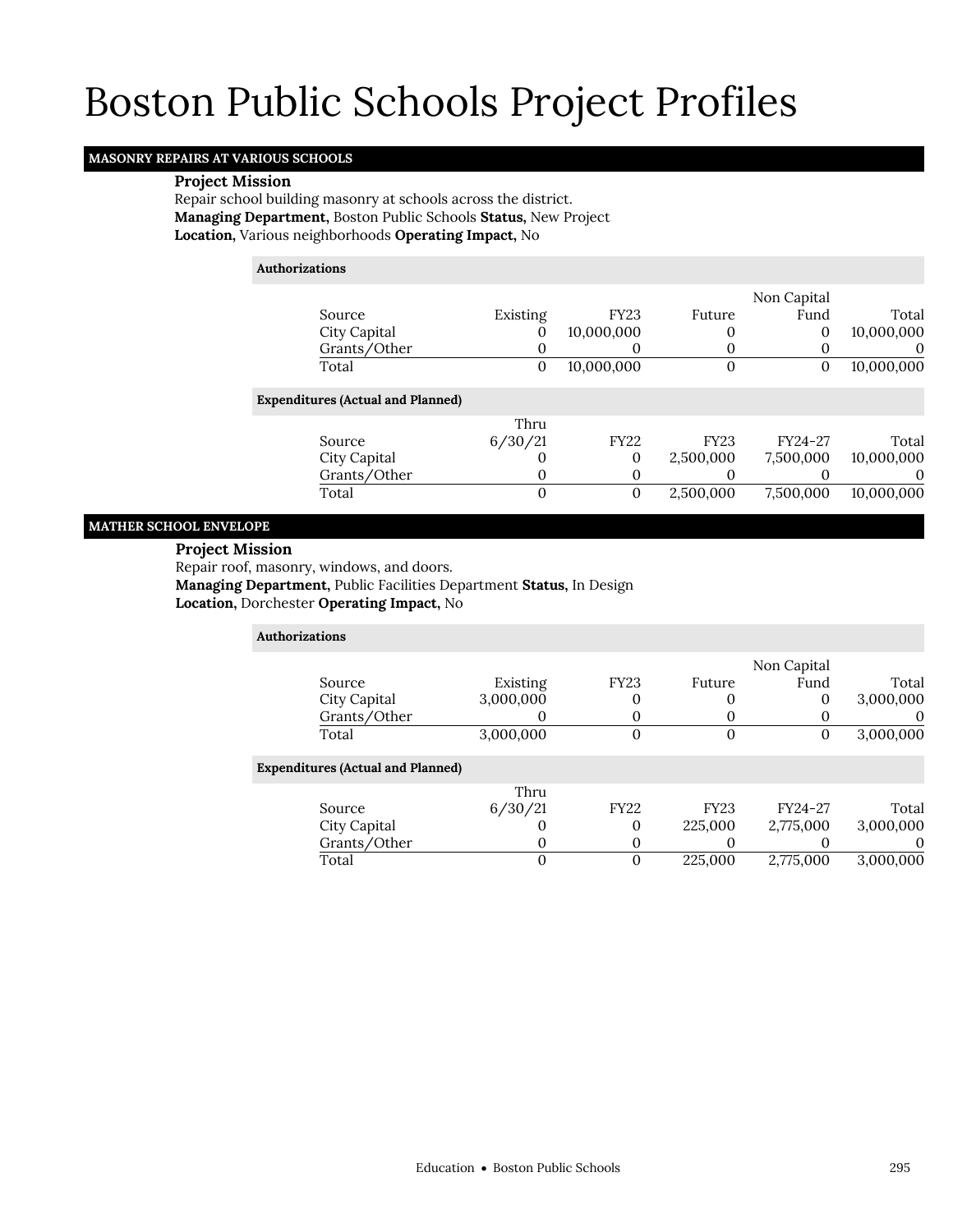## **MATTAHUNT AIR HANDLING UNIT**

## **Project Mission**

#### Replace air handling unit.

**Managing Department,** Boston Public Schools **Status,** New Project **Location,** Mattapan **Operating Impact,** No

### **Authorizations**

|                                          |          |             |             | Non Capital |         |
|------------------------------------------|----------|-------------|-------------|-------------|---------|
| Source                                   | Existing | <b>FY23</b> | Future      | Fund        | Total   |
| City Capital                             | 491,850  |             |             | O           | 491,850 |
| Grants/Other                             |          |             |             |             |         |
| Total                                    | 491,850  | 0           | 0           | $\Omega$    | 491,850 |
| <b>Expenditures (Actual and Planned)</b> | Thru     |             |             |             |         |
|                                          |          |             |             |             |         |
| Source                                   | 6/30/21  | <b>FY22</b> | <b>FY23</b> | FY24-27     | Total   |
| City Capital                             |          | 0           | 491,850     | $\Omega$    | 491,850 |
| Grants/Other                             |          | O           | O)          | O           |         |
| Total                                    | 0        | 0           | 491,850     | $\Omega$    | 491,850 |
|                                          |          |             |             |             |         |

## **MATTAHUNT SCHOOL**

## **Project Mission**

Safety upgrades at the Mattahunt Elementary School.

**Managing Department,** Public Facilities Department **Status,** To Be Scheduled

**Location,** Mattapan **Operating Impact,** No

| <b>Authorizations</b>                    |          |             |             |             |           |
|------------------------------------------|----------|-------------|-------------|-------------|-----------|
|                                          |          |             |             | Non Capital |           |
| Source                                   | Existing | <b>FY23</b> | Future      | Fund        | Total     |
| City Capital                             | 500,000  | 0           | 3,165,000   | 0           | 3,665,000 |
| Grants/Other                             | 0        | O           |             | $\Omega$    | $\theta$  |
| Total                                    | 500,000  | 0           | 3,165,000   | 0           | 3,665,000 |
| <b>Expenditures (Actual and Planned)</b> |          |             |             |             |           |
|                                          | Thru     |             |             |             |           |
| Source                                   | 6/30/21  | <b>FY22</b> | <b>FY23</b> | FY24-27     | Total     |
| City Capital                             | O        | 0           | 500,000     | 3,165,000   | 3,665,000 |
| Grants/Other                             | 0        | 0           | O           | O           | $\Omega$  |
| Total                                    | 0        | 0           | 500.000     | 3,165,000   | 3,665,000 |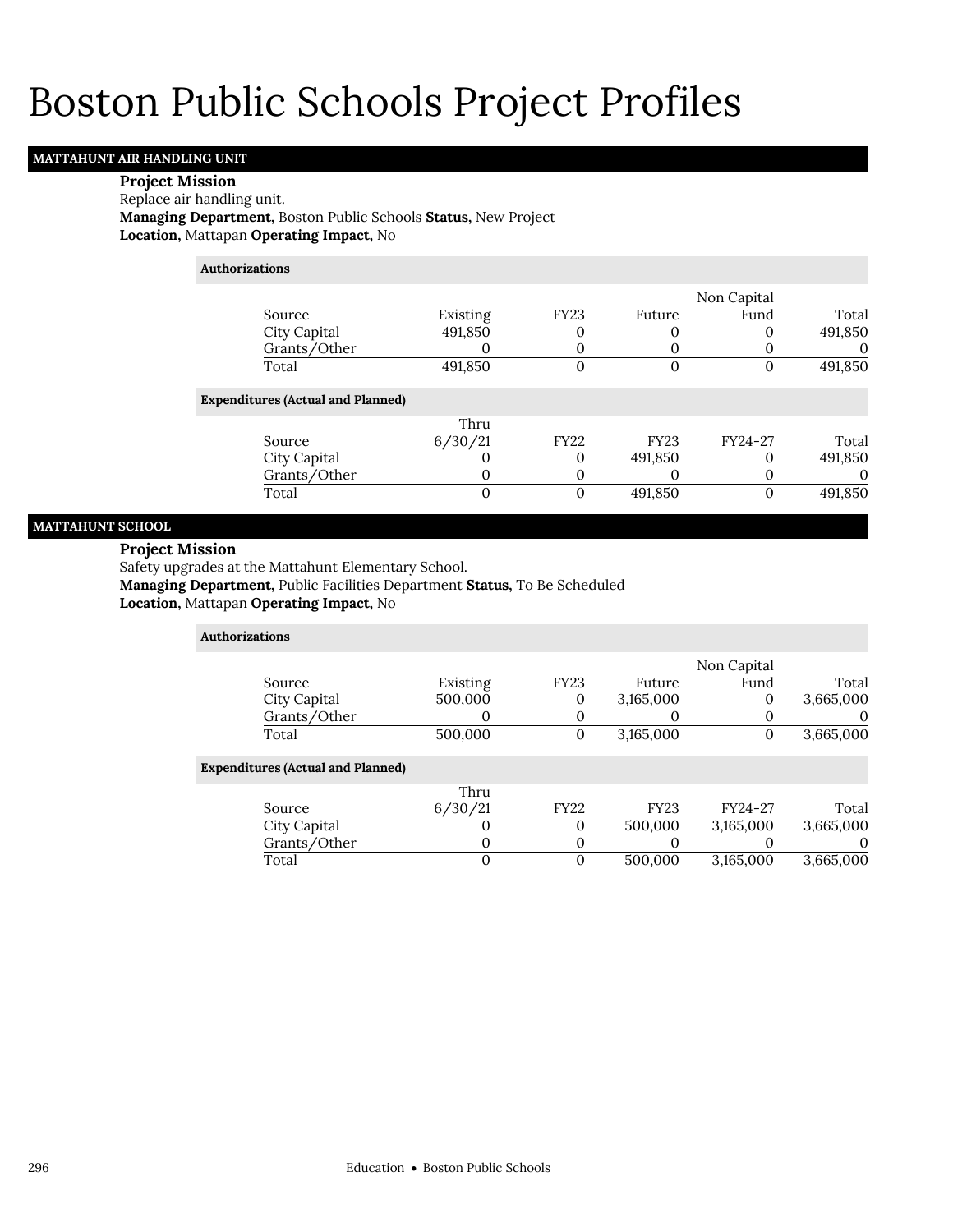## **MCCORMACK SCHOOL 7-12 CONVERSION PHASES 1-2**

### **Project Mission**

Refurbish building interior to facilitate grade 7-12 conversion. **Managing Department,** Boston Public Schools **Status,** In Construction **Location,** Dorchester **Operating Impact,** No

### **Authorizations**

|                                          |           |             |             | Non Capital |           |
|------------------------------------------|-----------|-------------|-------------|-------------|-----------|
| Source                                   | Existing  | <b>FY23</b> | Future      | Fund        | Total     |
| City Capital                             | 3,000,000 | 0           |             | $\Omega$    | 3,000,000 |
| Grants/Other                             |           | 0           |             |             |           |
| Total                                    | 3,000,000 | $\mathbf 0$ | 0           |             | 3,000,000 |
| <b>Expenditures (Actual and Planned)</b> |           |             |             |             |           |
|                                          | Thru      |             |             |             |           |
| Source                                   | 6/30/21   | <b>FY22</b> | <b>FY23</b> | FY24-27     | Total     |
| City Capital                             |           | 200,000     | 2,800,000   | 0           | 3,000,000 |
| Grants/Other                             | O         | $\theta$    |             |             |           |
| Total                                    | $\Omega$  | 200,000     | 2,800,000   | 0           | 3,000,000 |
|                                          |           |             |             |             |           |

## **MCKINLEY SCHOOL STUDY**

## **Project Mission**

Space programming study to determine requirements for all three McKinley School sites. **Managing Department,** Public Facilities Department **Status,** New Project **Location,** South End **Operating Impact,** No

| <b>Authorizations</b>                    |          |             |             |             |         |
|------------------------------------------|----------|-------------|-------------|-------------|---------|
|                                          |          |             |             | Non Capital |         |
| Source                                   | Existing | <b>FY23</b> | Future      | Fund        | Total   |
| City Capital                             |          | 175,000     |             | 0           | 175,000 |
| Grants/Other                             | O        | O           |             |             |         |
| Total                                    | 0        | 175,000     |             | 0           | 175,000 |
| <b>Expenditures (Actual and Planned)</b> |          |             |             |             |         |
|                                          | Thru     |             |             |             |         |
| Source                                   | 6/30/21  | <b>FY22</b> | <b>FY23</b> | FY24-27     | Total   |
| City Capital                             | O        | 0           | 175,000     | 0           | 175,000 |
| Grants/Other                             | O        | 0           |             | O           |         |
| Total                                    |          | 0           | 175,000     |             | 175,000 |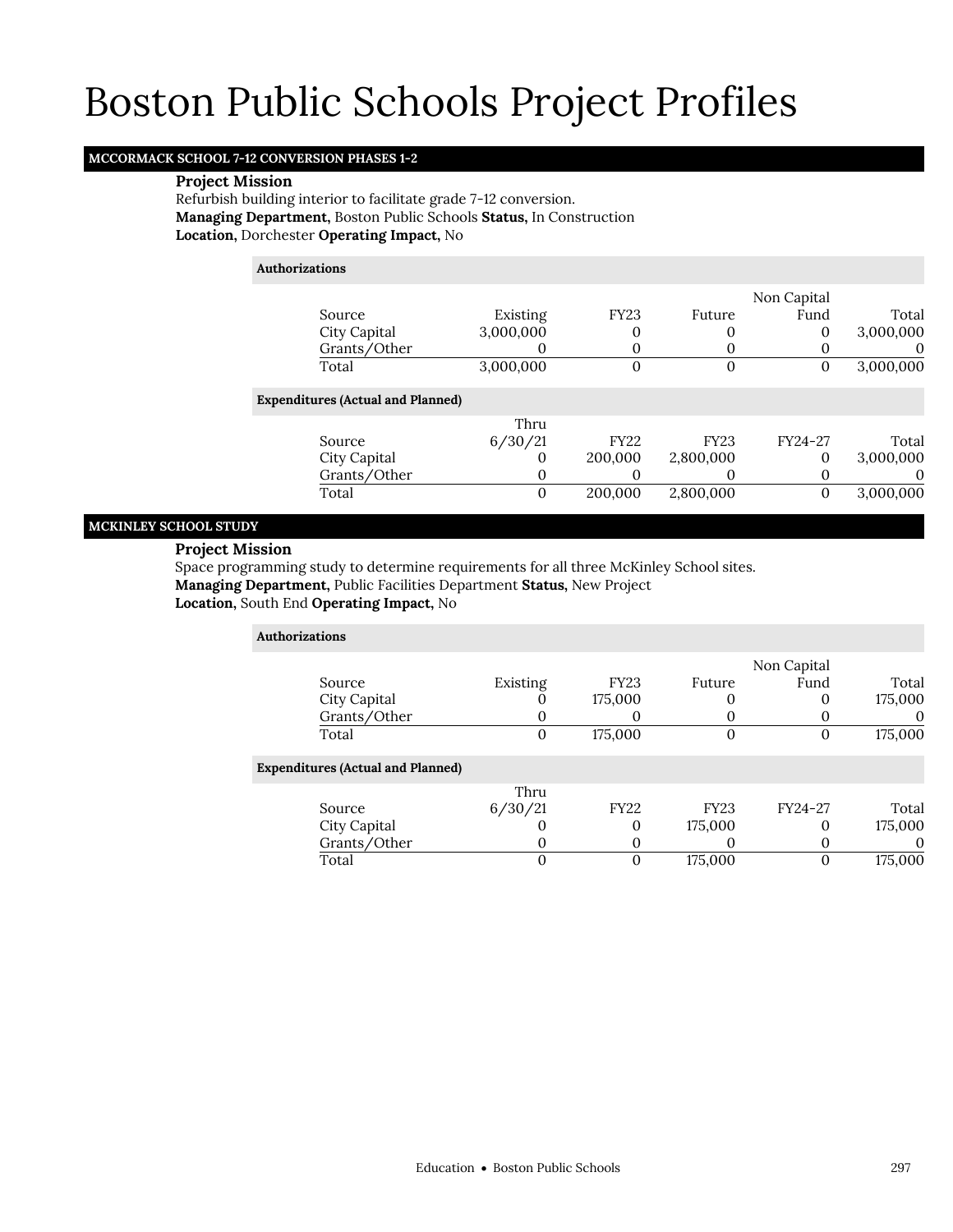## **MENDELL SCHOOL ROOF**

## **Project Mission**

### Replace the roof.

**Managing Department,** Boston Public Schools **Status,** New Project **Location,** Roxbury **Operating Impact,** No

## **Authorizations**

|                                          |          |                  |             | Non Capital |        |
|------------------------------------------|----------|------------------|-------------|-------------|--------|
| Source                                   | Existing | FY <sub>23</sub> | Future      | Fund        | Total  |
| City Capital                             |          | 50,000           | O           | 0           | 50,000 |
| Grants/Other                             | $\Omega$ | O                | O           |             |        |
| Total                                    | 0        | 50,000           | O           | $\Omega$    | 50,000 |
| <b>Expenditures (Actual and Planned)</b> |          |                  |             |             |        |
|                                          | Thru     |                  |             |             |        |
| Source                                   | 6/30/21  | <b>FY22</b>      | <b>FY23</b> | FY24-27     | Total  |
| City Capital                             | O        | $\Omega$         | 50,000      | $\Omega$    | 50,000 |
| Grants/Other                             | $\Omega$ | O                |             | O           |        |
| Total                                    | 0        | 0                | 50,000      | $\Omega$    | 50,000 |

## **PATRICK J. KENNEDY SCHOOL**

## **Project Mission**

Replace boilers, install new fire sprinklers, and a new elevator to make the school building more accessible. **Managing Department,** Public Facilities Department **Status,** In Design

**Location,** East Boston **Operating Impact,** No

| <b>Authorizations</b>                    |           |             |              |             |            |
|------------------------------------------|-----------|-------------|--------------|-------------|------------|
|                                          |           |             |              | Non Capital |            |
| Source                                   | Existing  | <b>FY23</b> | Future       | Fund        | Total      |
| City Capital                             | 2,530,000 | 13,670,000  | 0            | 0           | 16,200,000 |
| Grants/Other                             |           | 0           | $\Omega$     |             | $\theta$   |
| Total                                    | 2,530,000 | 13,670,000  | $\mathbf{0}$ | 0           | 16,200,000 |
| <b>Expenditures (Actual and Planned)</b> |           |             |              |             |            |
|                                          | Thru      |             |              |             |            |
| Source                                   | 6/30/21   | <b>FY22</b> | <b>FY23</b>  | FY24-27     | Total      |
| City Capital                             | $\Omega$  | 600,000     | 3,000,000    | 12,600,000  | 16,200,000 |
| Grants/Other                             | 0         | 0           |              |             | 0          |
| Total                                    | $\Omega$  | 600.000     | 3.000.000    | 12.600.000  | 16.200.000 |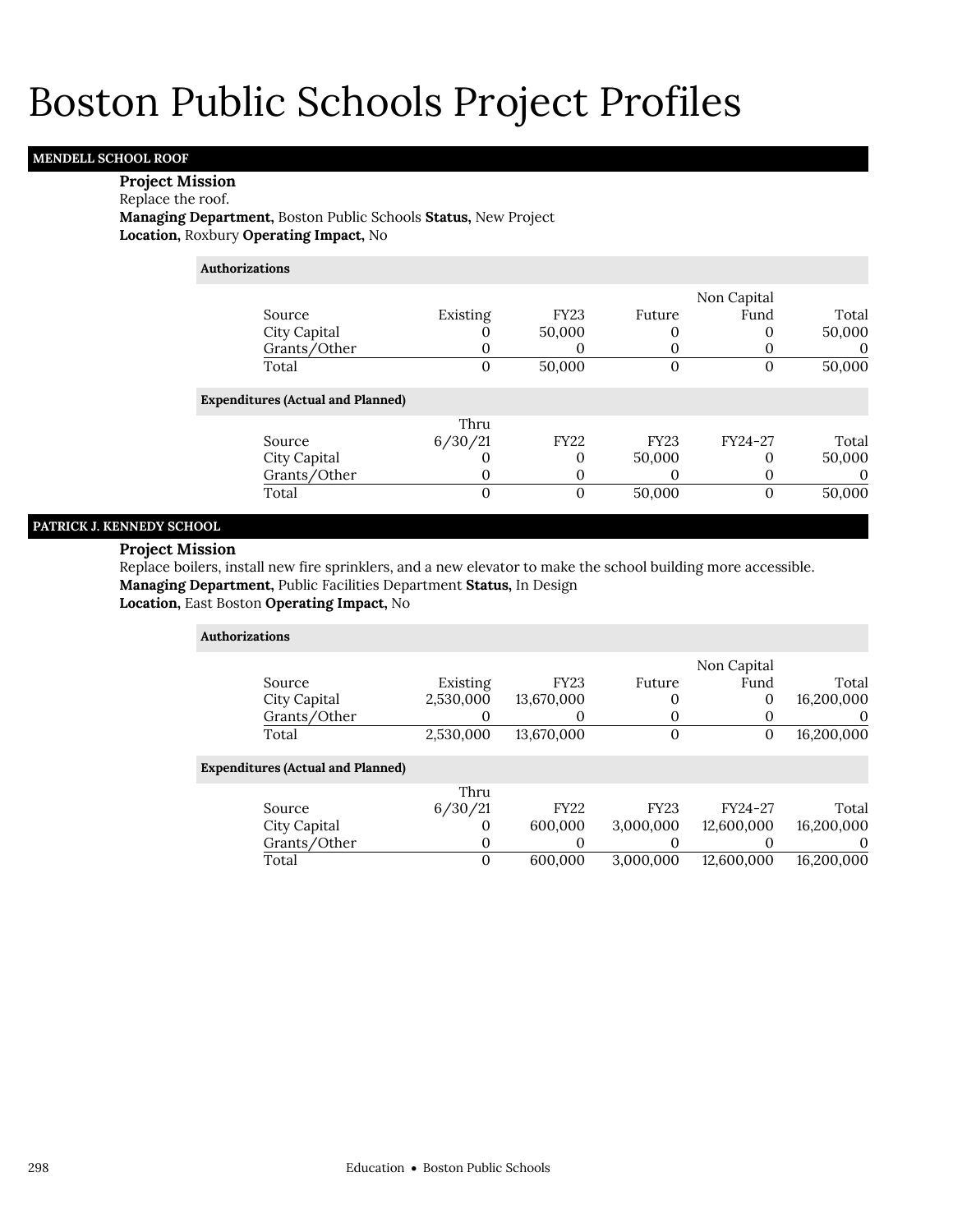## **QUINCY SCHOOL EXTERIOR UPGRADES**

#### **Project Mission**

Repair masonry and replace roof, windows, and exterior doors. **Managing Department,** Public Facilities Department **Status,** In Design **Location,** Chinatown **Operating Impact,** No

### **Authorizations**

|                                          |            |             |             | Non Capital |            |
|------------------------------------------|------------|-------------|-------------|-------------|------------|
| Source                                   | Existing   | <b>FY23</b> | Future      | Fund        | Total      |
| City Capital                             | 15,360,000 | 1,300,000   |             | 0           | 16,660,000 |
| Grants/Other                             |            | 0           |             | $\Omega$    | $\theta$   |
| Total                                    | 15,360,000 | 1,300,000   |             | 0           | 16,660,000 |
| <b>Expenditures (Actual and Planned)</b> |            |             |             |             |            |
|                                          | Thru       |             |             |             |            |
| Source                                   | 6/30/21    | <b>FY22</b> | <b>FY23</b> | FY24-27     | Total      |
| City Capital                             | 168,785    | 391,215     | 8,000,000   | 8,100,000   | 16,660,000 |
| Grants/Other                             | O          | $\Omega$    |             |             | $\Omega$   |
| Total                                    | 168,785    | 391,215     | 8,000,000   | 8,100,000   | 16,660,000 |
|                                          |            |             |             |             |            |

## **RADIATOR COVERS AT VARIOUS SCHOOLS**

## **Project Mission**

Replace radiator covers at various schools.

**Managing Department,** Boston Public Schools **Status,** Implementation Underway

**Location,** Various neighborhoods **Operating Impact,** No

| <b>Authorizations</b> |                                          |           |              |             |             |           |
|-----------------------|------------------------------------------|-----------|--------------|-------------|-------------|-----------|
|                       |                                          |           |              |             | Non Capital |           |
|                       | Source                                   | Existing  | <b>FY23</b>  | Future      | Fund        | Total     |
|                       | City Capital                             | 1,000,000 | 0            |             | 0           | 1,000,000 |
|                       | Grants/Other                             |           | 0            | $\Omega$    |             | 0         |
|                       | Total                                    | 1,000,000 | $\mathbf{0}$ | $\Omega$    | 0           | 1,000,000 |
|                       | <b>Expenditures (Actual and Planned)</b> |           |              |             |             |           |
|                       |                                          | Thru      |              |             |             |           |
|                       | Source                                   | 6/30/21   | <b>FY22</b>  | <b>FY23</b> | FY24-27     | Total     |
|                       | City Capital                             | $\Omega$  | 250,000      | 500,000     | 250,000     | 1,000,000 |
|                       | Grants/Other                             | 0         | $\Omega$     | $\Omega$    |             | $\Omega$  |
|                       | Total                                    | $\Omega$  | 250,000      | 500.000     | 250,000     | 1.000.000 |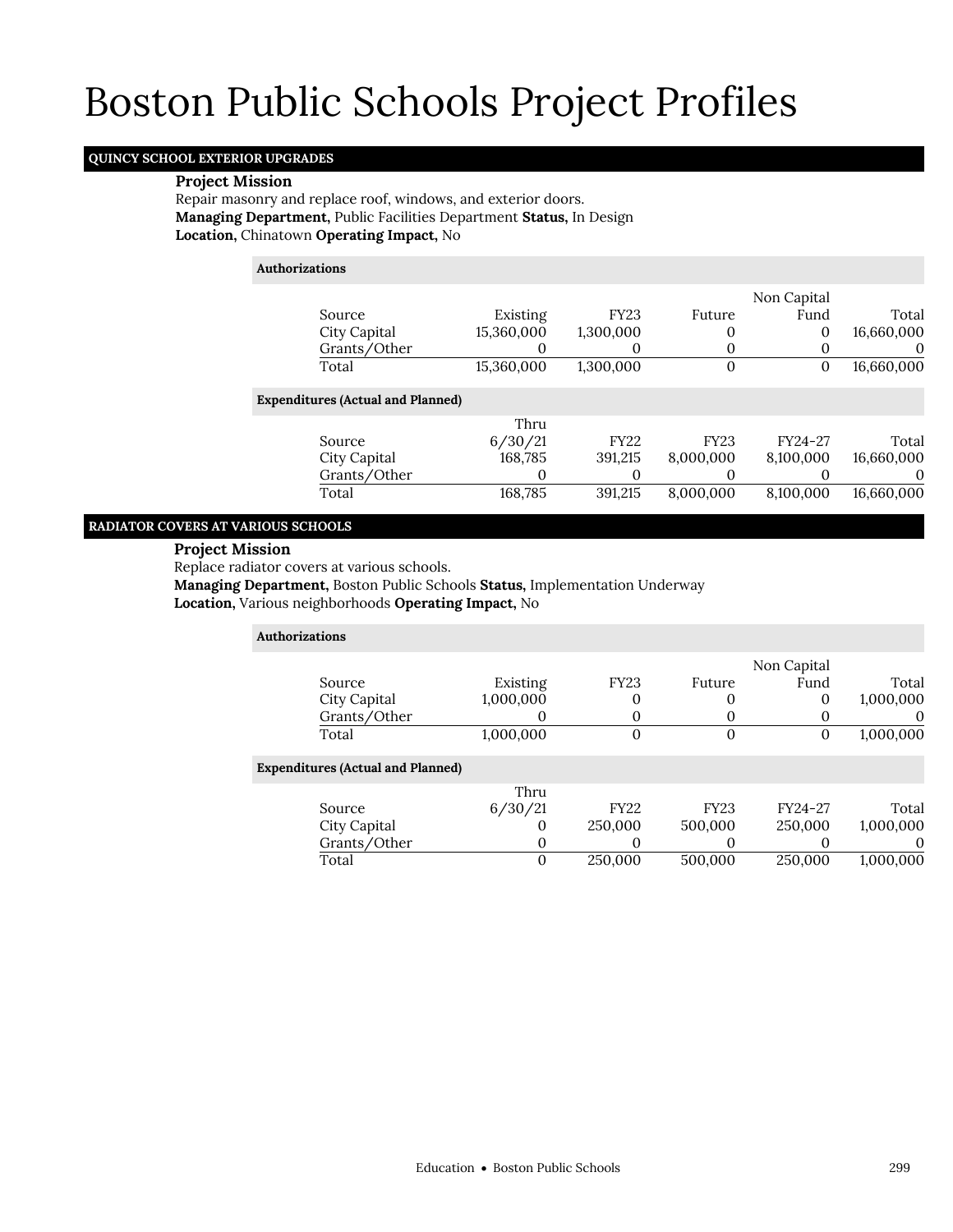## **ROXBURY ELEMENTARY SCHOOL STUDY**

#### **Project Mission**

Develop a building program for the design and construction of a new K-6 school. **Managing Department,** Public Facilities Department **Status,** New Project **Location,** Roxbury **Operating Impact,** No

## **Authorizations**

|                                          |          |             |             | Non Capital |          |
|------------------------------------------|----------|-------------|-------------|-------------|----------|
| Source                                   | Existing | <b>FY23</b> | Future      | Fund        | Total    |
| City Capital                             |          | 150,000     |             | 0           | 150,000  |
| Grants/Other                             |          |             |             |             | $\Omega$ |
| Total                                    | $\Omega$ | 150,000     |             | 0           | 150,000  |
| <b>Expenditures (Actual and Planned)</b> |          |             |             |             |          |
|                                          | Thru     |             |             |             |          |
| Source                                   | 6/30/21  | <b>FY22</b> | <b>FY23</b> | FY24-27     | Total    |
| City Capital                             |          | 0           | 75,000      | 75,000      | 150,000  |
| Grants/Other                             |          | 0           |             |             | $\Omega$ |
| Total                                    |          | 0           | 75,000      | 75,000      | 150,000  |

## **SCHOOL YARD IMPROVEMENTS**

## **Project Mission**

Design and construct school yard improvements including new play structures, safety surfacing, and landscaping. **Managing Department,** Public Facilities Department **Status,** Annual Program **Location,** Various neighborhoods **Operating Impact,** No

| <b>Authorizations</b>                    |           |              |             |             |           |
|------------------------------------------|-----------|--------------|-------------|-------------|-----------|
|                                          |           |              |             | Non Capital |           |
| Source                                   | Existing  | <b>FY23</b>  | Future      | Fund        | Total     |
| City Capital                             | 4,774,650 | 0            | 2,400,000   | 0           | 7,174,650 |
| Grants/Other                             | 0         | 0            |             |             | $\theta$  |
| Total                                    | 4,774,650 | $\mathbf{0}$ | 2,400,000   | 0           | 7,174,650 |
| <b>Expenditures (Actual and Planned)</b> |           |              |             |             |           |
|                                          | Thru      |              |             |             |           |
| Source                                   | 6/30/21   | <b>FY22</b>  | <b>FY23</b> | FY24-27     | Total     |
| City Capital                             | 1,243,025 | 300,000      | 300,000     | 5,331,625   | 7,174,650 |
| Grants/Other                             | O         | 0            | $\Omega$    |             | 0         |
| Total                                    | 1,243,025 | 300,000      | 300.000     | 5,331,625   | 7,174,650 |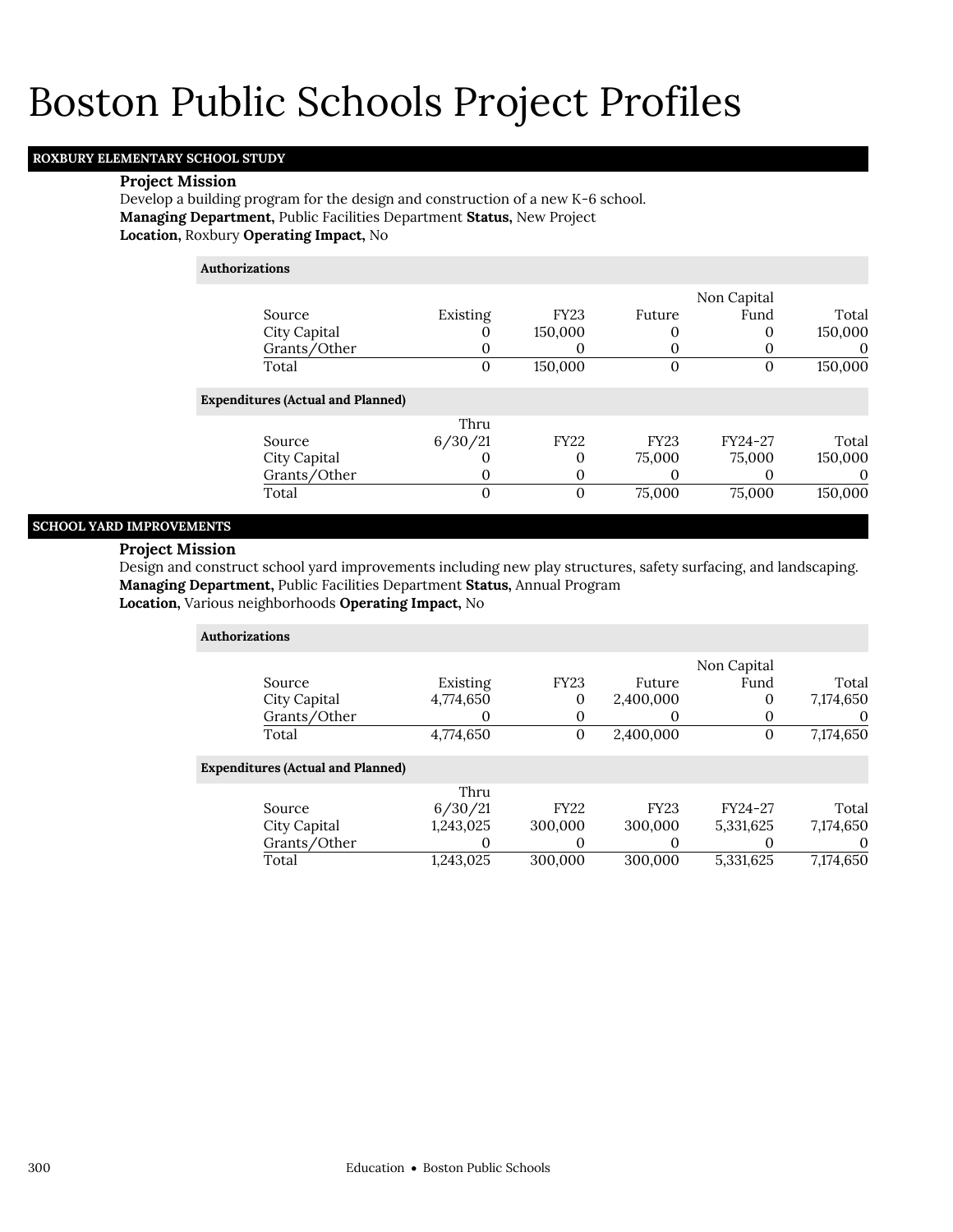## **SCIENCE ROOM UPGRADES AT VARIOUS SCHOOLS**

## **Project Mission**

Upgrade science rooms at schools across the district. **Managing Department,** Boston Public Schools **Status,** New Project **Location,** Various neighborhoods **Operating Impact,** No

## **Authorizations**

|                                          |          |             |             | Non Capital |           |
|------------------------------------------|----------|-------------|-------------|-------------|-----------|
| Source                                   | Existing | <b>FY23</b> | Future      | Fund        | Total     |
| City Capital                             | U        | 3,000,000   | 0           | 0           | 3,000,000 |
| Grants/Other                             | 0        | 0           | 0           |             |           |
| Total                                    | 0        | 3,000,000   | 0           | 0           | 3,000,000 |
| <b>Expenditures (Actual and Planned)</b> |          |             |             |             |           |
|                                          | Thru     |             |             |             |           |
| Source                                   | 6/30/21  | <b>FY22</b> | <b>FY23</b> | FY24-27     | Total     |
| City Capital                             | O        | 0           | 2,000,000   | 1,000,000   | 3,000,000 |
| Grants/Other                             | 0        | 0           |             |             | $\theta$  |
| Total                                    | 0        | 0           | 2,000,000   | 1,000,000   | 3,000,000 |

## **SECURITY RELATED IMPROVEMENTS AT VARIOUS SCHOOLS II**

## **Project Mission**

Security-related improvements at various schools, including installing or upgrading PA and alarm systems. **Managing Department,** Boston Public Schools **Status,** Annual Program

### **Location,** Citywide **Operating Impact,** No

| <b>Authorizations</b> |                                          |           |             |             |             |           |
|-----------------------|------------------------------------------|-----------|-------------|-------------|-------------|-----------|
|                       |                                          |           |             |             | Non Capital |           |
|                       | Source                                   | Existing  | <b>FY23</b> | Future      | Fund        | Total     |
|                       | City Capital                             | 2,810,000 |             | 0           | 0           | 2,810,000 |
|                       | Grants/Other                             |           |             |             | 0           | $\theta$  |
|                       | Total                                    | 2,810,000 | $\mathbf 0$ | $\Omega$    | 0           | 2,810,000 |
|                       | <b>Expenditures (Actual and Planned)</b> |           |             |             |             |           |
|                       |                                          | Thru      |             |             |             |           |
|                       | Source                                   | 6/30/21   | <b>FY22</b> | <b>FY23</b> | FY24-27     | Total     |
|                       | City Capital                             |           | 50,000      | 1,250,000   | 1,510,000   | 2,810,000 |
|                       | Grants/Other                             | $\Omega$  | 0           | 0           | 0           | $\Omega$  |
|                       | Total                                    | $\Omega$  | 50,000      | 1,250,000   | 1,510,000   | 2,810,000 |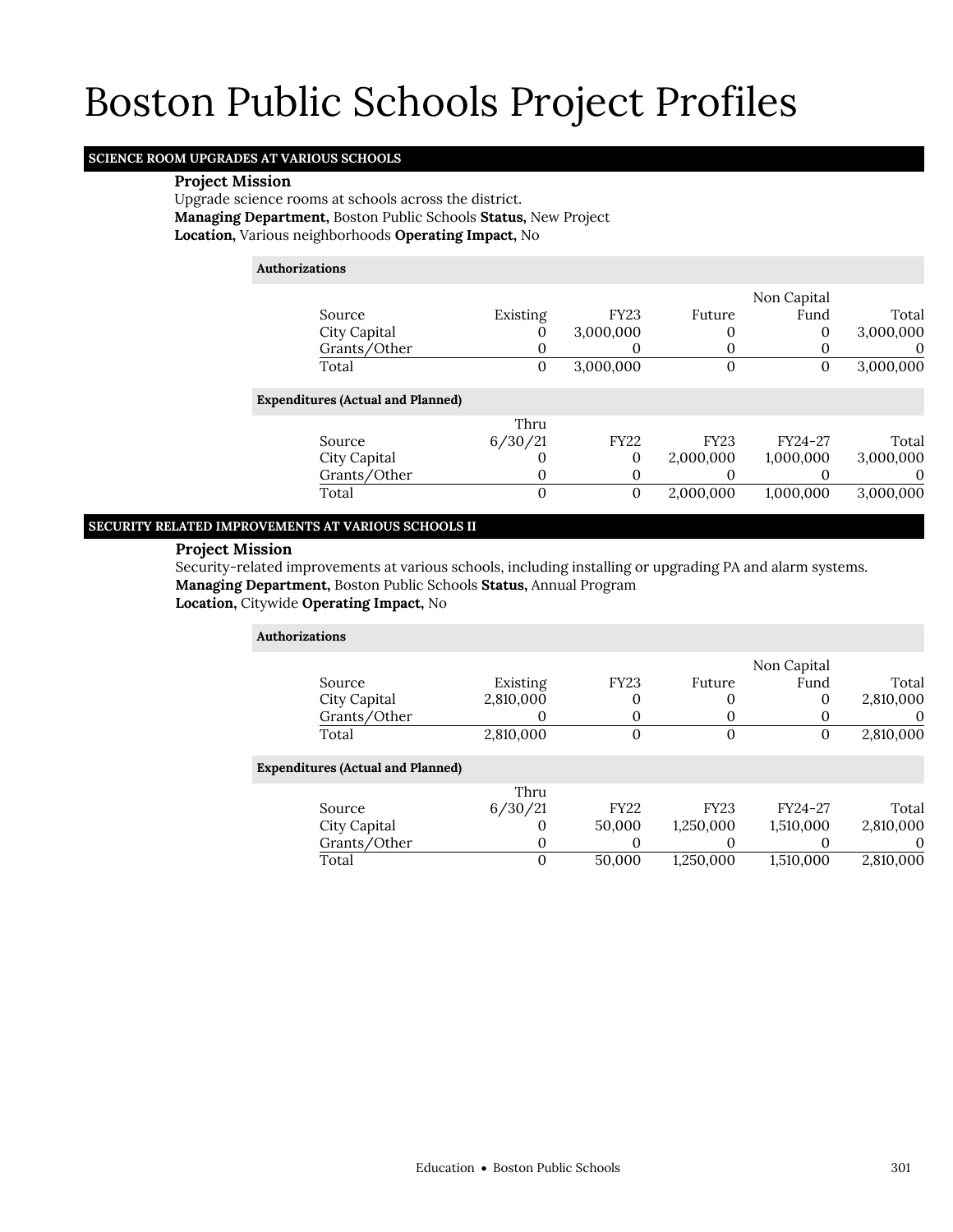## **SNOWDEN INTERNATIONAL SCHOOL ROOF**

#### **Project Mission**

## Replace roof.

**Managing Department,** Public Facilities Department **Status,** In Construction **Location,** Back Bay **Operating Impact,** No

## **Authorizations**

| Source<br>City Capital<br>Grants/Other   | Existing<br>1,301,635 | <b>FY23</b><br>0<br>0 | Future      | Non Capital<br>Fund | Total<br>1,301,635<br>O |
|------------------------------------------|-----------------------|-----------------------|-------------|---------------------|-------------------------|
| Total                                    | 1,301,635             | 0                     | 0           |                     | 1,301,635               |
| <b>Expenditures (Actual and Planned)</b> |                       |                       |             |                     |                         |
|                                          | Thru                  |                       |             |                     |                         |
| Source                                   | 6/30/21               | <b>FY22</b>           | <b>FY23</b> | FY24-27             | Total                   |
| City Capital                             | 84,949                | 500,000               | 716,686     | $\Omega$            | 1,301,635               |
| Grants/Other                             | 0                     | 0                     |             |                     | $\theta$                |
| Total                                    | 84.949                | 500,000               | 716,686     | 0                   | 1,301,635               |

## **TECHNOLOGY INFRASTRUCTURE**

#### **Project Mission**

Upgrades to technology infrastructure in support of 21st century learning. **Managing Department,** Boston Public Schools **Status,** Annual Program

**Location,** Citywide **Operating Impact,** No

| <b>Authorizations</b>                    |           |             |             |             |            |
|------------------------------------------|-----------|-------------|-------------|-------------|------------|
|                                          |           |             |             | Non Capital |            |
| Source                                   | Existing  | <b>FY23</b> | Future      | Fund        | Total      |
| City Capital                             | 3,500,000 | 3,500,000   | 7,000,000   | $\mathbf 0$ | 14,000,000 |
| Grants/Other                             |           | O           |             |             | $\theta$   |
| Total                                    | 3,500,000 | 3,500,000   | 7,000,000   | 0           | 14,000,000 |
| <b>Expenditures (Actual and Planned)</b> |           |             |             |             |            |
|                                          | Thru      |             |             |             |            |
| Source                                   | 6/30/21   | <b>FY22</b> | <b>FY23</b> | FY24-27     | Total      |
| City Capital                             | O         | 0           | 3,500,000   | 10,500,000  | 14,000,000 |
| Grants/Other                             | O         | 0           |             |             | 0          |
| Total                                    | 0         | 0           | 3.500.000   | 10.500.000  | 14,000,000 |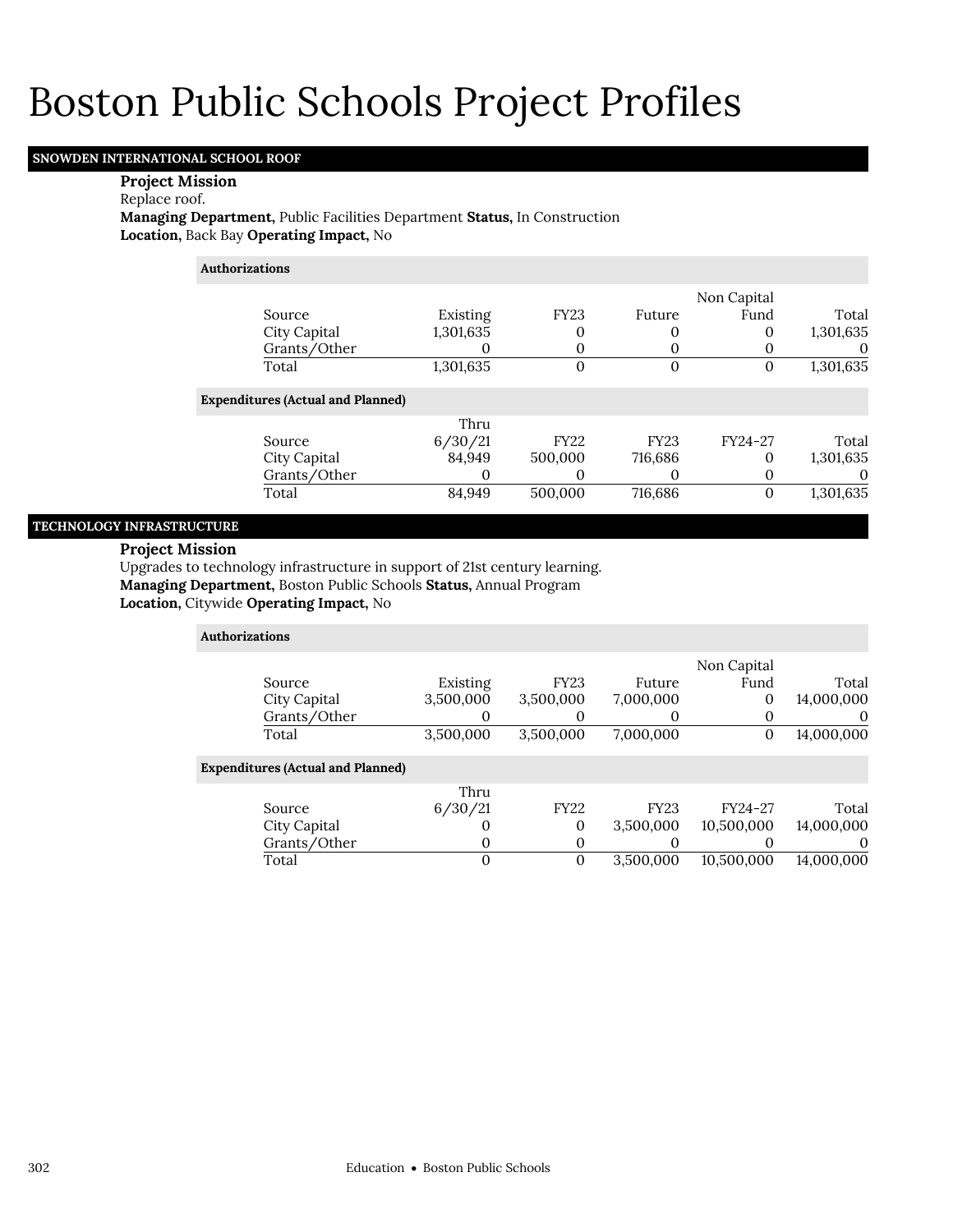## **TIMILTY SCHOOL RECONFIGURATION**

### **Project Mission**

Upgrade building facilities at the Timilty School to facilitate grade reconfiguration. **Managing Department,** Public Facilities Department **Status,** New Project **Location,** Roxbury **Operating Impact,** No

**Authorizations**

|                                          |           |              |             | Non Capital |           |
|------------------------------------------|-----------|--------------|-------------|-------------|-----------|
| Source                                   | Existing  | <b>FY23</b>  | Future      | Fund        | Total     |
| City Capital                             | 3,000,000 | 0            |             | 0           | 3,000,000 |
| Grants/Other                             |           | 0            |             |             | O         |
| Total                                    | 3,000,000 | 0            | 0           | O           | 3,000,000 |
| <b>Expenditures (Actual and Planned)</b> |           |              |             |             |           |
|                                          | Thru      |              |             |             |           |
| Source                                   | 6/30/21   | <b>FY22</b>  | <b>FY23</b> | FY24-27     | Total     |
| City Capital                             |           | 0            | 1,500,000   | 1,500,000   | 3,000,000 |
| Grants/Other                             |           | 0            |             |             | $\theta$  |
| Total                                    | 0         | $\mathbf{0}$ | 1,500,000   | 1,500,000   | 3,000,000 |
|                                          |           |              |             |             |           |

### **UP ACADEMY DORCHESTER**

#### **Project Mission**

Replace unit ventilators.

**Managing Department,** Public Facilities Department **Status,** In Design **Location,** Dorchester **Operating Impact,** No

| <b>Authorizations</b>                    |           |             |             |             |           |
|------------------------------------------|-----------|-------------|-------------|-------------|-----------|
|                                          |           |             |             | Non Capital |           |
| Source                                   | Existing  | <b>FY23</b> | Future      | Fund        | Total     |
| City Capital                             | 3,200,000 | 1,160,000   | 0           | 0           | 4,360,000 |
| Grants/Other                             | 0         |             | 0           | 0           |           |
| Total                                    | 3,200,000 | 1,160,000   | $\Omega$    | 0           | 4,360,000 |
| <b>Expenditures (Actual and Planned)</b> |           |             |             |             |           |
|                                          | Thru      |             |             |             |           |
| Source                                   | 6/30/21   | <b>FY22</b> | <b>FY23</b> | FY24-27     | Total     |
| City Capital                             | $\Omega$  | 150,181     | 1,200,000   | 3,009,819   | 4,360,000 |
| Grants/Other                             | 0         | 0           | O           | O           |           |
| Total                                    | 0         | 150.181     | 1.200.000   | 3.009.819   | 4.360.000 |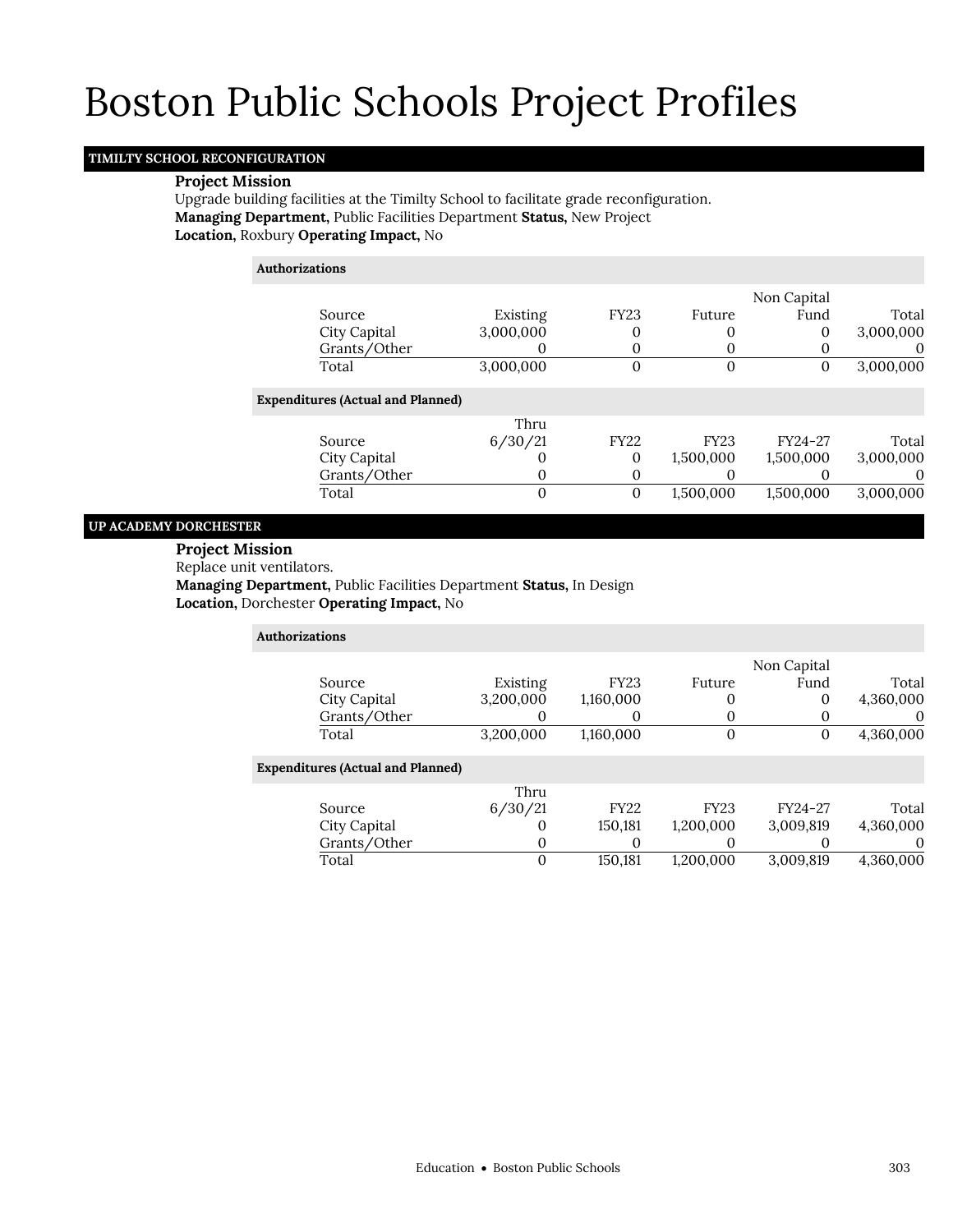## **WARREN-PRESCOTT SCHOOL LIGHTING IMPROVEMENTS**

### **Project Mission**

Upgrade lighting at the Warren-Prescott. **Managing Department,** Public Facilities Department **Status,** New Project **Location,** Charlestown **Operating Impact,** No

## **Authorizations**

| Source<br>City Capital<br>Grants/Other<br>Total | Existing<br>$\Omega$ | <b>FY23</b><br>300,000<br>O<br>300,000 | Future      | Non Capital<br>Fund | Total<br>300,000<br>$\theta$<br>300,000 |
|-------------------------------------------------|----------------------|----------------------------------------|-------------|---------------------|-----------------------------------------|
| <b>Expenditures (Actual and Planned)</b>        |                      |                                        |             |                     |                                         |
|                                                 | Thru                 |                                        |             |                     |                                         |
| Source                                          | 6/30/21              | <b>FY22</b>                            | <b>FY23</b> | FY24-27             | Total                                   |
| City Capital                                    |                      | $\Omega$                               | 150,000     | 150,000             | 300,000                                 |
| Grants/Other                                    |                      | $\Omega$                               |             |                     |                                         |
| Total                                           | $\Omega$             | $\Omega$                               | 150,000     | 150,000             | 300,000                                 |

#### **WEST ROXBURY EDUCATION COMPLEX STUDY**

### **Project Mission**

Study to rebuild the WR Education Complex as a comprehensive 7-12 school. **Managing Department,** Public Facilities Department **Status,** New Project **Location,** West Roxbury **Operating Impact,** No

| <b>Authorizations</b>                    |          |             |             |             |          |
|------------------------------------------|----------|-------------|-------------|-------------|----------|
|                                          |          |             |             | Non Capital |          |
| Source                                   | Existing | <b>FY23</b> | Future      | Fund        | Total    |
| City Capital                             | 0        | 150,000     | O           | 0           | 150,000  |
| Grants/Other                             | 0        |             | 0           |             | O        |
| Total                                    | 0        | 150,000     | 0           | $\Omega$    | 150,000  |
| <b>Expenditures (Actual and Planned)</b> |          |             |             |             |          |
|                                          | Thru     |             |             |             |          |
| Source                                   | 6/30/21  | <b>FY22</b> | <b>FY23</b> | FY24-27     | Total    |
| City Capital                             | $\Omega$ | $\Omega$    | 150,000     | 0           | 150,000  |
| Grants/Other                             | 0        | $\Omega$    | O           | $\Omega$    | $\Omega$ |
| Total                                    | 0        |             | 150,000     | 0           | 150,000  |